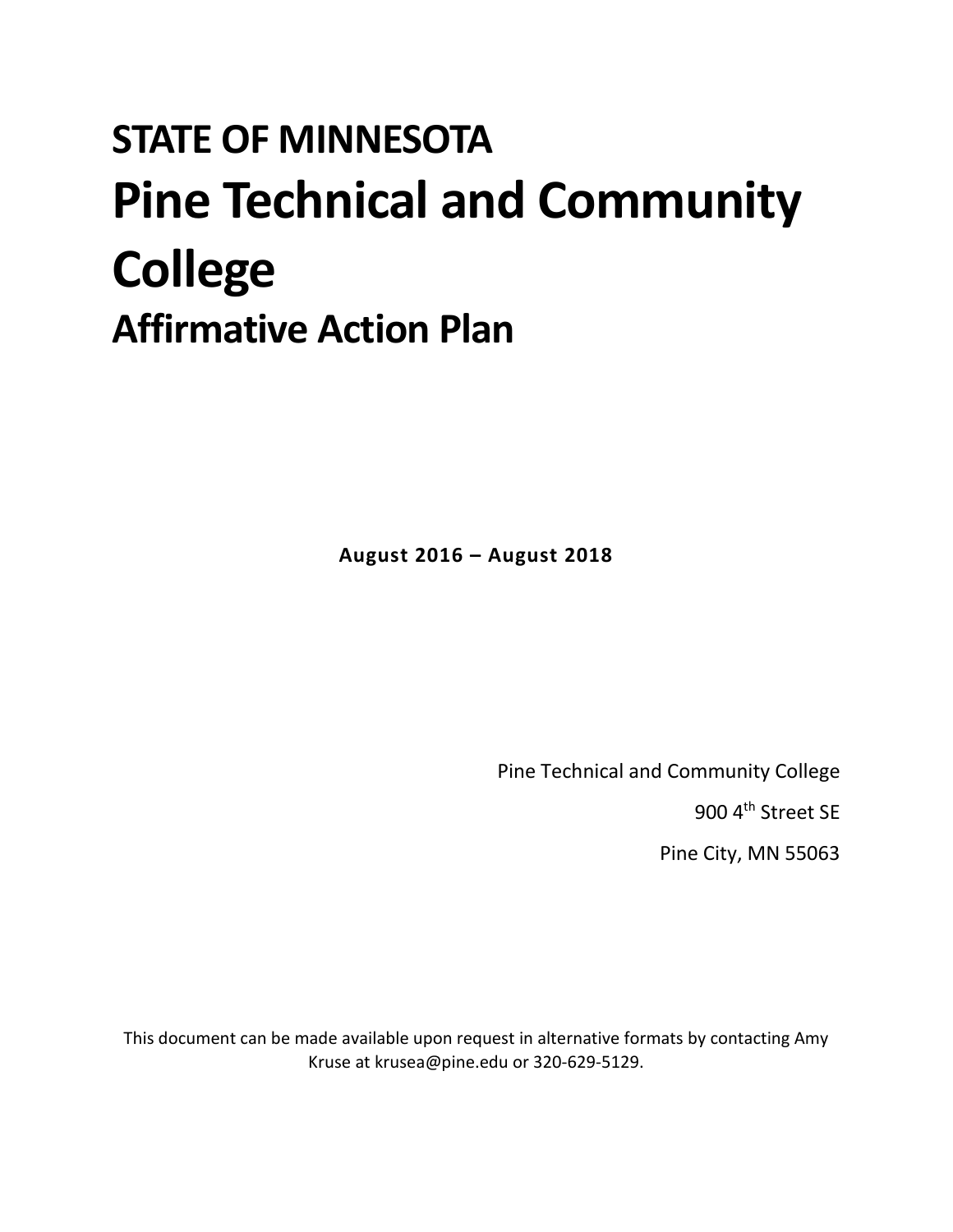# Table of Contents

| $\mathbf{I}$ . |                                                                                  |
|----------------|----------------------------------------------------------------------------------|
| Ш.             |                                                                                  |
| III.           | INDIVIDUALS RESPONSIBLE FOR DIRECTING/IMPLEMENTING THE AFFIRMATIVE ACTION PLAN 8 |
| Α.             |                                                                                  |
| В.             |                                                                                  |
| C.             |                                                                                  |
| D.             |                                                                                  |
| Ε.             |                                                                                  |
| F.             |                                                                                  |
| IV.            |                                                                                  |
| Α.             |                                                                                  |
| В.             |                                                                                  |
| V.             | MnSCU's EQUAL OPPORTUNITY AND NONDISCRIMINATION IN EMPLOYMENT AND EDUCATION      |
|                |                                                                                  |
|                |                                                                                  |
|                |                                                                                  |
|                |                                                                                  |
|                |                                                                                  |
|                |                                                                                  |
|                |                                                                                  |
|                |                                                                                  |
|                |                                                                                  |
|                |                                                                                  |
|                |                                                                                  |
|                |                                                                                  |
|                |                                                                                  |
|                |                                                                                  |
|                |                                                                                  |
|                |                                                                                  |
| VI.            | MnSCU'S REPORT/COMPLAINT OF DISCRIMINATION/HARASSMENT INVESTIGATION AND          |
|                |                                                                                  |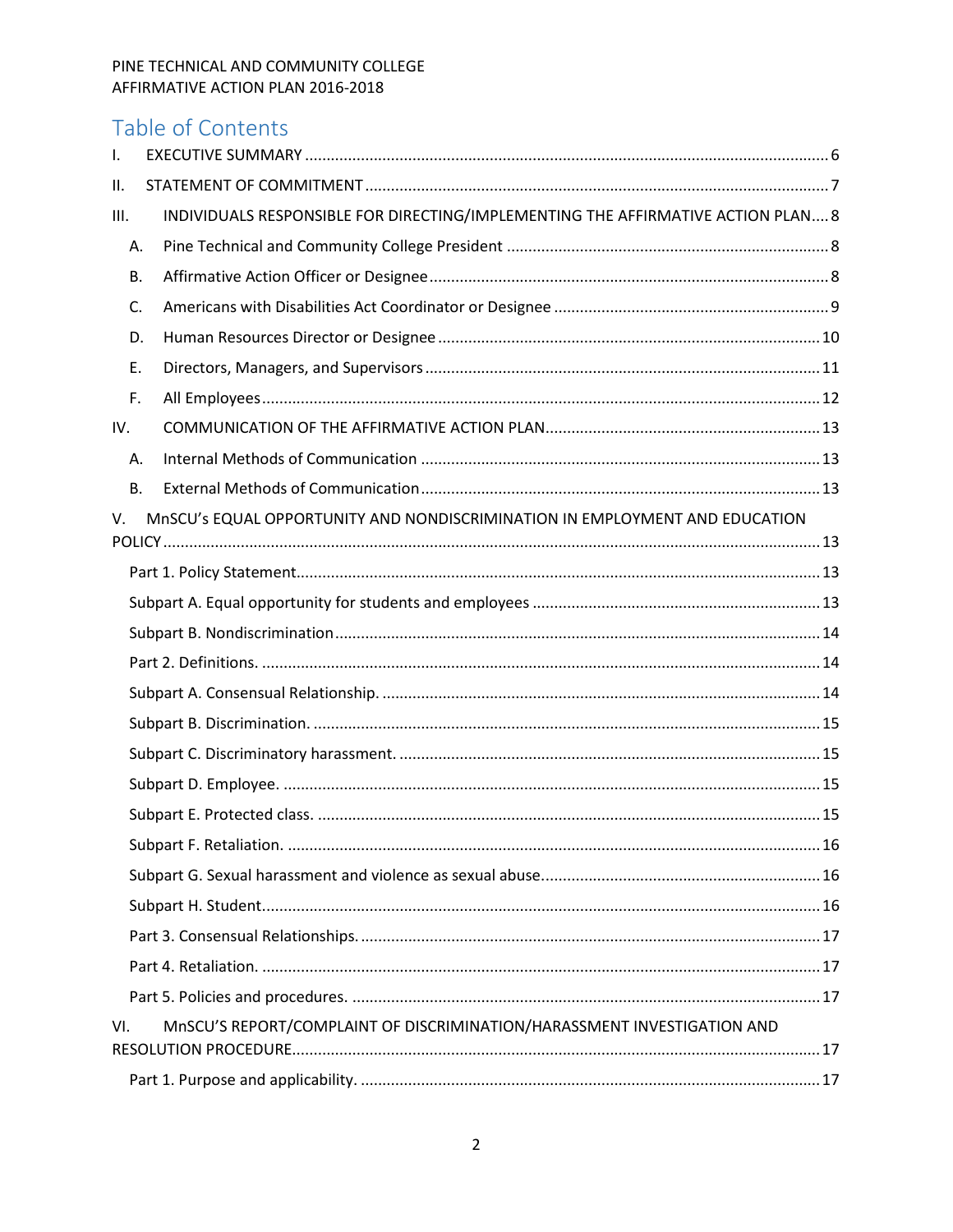| VII. |  |
|------|--|
|      |  |
|      |  |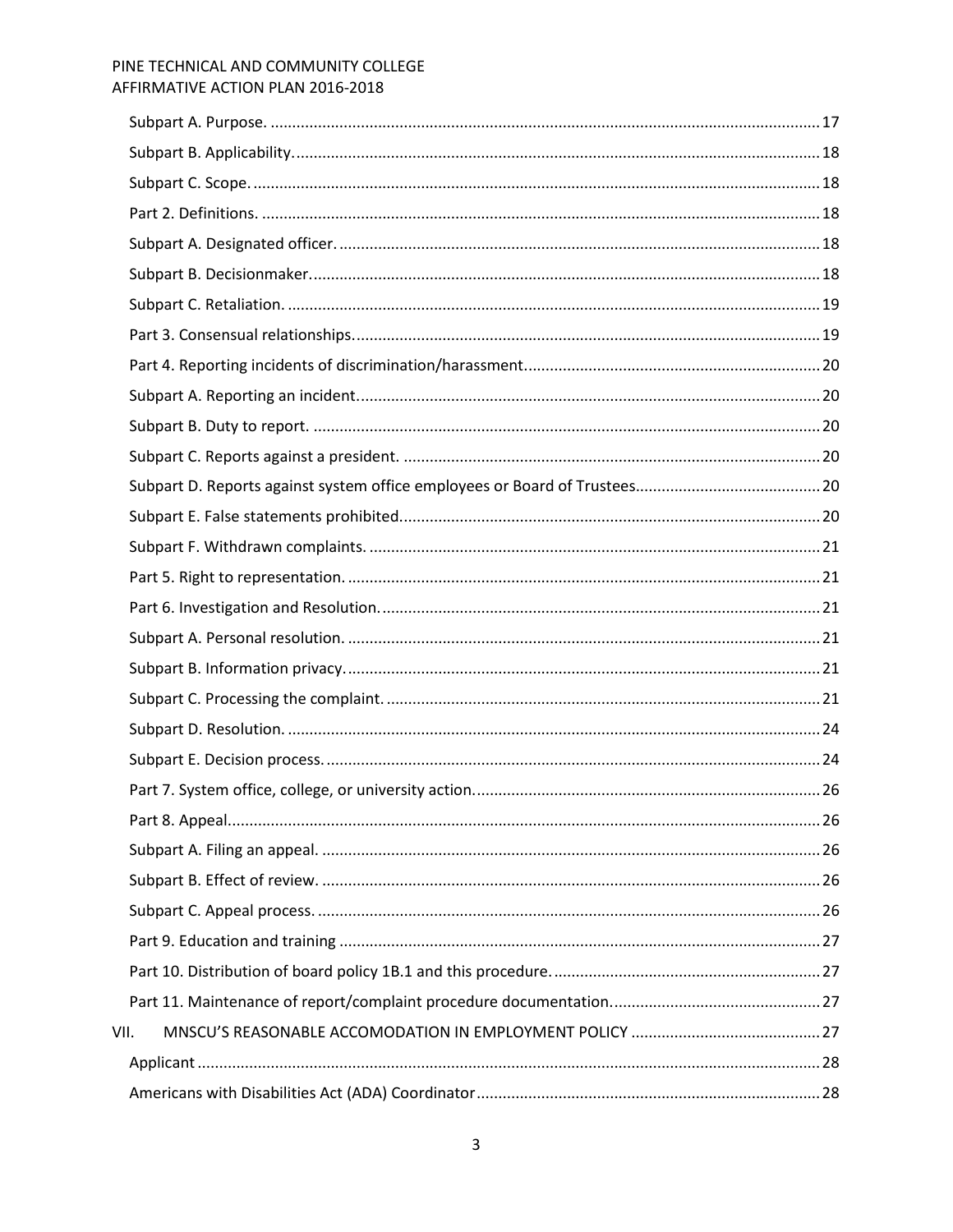|       | Obtaining medical documentation in connection with a request for reasonable accommodation 34 |  |
|-------|----------------------------------------------------------------------------------------------|--|
|       |                                                                                              |  |
|       |                                                                                              |  |
|       |                                                                                              |  |
|       |                                                                                              |  |
|       |                                                                                              |  |
|       |                                                                                              |  |
|       |                                                                                              |  |
|       |                                                                                              |  |
|       |                                                                                              |  |
| VIII. |                                                                                              |  |
|       |                                                                                              |  |
|       | Evacuation Procedures for Individuals with Mobility, Hearing, or Visual Disabilities: 40     |  |
|       |                                                                                              |  |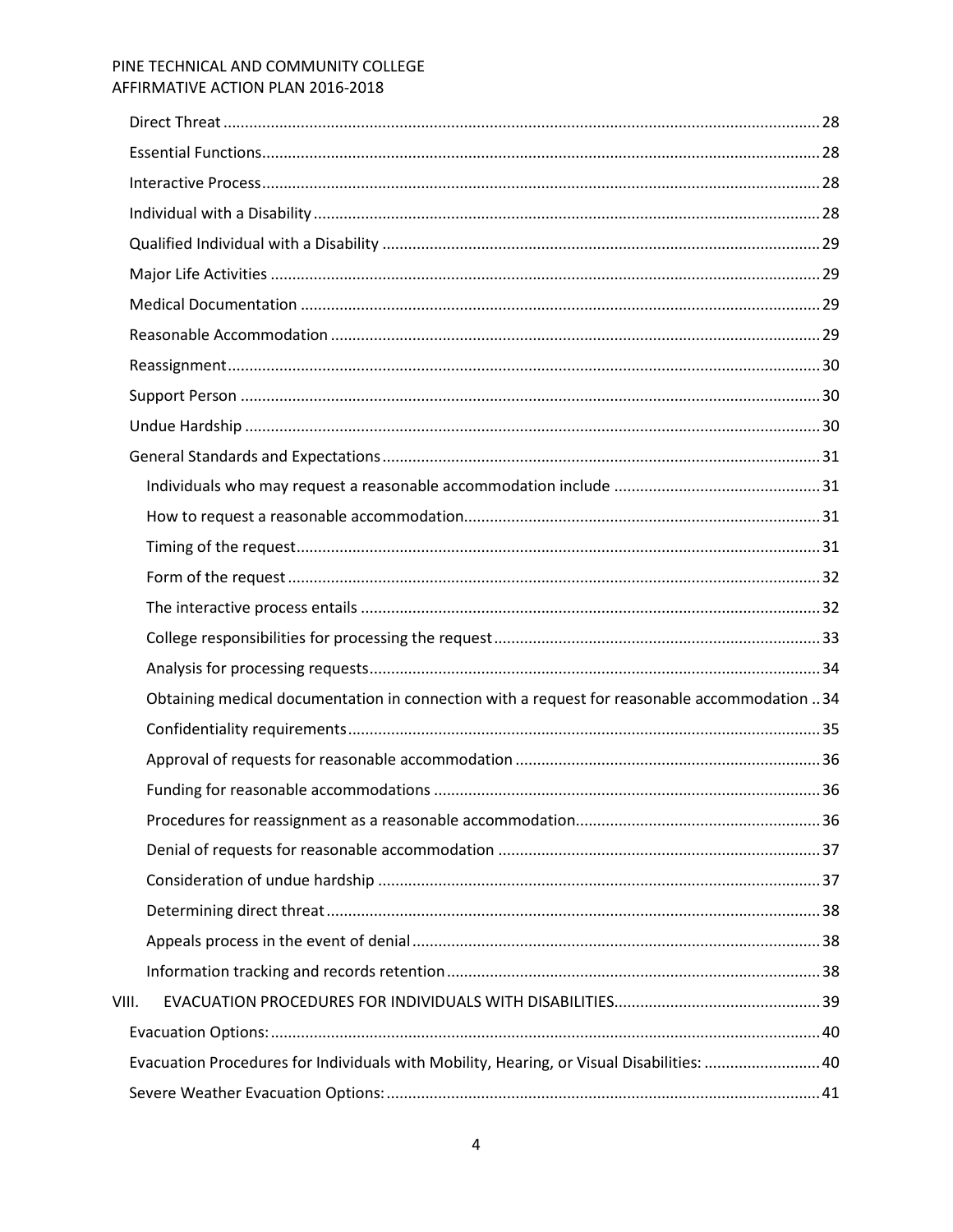| IX.   |    |                                                                                                  |  |
|-------|----|--------------------------------------------------------------------------------------------------|--|
| Χ.    |    |                                                                                                  |  |
|       |    | Objective #1: Provide a variety of services to support the diverse needs of protected groups  44 |  |
|       |    |                                                                                                  |  |
|       |    | Objective #2: Train, engage and empower the Diversity Committee to assist in the diversity and   |  |
|       |    |                                                                                                  |  |
|       |    |                                                                                                  |  |
|       |    |                                                                                                  |  |
|       |    |                                                                                                  |  |
| XI.   |    | METHODS OF AUDITING, EVALUATING, AND REPORTING PROGRAM SUCCESS 45                                |  |
|       | А. |                                                                                                  |  |
|       | В. |                                                                                                  |  |
|       | C. |                                                                                                  |  |
| XII.  |    |                                                                                                  |  |
|       | А. |                                                                                                  |  |
|       | В. |                                                                                                  |  |
|       | C. |                                                                                                  |  |
|       | D. |                                                                                                  |  |
|       | E. |                                                                                                  |  |
|       | F. |                                                                                                  |  |
|       | G. |                                                                                                  |  |
| XIII. |    |                                                                                                  |  |
|       | А. |                                                                                                  |  |
|       | В. |                                                                                                  |  |
|       | C. |                                                                                                  |  |
|       |    |                                                                                                  |  |
|       |    |                                                                                                  |  |
|       |    |                                                                                                  |  |
|       |    |                                                                                                  |  |
|       |    |                                                                                                  |  |
|       |    |                                                                                                  |  |
|       |    |                                                                                                  |  |
|       |    | Other Relevant System Office, College, or University Information, Policies, or Documents  60     |  |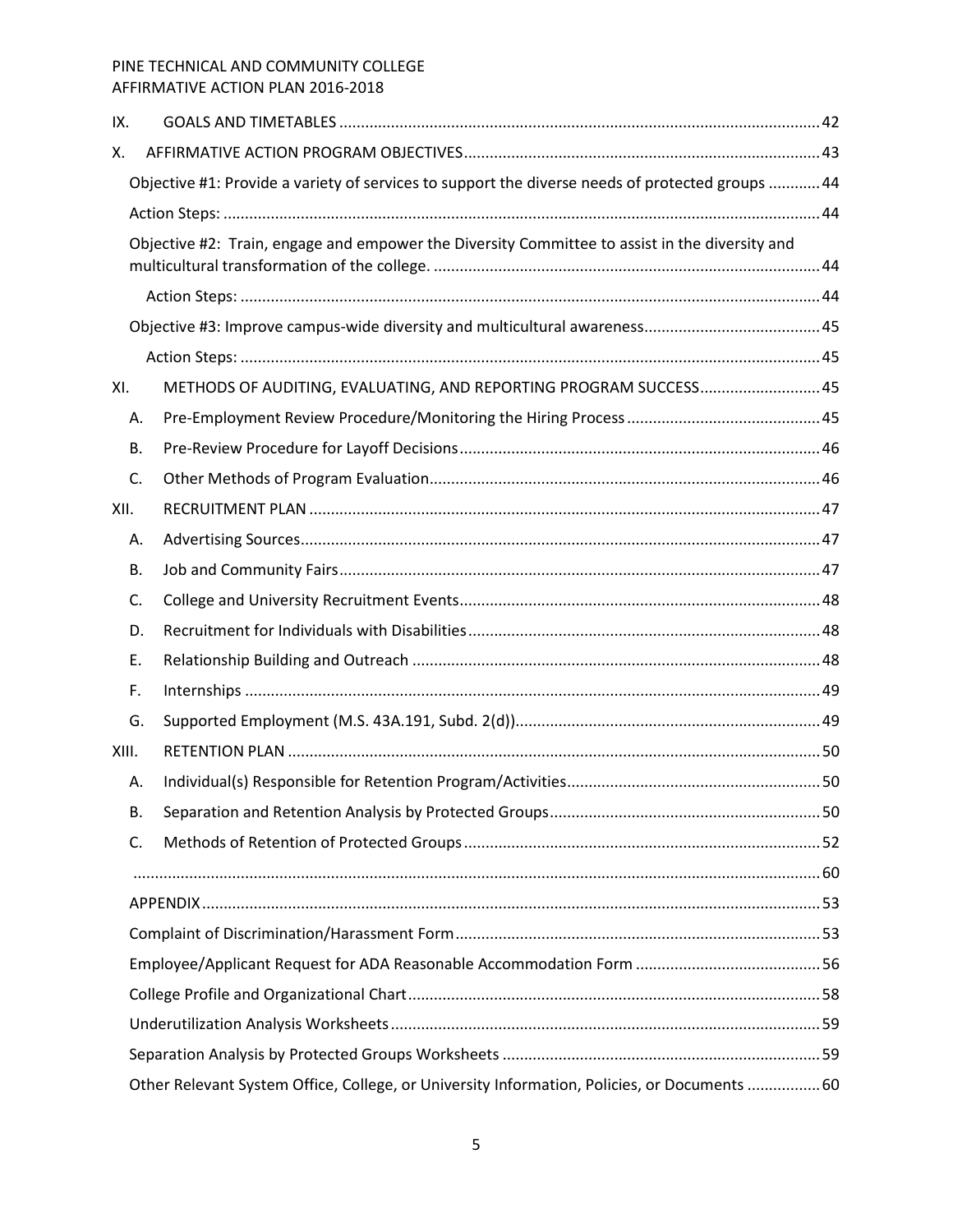#### <span id="page-5-0"></span>EXECUTIVE SUMMARY

Review revealed underutilization of the following protected group(s) in the following job categories:

| <b>Job Categories</b>    | Women | Racial/Ethnic<br><b>Minorities</b> | <b>Individuals</b><br>With<br><b>Disabilities</b> | <b>Veterans</b> |
|--------------------------|-------|------------------------------------|---------------------------------------------------|-----------------|
| Officials/Administrators |       | XX                                 | XX                                                |                 |
| Professionals            |       | XX                                 |                                                   |                 |
| Faculty                  |       | XX                                 | XX                                                |                 |
| Office/Clerical          |       | XX                                 |                                                   |                 |
| Technicians              |       |                                    |                                                   | XX              |
| Service Maintenance      |       | xх                                 |                                                   |                 |

**Table 1: UNDERUTILIZATION ANALYSIS OF PROTECTED GROUPS**

Once approved, information about how to obtain or view a copy of this plan will be provided to every employee of the college. Our intention is that every employee to is aware of Pine Technical and Community College's commitments to affirmative action and equal employment opportunity. The plan will also be posted on the College's website and maintained in the Human Resources/Affirmative Action Office.

This Affirmative Action Plan meets the requirements as set forth by Minnesota Management and Budget, and contains affirmative action goals and timetables, as well as reasonable and sufficiently assertive hiring and retention methods for achieving these goals.

Affirmative Action Officer or Designee **Date Signed** Date Signed

Human Resources Director or Designee **National State Signed** Date Signed

**College President College According to the College According College According College According College According College According College According College According College According College According College Accordin**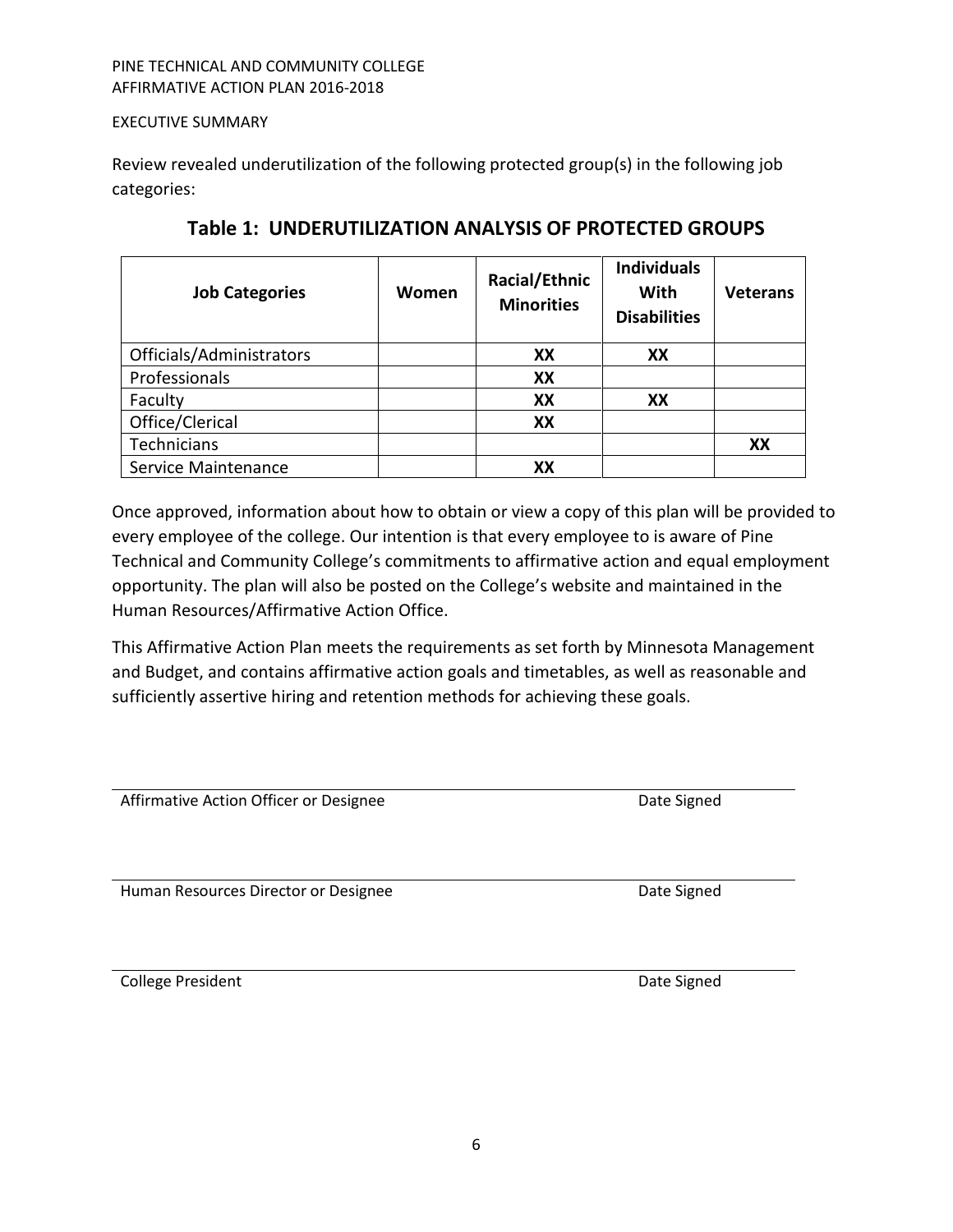# <span id="page-6-0"></span>**I. STATEMENT OF COMMITMENT**

This statement reaffirms Pine Technical and Community College is committed to Minnesota's statewide affirmative action efforts and providing equal employment opportunity to all employees and applicants in accordance with equal opportunity and affirmative action laws.

I affirm my personal and official support of these policies which provide that:

- No individual shall be discriminated against in the terms and conditions of employment, personnel practices, or access to and participation in programs, services, and activities with regard to race, sex, color, creed, religion, age, national origin, sexual orientation, disability, marital status, status with regard to public assistance, or membership or activity in a local human rights commission.
- This College is committed to the implementation of the affirmative action policies, programs, and procedures included in this plan to ensure that employment practices are free from discrimination. Employment practices include, but are not limited to the following: hiring, promotion, demotion, transfer, recruitment or recruitment advertising, layoff, disciplinary action, termination, rates of pay or other forms of compensation, and selection for training, including apprenticeship. We will provide reasonable accommodation to employees and applicants with disabilities.
- This College will continue to actively promote a program of affirmative action, wherever minorities, women, and individuals with disabilities are underrepresented in the workforce, and work to retain all qualified, talented employees, including protected group employees.
- This College will evaluate its efforts, including those of its directors, managers, and supervisors, in promoting equal opportunity and achieving affirmative action objectives contained herein. In addition, this college will expect all employees to perform their job duties in a manner that promotes equal opportunity for all.

It is the College's policy to provide an employment environment free of any form of discriminatory harassment as prohibited by federal, state, and local human rights laws. I strongly encourage suggestions as to how we may improve. We strive to provide equal employment opportunities and the best possible service to all Minnesotans.

College President **Date Signed** College President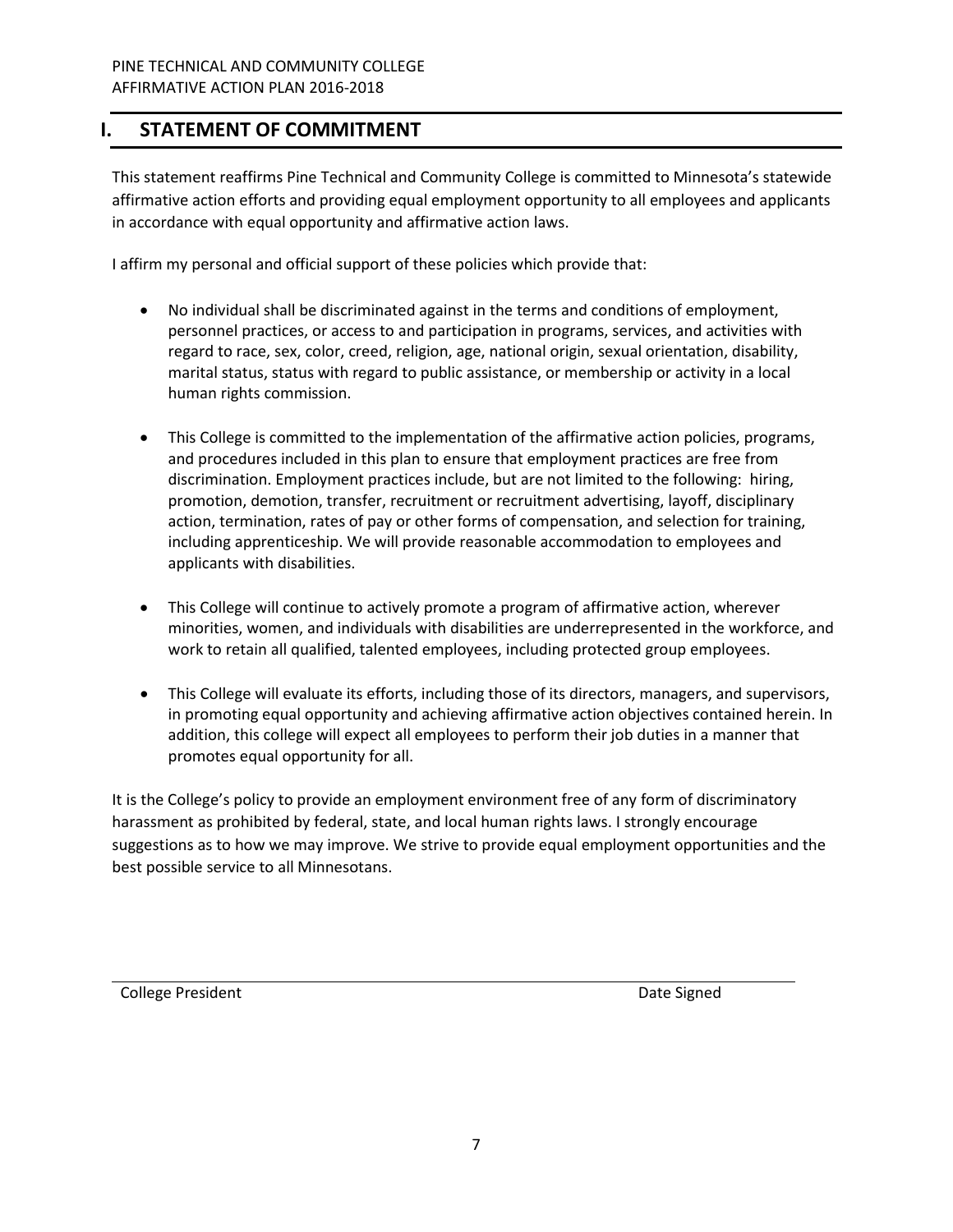# <span id="page-7-0"></span>**II. INDIVIDUALS RESPONSIBLE FOR DIRECTING/IMPLEMENTING THE AFFIRMATIVE ACTION PLAN**

# <span id="page-7-1"></span>**A. Pine Technical and Community College President**

#### **Joe Mulford, President**

#### **Responsibilities:**

The College President is responsible for the establishment of an Affirmative Action Plan that complies with all federal and state laws and regulations.

#### **Duties:**

The duties of the College President shall include, but are not limited to the following:

- Appoint the Affirmative Action Officer or designee and include accountability for the administration of the College's Affirmative Action Plan in his or her position description;
- Take action, if needed, on complaints of discrimination and harassment;
- Ensure the Affirmative Action Plan is effectively communicated to all employees on an annual basis;
- Make decisions and changes in policy, procedures, or accommodations as needed to facilitate effective affirmative action and equal employment opportunity;
- Actively promote equal opportunity employment; and
- Require all College directors, managers, and supervisors to include responsibility statements for supporting affirmative action, equal opportunity, diversity, and/or cultural responsiveness in their position descriptions and annual objectives.

# **Accountability:**

The College President is accountable directly to the Governor and indirectly to the Minnesota Management and Budget Commissioner on matters pertaining to equal opportunity and affirmative action.

# <span id="page-7-2"></span>**B. Affirmative Action Officer or Designee**

#### **Amy Kruse, Chief Human Resources Officer**

# **Responsibilities:**

The Affirmative Action Officer or designee is responsible for implementation of the policies contained in the College's affirmative action plan, and oversight of the college's compliance with equal opportunity and affirmative action laws.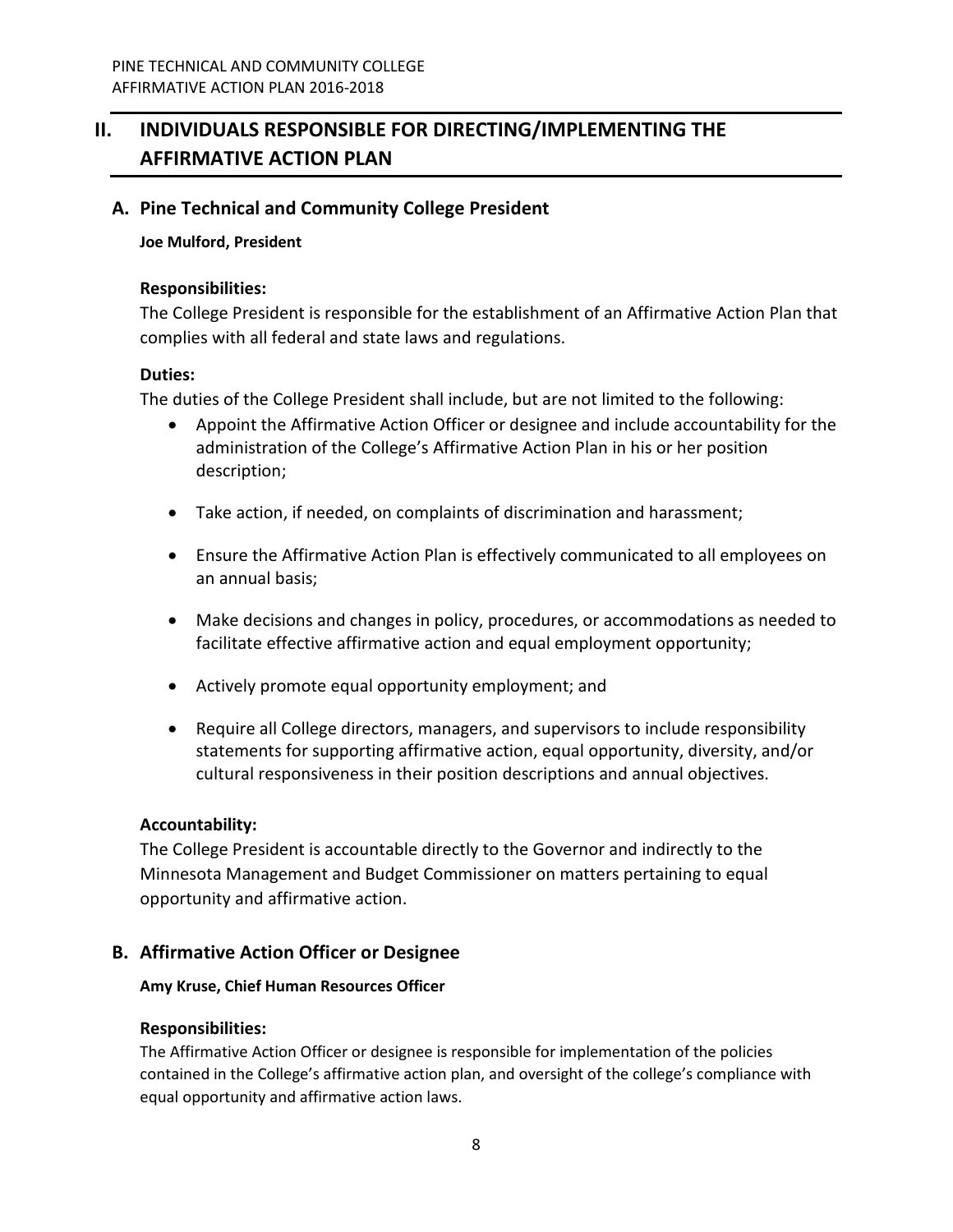# **Duties:**

The duties of the Affirmative Action Officer or designee shall include, but are not limited to the following:

- Prepare and oversee the Affirmative Action Plan, including development and setting of College-wide goals;
- Monitor compliance and fulfill all affirmative action reporting requirements;
- Inform the College President of progress in affirmative action and equal opportunity and report potential concerns;
- Review the Affirmative Action Plan at least annually and provide updates as appropriate;
- Provide a College-wide perspective on issues relating to affirmative action and equal opportunity and assist in the identification and development of effective solutions in problem areas related to affirmative action and equal opportunity;
- Identify opportunities for infusing affirmative action and equal opportunity into the College's considerations, policies, and practices;
- Participate in and/or develop strategies to recruit individuals in protected groups for employment, promotion, and training opportunities;
- Stay current on changes to equal opportunity and affirmative action laws and interpretation of the laws;
- Provide consultation, technical guidance, and/or training to directors, managers, supervisors, and staff regarding best practices in recruitment, selection, and retention, progress on hiring goals, reasonable accommodations, and other opportunities for improvement; and
- Serve as the College liaison with Minnesota Management and Budget's Office of Equal Opportunity and Diversity and enforcement agencies.

# **Accountability:**

The Affirmative Action Officer is accountable directly to the College President on matters pertaining to affirmative action and equal opportunity.

# <span id="page-8-0"></span>**C. Americans with Disabilities Act Coordinator or Designee**

**Amy Kruse, Chief Human Resources Officer Katie Krier, Disability Coordinator**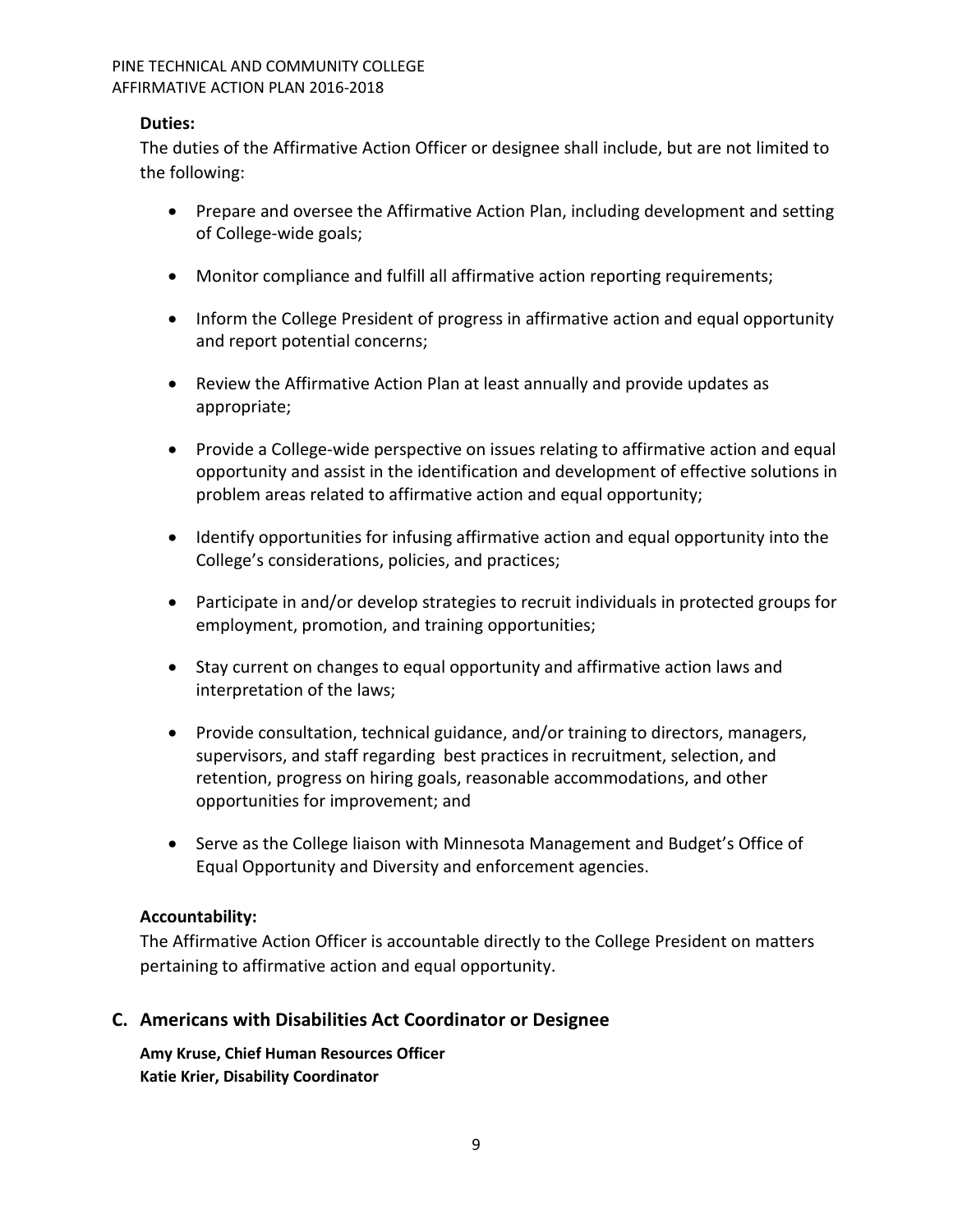# **Responsibilities:**

The Americans with Disabilities Act Coordinator or designee is responsible for the oversight of the College's compliance with the Americans with Disabilities Act Title I – Employment and Title II – Public Services, in accordance with the Americans with Disabilities Act - as amended, the Minnesota Human Rights Act, and Executive Order 96-09.

# **Duties:**

The duties of the Americans with Disabilities Act Coordinator shall include, but not limited to the following:

- Provide guidance, coordination, and direction to College management with regard to the Americans with Disabilities Act in the development and implementation of the College's policy, procedures, practices, and programs to ensure they are accessible and nondiscriminatory;
- Provide consultation, technical guidance, and/or training to directors, managers, supervisors, and staff regarding best practices in recruitment, selection, and retention of individuals with disabilities, provisions of reasonable accommodations for employees and applicants, and other opportunities for improvement; and
- Track and facilitate requests for reasonable accommodations for employees and applicants, as well as members of the public accessing the College's services, and reports reasonable accommodations annually to Minnesota Management and Budget.

# **Accountability:**

The Americans with Disabilities Act Coordinator reports directly to: Amy Kruse, Chief Human Resources Officer reports to the College President Katie Krier, Disability Coordinator reports to the Chief Student Affairs Officer

# <span id="page-9-0"></span>**D. Human Resources Director or Designee**

# **Amy Kruse, Chief Human Resources Officer**

# **Responsibilities:**

The Human Resources Director is responsible for ensuring equitable and uniform administration of all personnel policies including taking action to remove barriers to equal employment opportunities with the College.

# **Duties:**

The duties of the Human Resources Director include, but are not limited to the following: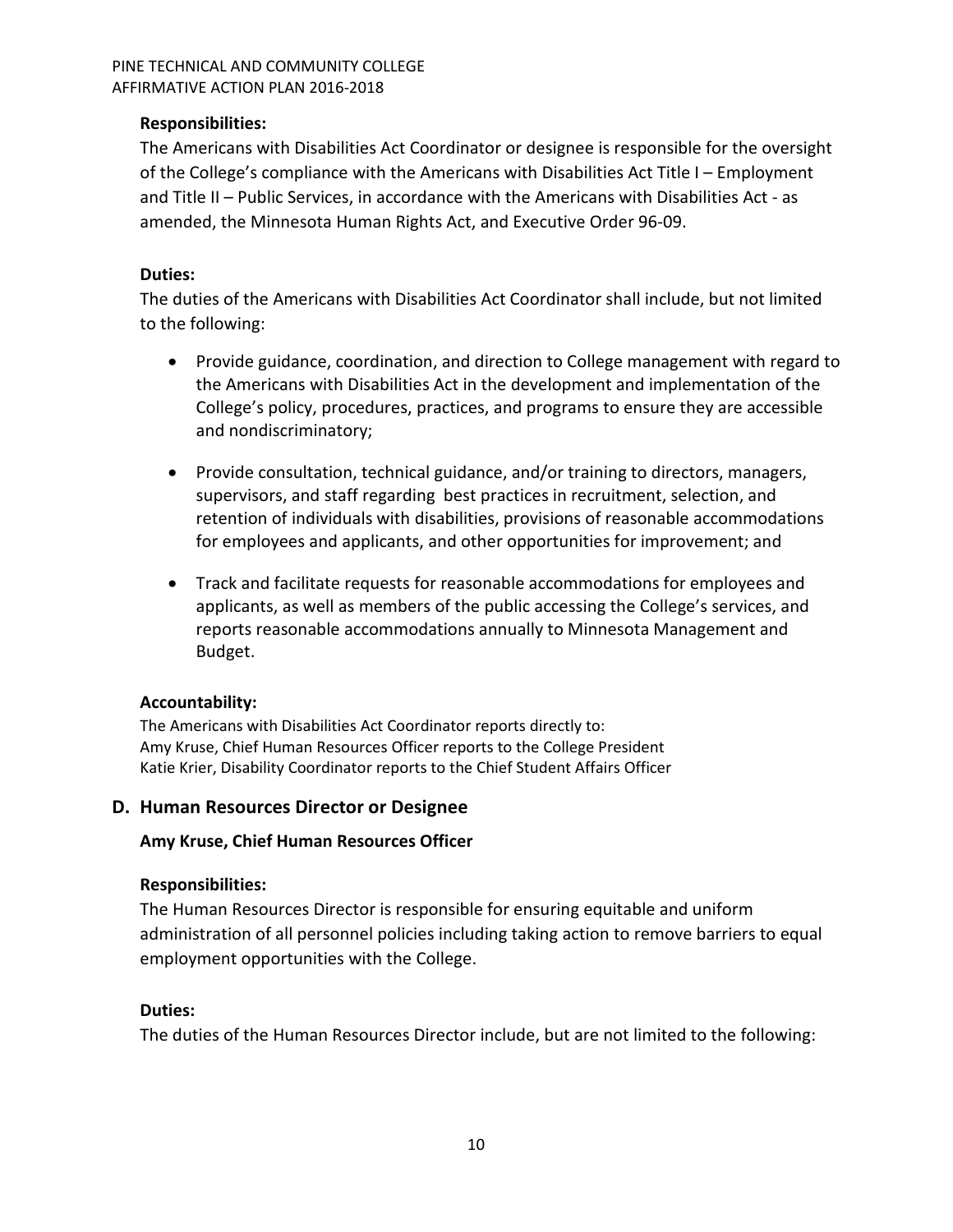- Provide leadership to human resources staff and others to ensure personnel decision-making processes adhere to equal opportunity and affirmative action principles;
- Ensure, to the extent possible, development and utilization of selection criteria that is objective, uniform, and job-related;
- Initiate and report on specific program objectives contained in the Affirmative Action Plan;
- Ensure pre-hire review process is implemented and receives support from directors, managers, and supervisors;
- Include the Affirmative Action Officer in the decision-making process regarding personnel actions involving protected group members, including hiring, promotion, disciplinary actions, reallocation, transfer, termination, and department and division-wide classification studies;
- Include responsibility statements for supporting affirmative action, equal opportunity, diversity, and/or cultural responsiveness in position descriptions and annual objectives;
- Assist in recruitment and retention of individuals in protected groups, and notify directors, managers, and supervisors of existing disparities;
- Make available to the Affirmative Action Officer and Americans with Disabilities Act Coordinator or designee all necessary records and data necessary to perform duties related to equal opportunity and affirmative action.

# **Accountability:**

The Human Resources Director is directly accountable to the College President.

# <span id="page-10-0"></span>**E. Directors, Managers, and Supervisors**

# **Responsibilities:**

Directors, Managers, and Supervisors are responsible for implementation of equal opportunity and affirmative action within their respective areas of supervision and compliance with the College's affirmative action programs and policies to ensure fair and equal treatment of all employees and applicants.

# **Duties:**

The duties of directors, managers, and supervisors include, but are not limited to the following: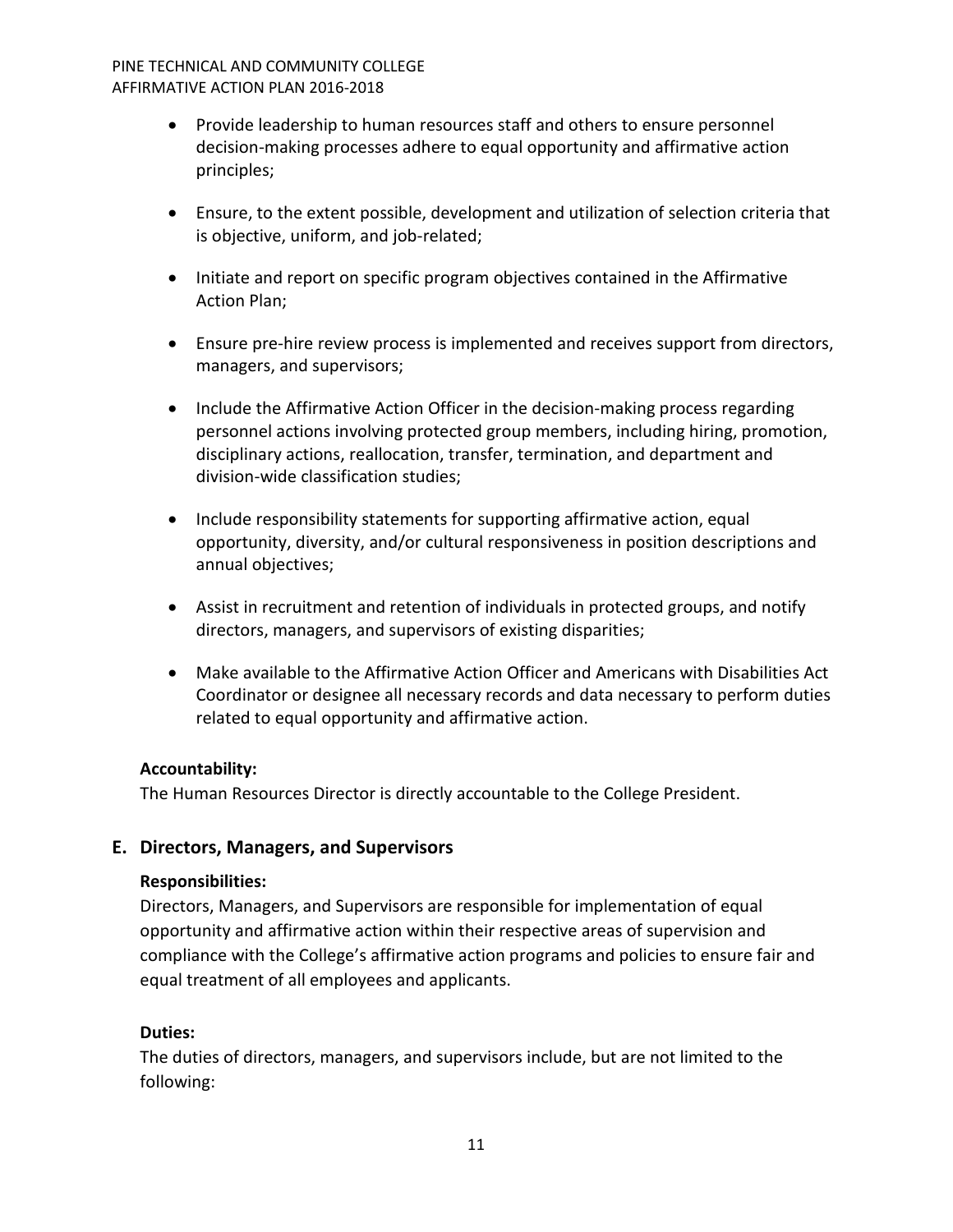- Assist the Affirmative Action Officer in identifying and resolving problems and eliminating barriers which inhibit equal employment opportunity;
- Communicate the College's affirmative action policy to assigned staff;
- Carry out supervisory responsibilities in accordance with the equal employment opportunity and affirmative action policies embodied in this plan;
- Maintain a consistent standard within the workforce so that employees are evaluated, recognized, developed, and rewarded on a fair and equitable basis;
- Include responsibility statements for supporting affirmative action, equal opportunity, diversity, and/or cultural responsiveness in staff position descriptions and annual objectives;
- To provide a positive and inclusive work environment; and
- To refer complaints of discrimination and harassment to the appropriate parties.

# **Accountability:**

Directors, managers, and supervisors are accountable directly to their designated supervisor and indirectly to the College President.

# <span id="page-11-0"></span>**F. All Employees**

# **Responsibilities:**

All employees are responsible for conducting themselves in accordance with the College's equal opportunity and Affirmative Action Plan and policies.

# **Duties:**

The duties of all employees shall include, but are not limited to the following:

- Exhibit an attitude of respect, courtesy, and cooperation towards fellow employees and the public; and
- Refrain from any actions that would adversely affect the performance of a coworker with respect to their race, sex, color, creed, religion, age, national origin, disability, marital status, status with regard to public assistance, sexual orientation, gender identity, gender expression, or membership or activity in a local human rights commission.

# **Accountability:**

Employees are accountable to their designated supervisor and indirectly to the College President.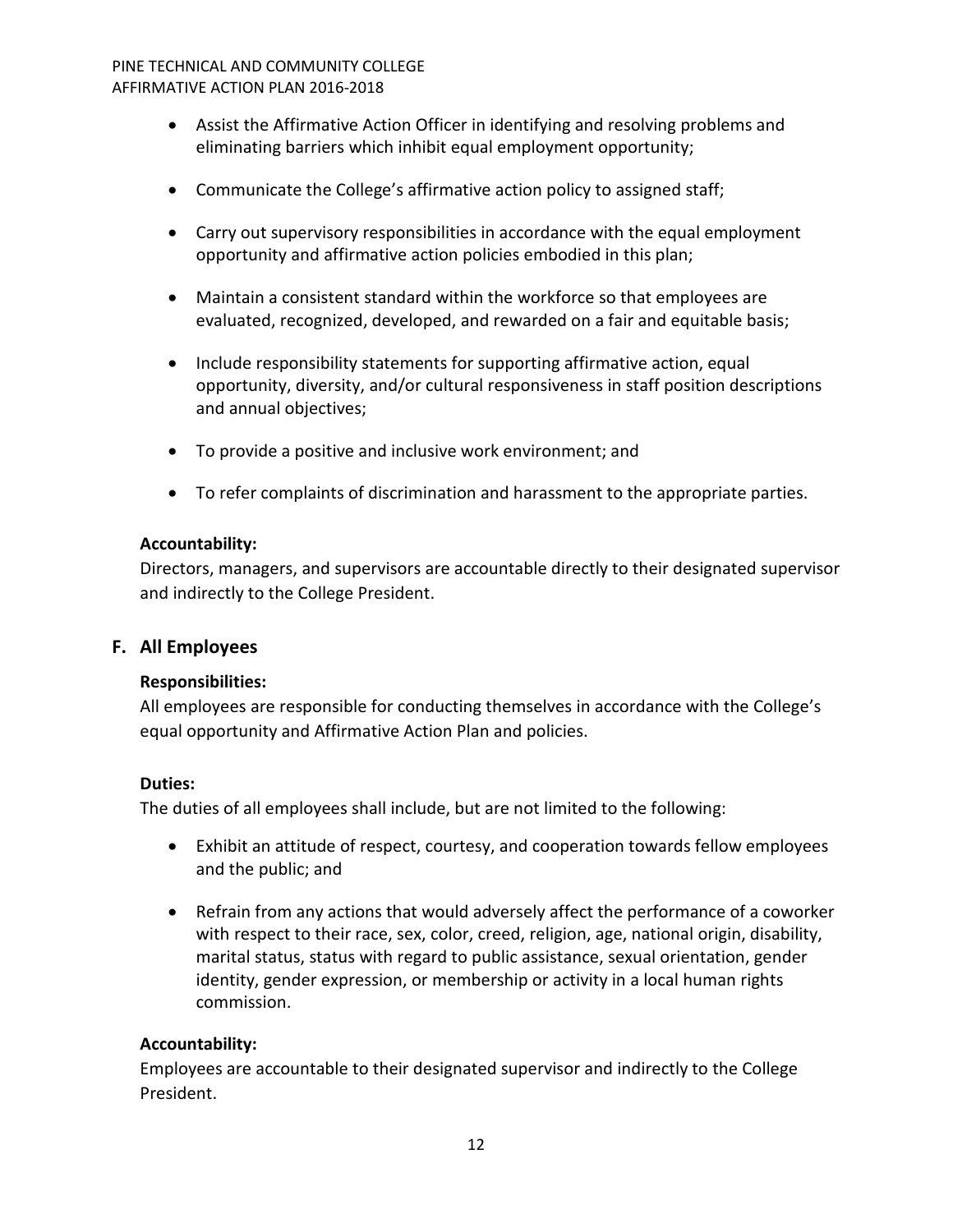# <span id="page-12-0"></span>**III. COMMUNICATION OF THE AFFIRMATIVE ACTION PLAN**

The following information describes the methods that the College takes to communicate the Affirmative Action Plan to employees and the general public:

# <span id="page-12-1"></span>**A. Internal Methods of Communication**

- A memorandum detailing the location of the Affirmative Action Plan and the responsibility to read, understand, support, and implement equal opportunity and affirmative action will be sent from the College's leadership or alternatively, the Affirmative Action Officer, to all staff on an annual basis.
- The College's Affirmative Action Plan is available to all employees on the College's internal website at [www.pine.edu](http://www.pine.edu/) or in print copy to anyone who requests it. As requested, the College will make the plan available in alternative formats.
- Nondiscrimination and equal opportunity statements and posters are prominently displayed and available in areas frequented and accessible to employees.

# <span id="page-12-2"></span>**B. External Methods of Communication**

- The College's Affirmative Action Plan is available on the College's external website at [www.pine.edu](http://www.pine.edu/) or in print copy to anyone who requests it. As requested, the College will make the plan available in alternative formats.
- The College's website homepage, letterhead, publications, and all job postings, will include the statement "an equal opportunity employer."
- Nondiscrimination and equal opportunity statements and posters are prominently displayed and available in areas frequented by and accessible to members of the public. Examples of posters displayed include: Equal Employment Opportunity is the Law, Employee Rights under the Fair Labor Standards Act, and the Americans with Disabilities Act Notice to the Public.

# <span id="page-12-3"></span>**IV. MnSCU's EQUAL OPPORTUNITY AND NONDISCRIMINATION IN EMPLOYMENT AND EDUCATION POLICY**

# <span id="page-12-4"></span>**Part 1. Policy Statement.**

<span id="page-12-5"></span>**Subpart A. Equal opportunity for students and employees.** Minnesota State Colleges and Universities has an enduring commitment to enhancing Minnesota's quality of life by developing and fostering understanding and appreciation of a free and diverse society and providing equal opportunity for all its students and employees. To help effectuate these goals,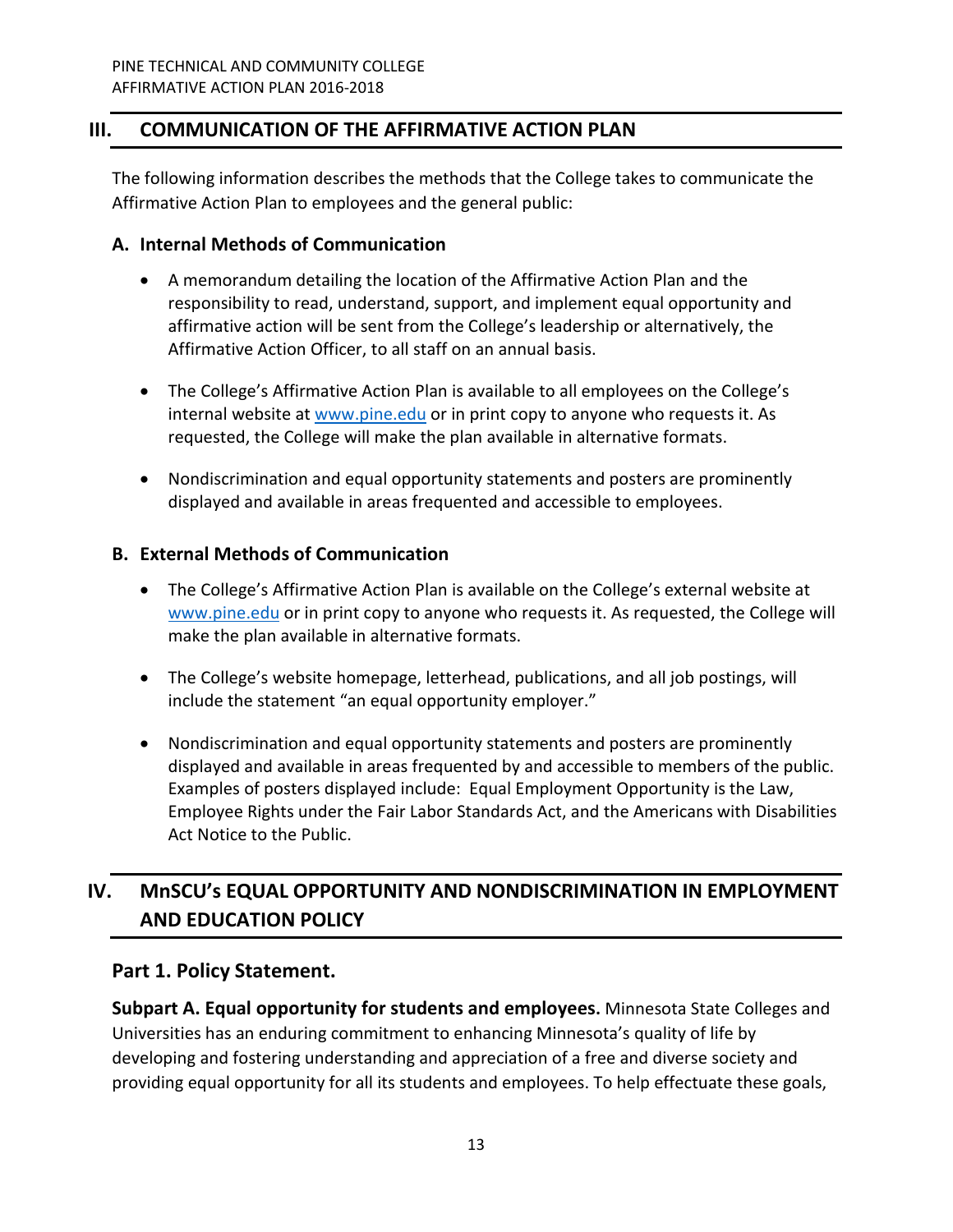Minnesota State Colleges and Universities is committed to a policy of equal opportunity and nondiscrimination in employment and education.

<span id="page-13-0"></span>**Subpart B. Nondiscrimination.** No person shall be discriminated against in the terms and conditions of employment, personnel practices, or access to and participation in, programs, services, and activities with regard to race, sex, color, creed, religion, age, national origin, disability, marital status, familial status, status with regard to public assistance, sexual orientation, gender identity, or gender expression. In addition, discrimination in employment based on membership or activity in a local commission as defined by law is prohibited.

Harassment on the basis of race, sex, color, creed, religion, age, national origin, disability, marital status, familial status, status with regard to public assistance, sexual orientation, gender identity, or gender expression is prohibited. Harassment may occur in a variety of relationships, including faculty and student, supervisor and employee, student and student, staff and student, employee and employee, and other relationships with persons having business at, or visiting the educational or working environment.

This policy is directed at verbal or physical conduct that constitutes discrimination/harassment under state and federal law and is not directed at the content of speech. In cases in which verbal statements and other forms of expression are involved, Minnesota State Colleges and Universities will give due consideration to an individual's constitutionally protected right to free speech and academic freedom. However, discrimination and harassment are not within the protections of academic freedom or free speech.

The system office, colleges, and universities shall maintain and encourage full freedom, within the law, of expression, inquiry, teaching and research. Academic freedom comes with a responsibility that all members of our education community benefit from it without intimidation, exploitation or coercion.

This policy shall apply to all individuals affiliated with Minnesota State Colleges and Universities, including but not limited to its students, employees, applicants, volunteers, agents, and Board of Trustees, and is intended to protect the rights and privacy of both the complainant and respondent and other involved individuals, as well as to prevent retaliation or reprisal. Individuals who violate this policy shall be subject to disciplinary or other corrective action.

This policy supersedes all existing system, college, and university equal opportunity and nondiscrimination policies.

# <span id="page-13-1"></span>**Part 2. Definitions.**

<span id="page-13-2"></span>**Subpart A. Consensual Relationship.** Consensual relationship means a sexual or romantic relationship between two persons who voluntarily enter into such a relationship. Employees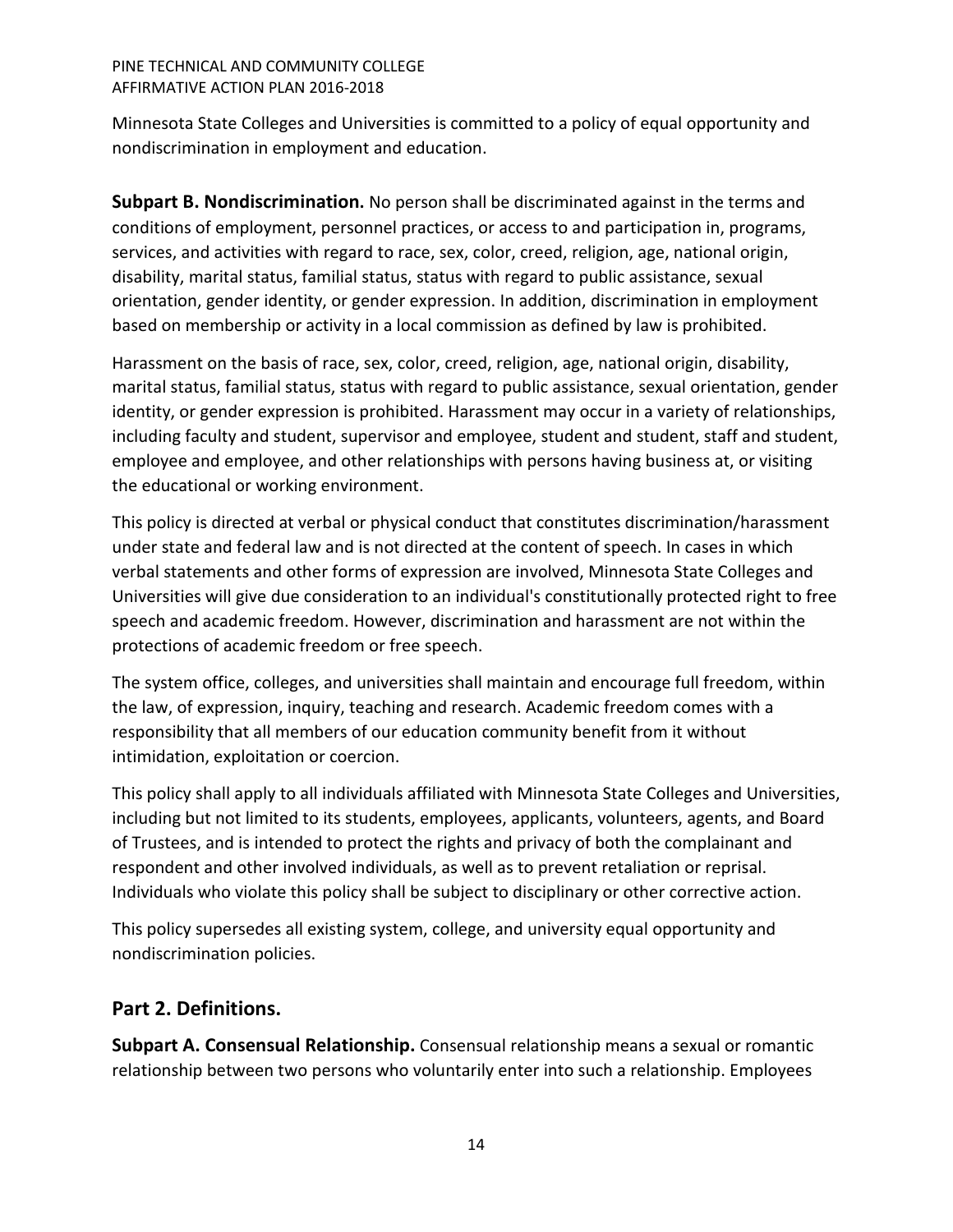who are members of the same household should also refer to the Board Policy 4.10, of Trustees Nepotism policy 4.10.

<span id="page-14-0"></span>**Subpart B. Discrimination.** Discrimination means conduct that is directed at an individual because of his or her protected class and that subjects the individual to different treatment by agents or employees so as to interfere with or limit the ability of the individual to participate in, or benefit from, the services, activities, or privileges provided by the system or colleges and universities or otherwise adversely affects the individual's employment or education.

<span id="page-14-1"></span>**Subpart C. Discriminatory harassment.** Discriminatory harassment means verbal or physical conduct that is directed at an individual because of his or her protected class, and that is sufficiently severe, pervasive, or persistent so as to have the purpose or effect of creating a hostile work or educational environment.

As required by law, Minnesota State Colleges and Universities further defines sexual harassment as a form of sexual discrimination which is prohibited by state and federal law. Sexual harassment includes unwelcome sexual advances, requests for sexual favors, sexually motivated physical conduct, and other verbal or physical conduct of a sexual nature when:

- Submission to such conduct is made either explicitly or implicitly a term or condition of an individual's employment or education, evaluation of a student's academic performance, or term or condition of participation in student activities or in other events or activities sanctioned by the college or university; or
- Submission to or rejection of such conduct by an individual is used as the basis for employment or academic decisions or other decisions about participation in student activities or other events or activities sanctioned by the college or university; or
- Such conduct has the purpose or effect of threatening an individual's employment; interfering with an individual's work or academic performance; or creating an intimidating, hostile, or offensive work or educational environment.

<span id="page-14-2"></span>**Subpart D. Employee.** Employee means any individual employed by Minnesota State Colleges and Universities, including all faculty, staff, administrators, teaching assistants, graduate assistants, residence directors and student employees.

# <span id="page-14-3"></span>**Subpart E. Protected class.** For purposes of this policy:

• Protected class includes race, sex, color, creed, religion, age, national origin, disability, marital status, familial status, status with regard to public assistance, sexual orientation, gender identity, or gender expression. In addition, membership or activity in a local human rights commission is a protected class in employment.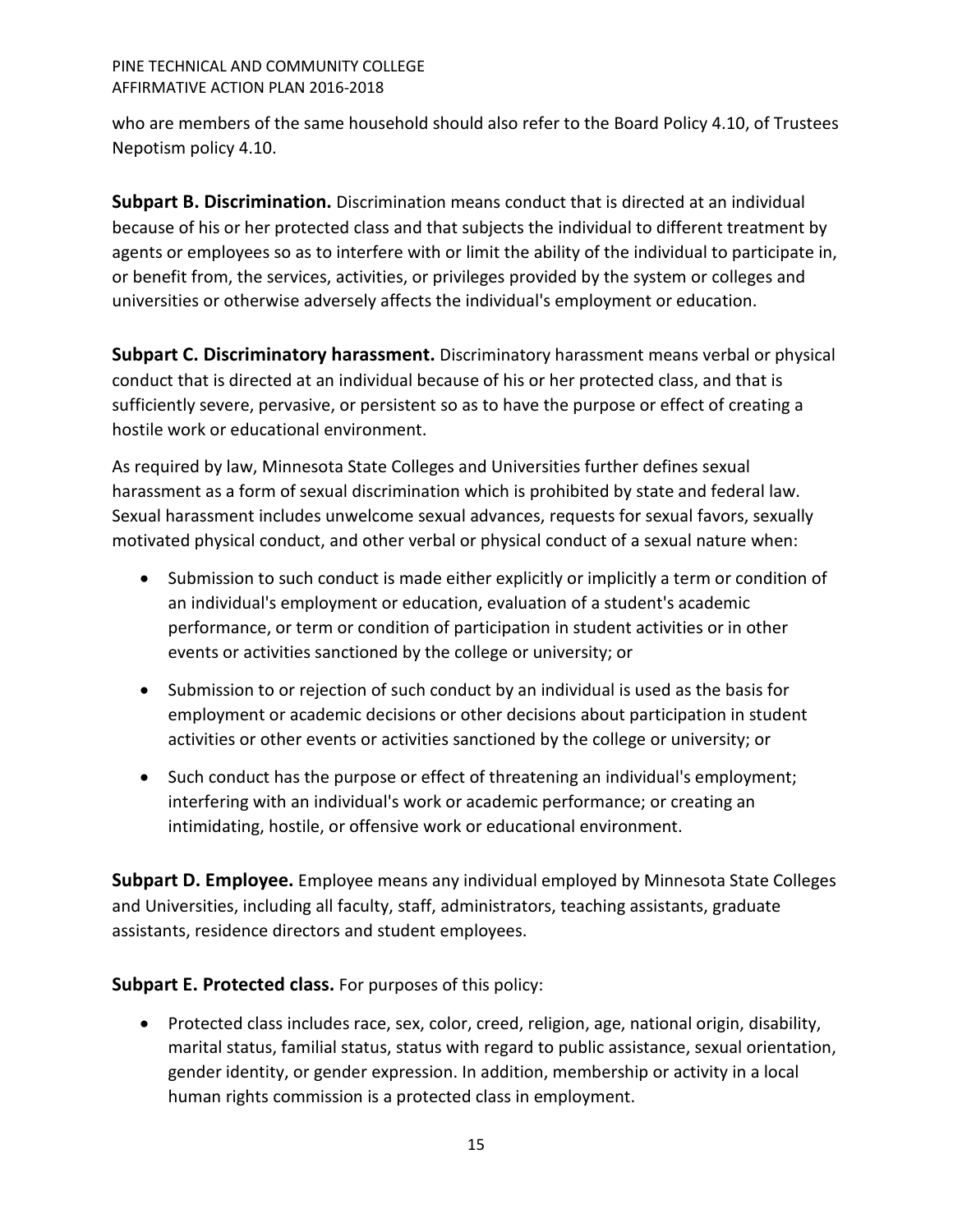• This policy prohibits use of protected class status as a factor in decisions affecting 96 education and employment where prohibited by federal of state law.

<span id="page-15-0"></span>**Subpart F. Retaliation.** Retaliation includes, but is not limited to, intentionally engaging in any form of intimidation, reprisal or harassment against an individual because he or she:

- Made a complaint under this policy;
- Assisted or participated in any manner in an investigation, or process under this policy, regardless of whether a claim of discrimination or harassment is substantiated;
- Associated with a person or group of persons with a disability or are of a different race, color, creed, religion, sexual orientation, gender identity, gender expression, or national origin; or
- Made a complaint or assisted or participated in any manner in an investigation or process with the Equal Employment Opportunity Commission, the U.S. Department of Education Office for Civil Rights, the Minnesota Department of Human Rights or other enforcement agencies, under any federal or stated nondiscrimination law, including the Civil Rights Act of 1964; Section 504 of the Rehabilitation Act of 1973; the Minnesota Human Rights Act, Minn. Stat. Ch. 363A, and their amendments.

Retaliation may occur whether or not there is a power or authority differential between the individuals involved.

<span id="page-15-1"></span>**Subpart G. Sexual harassment and violence as sexual abuse.** Under certain circumstances, sexual harassment or violence may constitute sexual abuse according to Minnesota law. In such situations, the system office and colleges and universities shall comply with the reporting requirements in Minnesota Statutes Section 626.556 (reporting of maltreatment of minors) and Minnesota Statutes Section 626.557 (Vulnerable Adult Protection Act). Nothing in this policy will prohibit any college or university or the system office from taking immediate action to protect victims of alleged sexual abuse. Board Policy 1B.3 Sexual Violence addresses sexual violence.

<span id="page-15-2"></span>**Subpart H. Student.** For purposes of this policy, the term "student" includes all persons who:

- Are enrolled in one or more courses, either credit or non-credit, through a college or university;
- Withdraw, transfer or graduate, after an alleged violation of the student conduct code;
- Are not officially enrolled for a particular term but who have a continuing relationship with the college or university;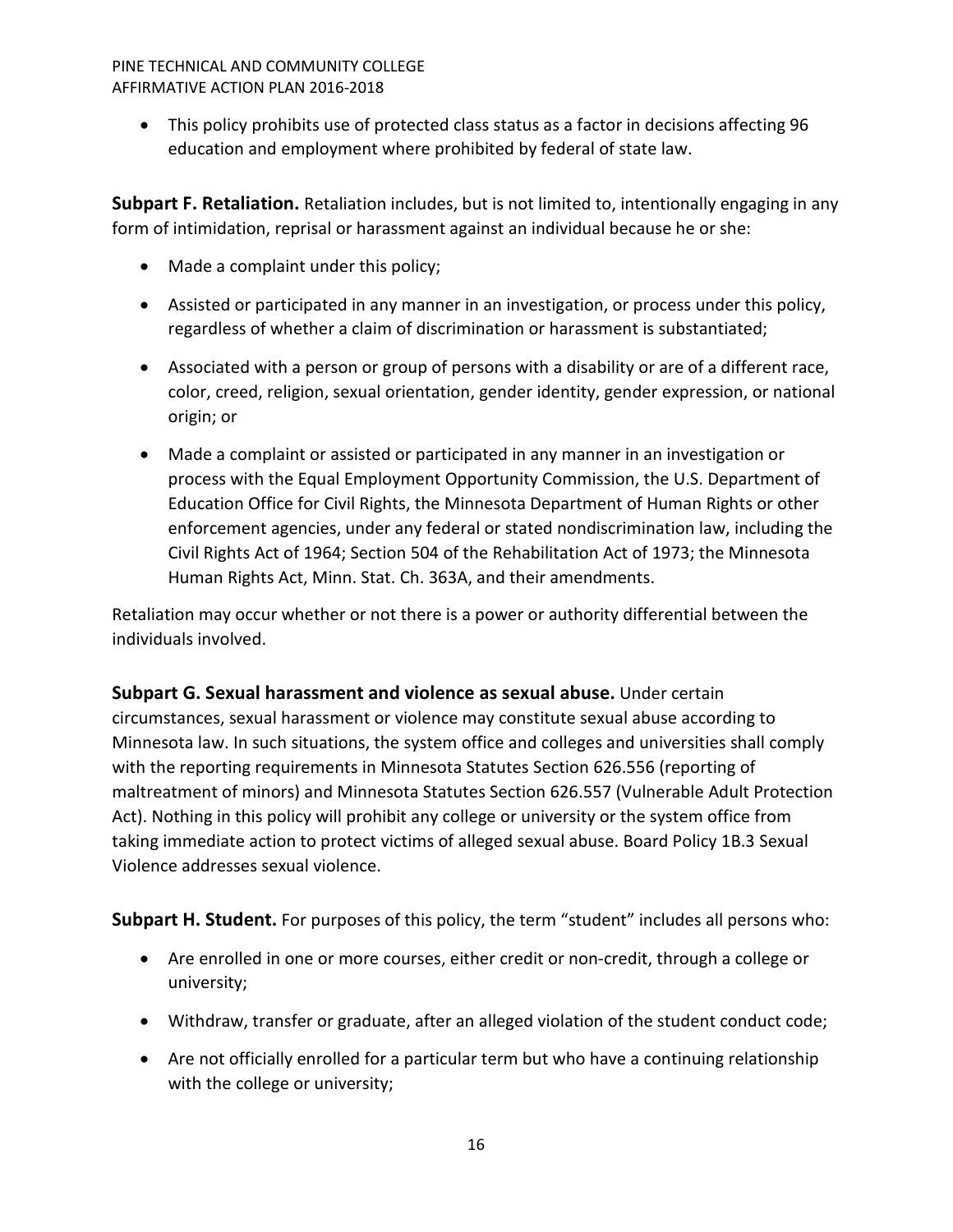- Have been notified of their acceptance for admission or have initiated the process of application for admission or financial aid; or
- Are living in a college or university residence hall although not enrolled in, or employed by, the institution.

<span id="page-16-0"></span>**Part 3. Consensual Relationships.** An employee of Minnesota State Colleges and Universities shall not enter into a consensual relationship with a student or an employee over whom he or she exercises direct or otherwise significant academic, administrative, supervisory, evaluative, counseling, or extracurricular authority or influence. In the event a relationship already exists, each college and university and system office shall develop a procedure to reassign evaluative authority as may be possible to avoid violations of this policy. This prohibition does not limit the right of an employee to make a recommendation on personnel matters concerning a family or household member where the right to make recommendations on such personnel matters is explicitly provided for in the applicable collective bargaining agreement or compensation plan.

<span id="page-16-1"></span>Part 4. Retaliation. Retaliation as defined in this policy is prohibited in the system office, colleges and universities. Any individual subject to this policy who intentionally engages in retaliation shall be subject to disciplinary or other corrective action as appropriate.

<span id="page-16-2"></span>**Part 5. Policies and procedures.** The chancellor shall establish procedures to implement this policy. The equal opportunity and nondiscrimination in employment and education policy and procedures of colleges and universities shall comply with Board Policy 1B.1 and Procedure 1B.1.1.

# <span id="page-16-3"></span>**V. MnSCU'S REPORT/COMPLAINT OF DISCRIMINATION/HARASSMENT INVESTIGATION AND RESOLUTION PROCEDURE**

# <span id="page-16-4"></span>**Part 1. Purpose and applicability.**

<span id="page-16-5"></span>**Subpart A. Purpose.** This procedure is designed to further implement Minnesota State Colleges and Universities policies relating to nondiscrimination by providing a process through which individuals alleging violation of Board Policy 1B.1 Equal Opportunity and Nondiscrimination in Employment and Education may pursue a complaint. This includes allegations of retaliation, or discrimination or harassment based on sex, race, age, disability, color, creed, national origin, religion, sexual orientation, gender identity, gender expression, marital status, familial status, or status with regard to public assistance. In addition, discrimination in employment based on membership or activity in a local human rights commission as defined by law is prohibited.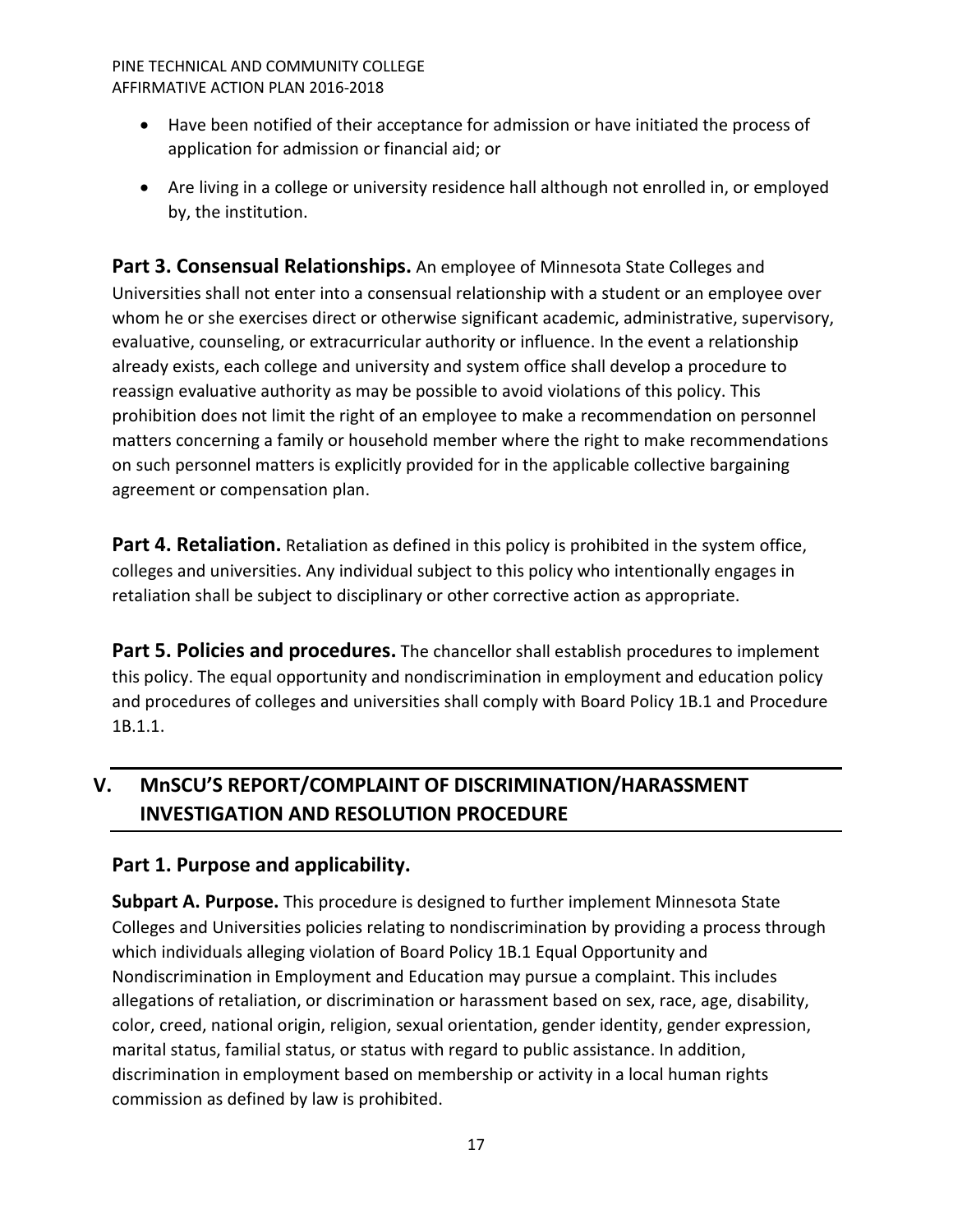<span id="page-17-0"></span>**Subpart B. Applicability.** This procedure shall apply to all individuals affiliated with Minnesota State Colleges and Universities, including its students, employees, and applicants for employment, and is intended to protect the rights and privacy of both the complainant and respondent and other involved individuals, as well as to prevent retaliation/reprisal. Individuals who violate this procedure shall be subject to disciplinary or other corrective action.

A single act of discrimination or harassment may be based on more than one protected class status. For example, discrimination based on anti-Semitism may relate to religion, national origin, or both; discrimination against a pregnant woman might be based on sex, marital status, or both; discrimination against a transgender or transsexual individual might be based on sex or sexual orientation.

Not every act that may be offensive to an individual or group constitutes discrimination or harassment. Harassment includes action beyond the mere expression of views, words, symbols or thoughts that another individual finds offensive. To constitute a violation of Board Policy 1B.1, conduct must be considered sufficiently serious to deny or limit a student's or employee's ability to participate in or benefit from the services, activities, or privileges provided by Minnesota State Colleges and Universities.

<span id="page-17-1"></span>**Subpart C. Scope.** This procedure is not applicable to allegations of sexual violence; allegations of sexual violence are handled pursuant to Board Policy 1B.3 Sexual Violence and System Procedure 1B.3.1. In addition, harassment and discrimination complaints not arising from alleged violations of Board Policy 1B.1, are to be addressed under other appropriate policies and established practices.

<span id="page-17-2"></span>**Part 2. Definitions.** The definitions in Board Policy 1B.1 also apply to this procedure.

<span id="page-17-3"></span>**Subpart A. Designated officer.** Designated officer means an individual designated by the president or chancellor to be primarily responsible for conducting an initial inquiry, determining whether to proceed with an investigation under this procedure, and investigating or coordinating the investigation of reports and complaints of discrimination/harassment in accordance with this procedure.

Prior to serving as the designated officer, the individual must complete investigator training provided by the system office.

<span id="page-17-4"></span>**Subpart B. Decisionmaker.** Decisionmaker means a high level administrator designated by the president or chancellor to review investigative reports, to make findings whether Board Policy 1B.1 has been violated based upon the investigation, and to determine the appropriate action for the institution to take based upon the findings.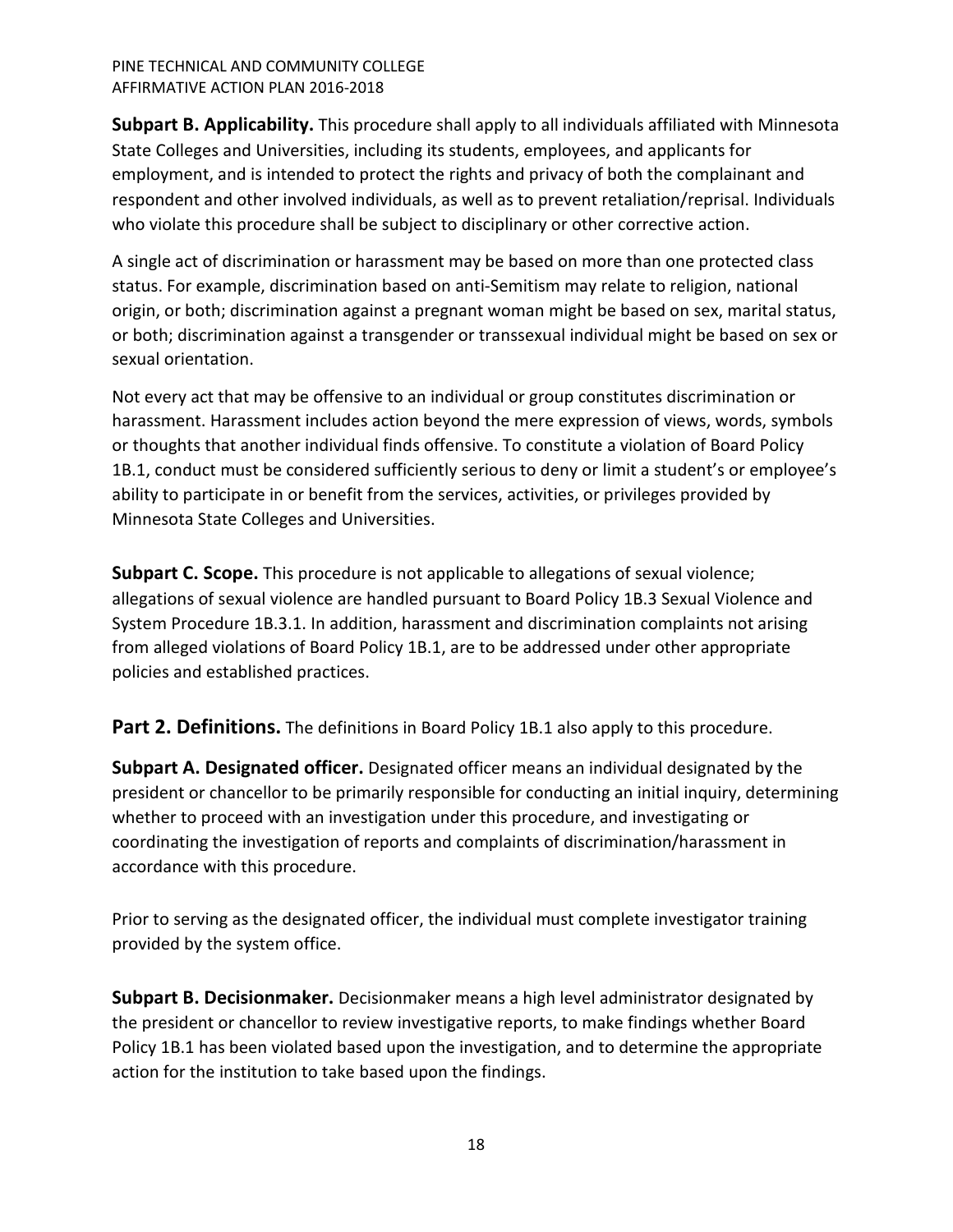Prior to serving as a decisionmaker for complaints under this procedure, administrators must complete decisionmaker training provided by the system office.

<span id="page-18-0"></span>**Subpart C. Retaliation.** Retaliation is as defined in Board Policy 1B.1 Equal Opportunity and Nondiscrimination in Employment and Education policy.

<span id="page-18-1"></span>**Part 3. Consensual relationships.** Board Policy 1B.1 Equal Opportunity and Nondiscrimination in Employment and Education prohibits consensual relationships between an employee and a student or another employee over whom he or she exercises direct or otherwise significant academic, administrative, supervisory, evaluative, counseling, or extracurricular authority or influence, whether or not both parties appear to have consented to the relationship, except as noted.

Examples of prohibited consensual relationships include, but are not limited to:

- An employee and a student if the employee is in a position to evaluate or otherwise significantly influence the student's education, employment, housing, participation in athletics, or any other college or university activity (employee includes, for example, graduate assistants, administrators, coaches, advisors, program directors, counselors and residence life staff);
- A faculty member and a student who is enrolled in the faculty member's course, who is an advisee of the faculty member, or whose academic work is supervised or evaluated by the faculty member; and
- A supervisor and an employee under the person's supervision.

A faculty member or other employee is prohibited from undertaking a romantic or sexual relationship or permitting one to develop with a student or supervisee who is enrolled in the person's class or is subject to that person's supervision or evaluation.

If a consensual, romantic or sexual relationship exists between an employee and another individual and subsequent events create a supervisor/supervisee, faculty/student or similar relationship between them, the person with evaluative or supervisory authority is required to report the relationship to his or her supervisor so that evaluative functions can be reassigned if possible.

This procedure does not cover consensual relationships between individuals that do not require one to exercise direct or otherwise significant academic, administrative, supervisory, evaluative, counseling, or extracurricular authority or influence over the other.

This prohibition does not limit the right of an employee to make a recommendation on personnel matters concerning a person with whom they have a consensual relationship where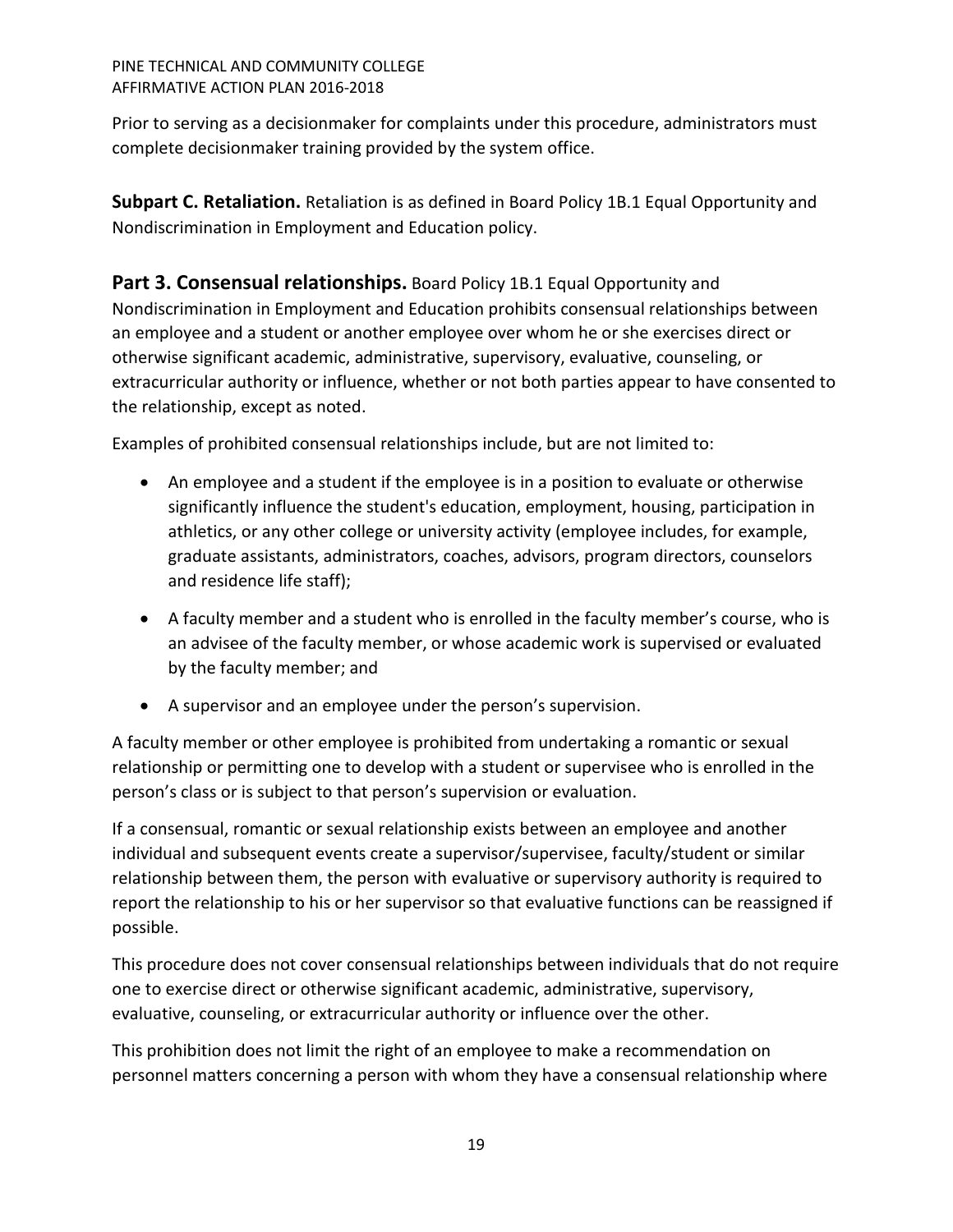the right to make recommendations on such personnel matters is explicitly provided for in the applicable collective bargaining agreement or compensation plan.

# <span id="page-19-0"></span>**Part 4. Reporting incidents of discrimination/harassment.**

<span id="page-19-1"></span>**Subpart A. Reporting an incident.** Any individual who believes she or he has been or is being subjected to conduct prohibited by Board Policy 1B.1 is encouraged to report the incident to the designated officer. The report/complaint should be brought as soon as possible after an incident occurs.

Any student, faculty member or employee who knows of, receives information about or receives a complaint of discrimination/harassment is strongly encouraged to report the information or complaint to the designated officer of the system office, college, or university.

<span id="page-19-2"></span>**Subpart B. Duty to report.** Administrators and supervisors shall refer allegations of conduct that they reasonably believe may constitute discrimination or harassment under Board Policy 1B.1 to the designated officer, or in consultation with the designated officer may inquire into and resolve such matters.

<span id="page-19-3"></span>**Subpart C. Reports against a president.** A report/complaint against a president of a college or university shall be filed with the system office. However, complaints against a president shall be processed by the college or university if the president's role in the alleged incident was limited to a decision on a recommendation made by another administrator, such as tenure, promotion or non-renewal, and the president had no other substantial involvement in the matter.

# <span id="page-19-4"></span>**Subpart D. Reports against system office employees or Board of Trustees.** For

reports/complaints that involve allegations against system office employees, the responsibilities identified in this procedure as those of the president are the responsibilities of the chancellor. Reports/complaints that involve allegations against the chancellor or a member of the Board of Trustees shall be referred to the chair or vice chair of the Board for processing. Such reports/complaints may be assigned to appropriate system personnel or outside investigatory assistance may be designated.

<span id="page-19-5"></span>**Subpart E. False statements prohibited.** Any individual who is determined to have provided false information in filing a discrimination report/complaint or during the investigation of such a report/complaint may be subject to disciplinary or corrective action.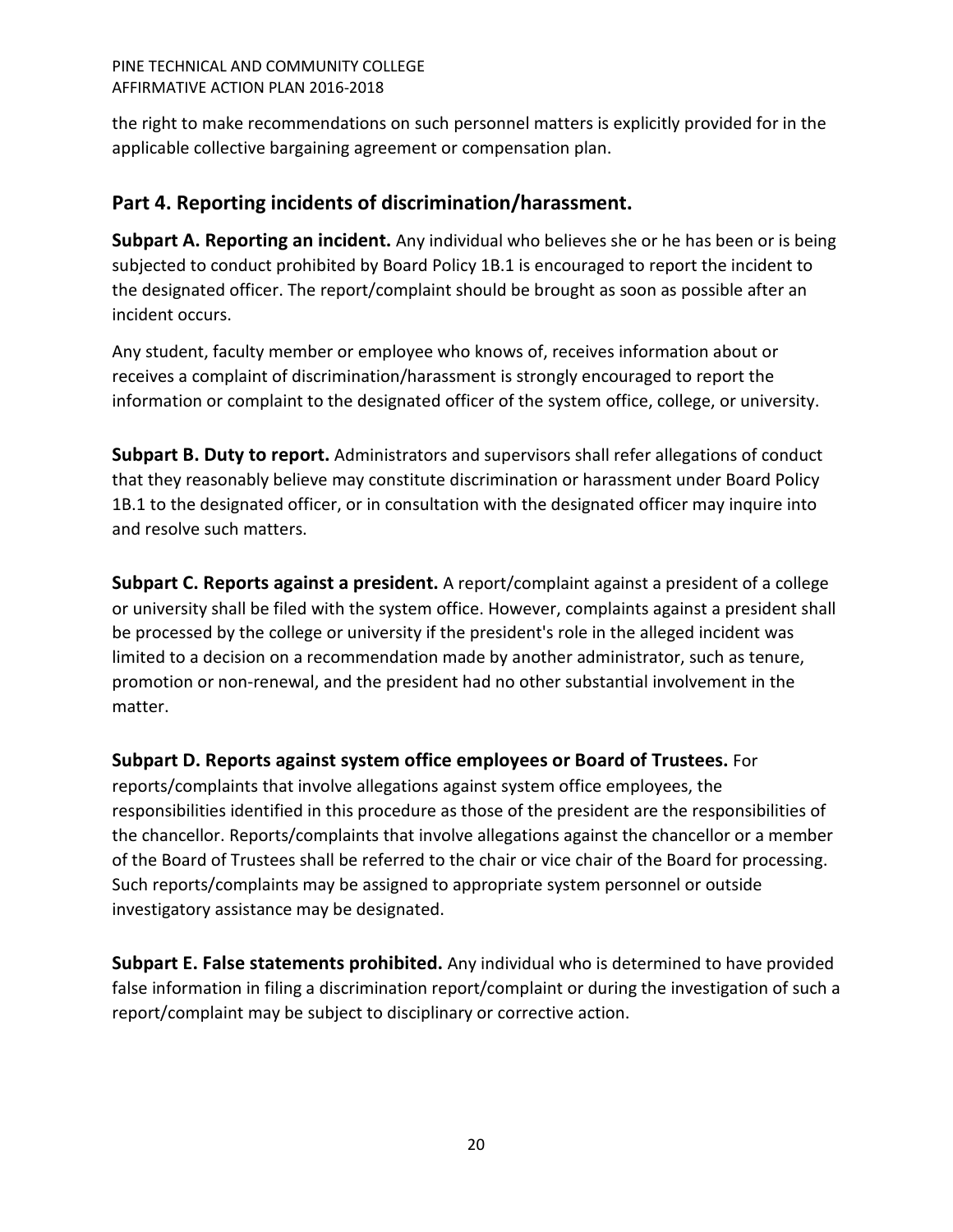<span id="page-20-0"></span>**Subpart F. Withdrawn complaints.** If a complainant no longer desires to pursue a complaint, the system office, colleges, and universities reserve the right to investigate and take appropriate action.

<span id="page-20-1"></span>Part 5. Right to representation. In accordance with federal law and applicable collective bargaining agreement and personnel plan language, represented employees may have the right to request and receive union representation during an investigatory meeting.

Nothing in this procedure is intended to expand, diminish or alter in any manner whatsoever any right or remedy available under a collective bargaining agreement, personnel plan or law. Any disciplinary action imposed as a result of an investigation conducted under this procedure will be processed in accordance with the applicable collective bargaining agreement or personnel plan.

<span id="page-20-2"></span>**Part 6. Investigation and Resolution.** The system office, college or university has an affirmative duty to take timely and appropriate action to stop behavior prohibited by Board Policy 1B.1, conduct investigations and take appropriate action to prevent recurring misconduct.

<span id="page-20-3"></span>**Subpart A. Personal resolution.** This procedure neither prevents nor requires the use of informal resolution by an individual who believes he or she has been subject to conduct in violation of Board Policy 1B.1. In such a situation, the individual should clearly explain to the alleged offender as soon as possible after the incident that the behavior is objectionable and must stop. If the behavior does not stop or if the individual believes retaliation may result from the discussion, the individual should report to the designated officer. Under no circumstance shall an individual be required to use personal resolution to address prohibited behaviors.

<span id="page-20-4"></span>**Subpart B. Information privacy.** Confidentiality of information obtained during an investigation cannot be guaranteed; such information, however, will be handled in accordance with applicable federal and state data privacy laws.

<span id="page-20-5"></span>**Subpart C. Processing the complaint.** The designated officer must be contacted in order to initiate a report/complaint under this procedure. The scope of the process used in each complaint/report shall be determined by the designated officer based on the complexity of the allegations, the number and relationship of individuals involved, and other pertinent factors.

• Jurisdiction. The designated officer shall determine whether the report/complaint is one which should be processed through another system office, college or university procedure available to the complainant; if appropriate, the designated officer shall direct the complainant to that procedure as soon as possible.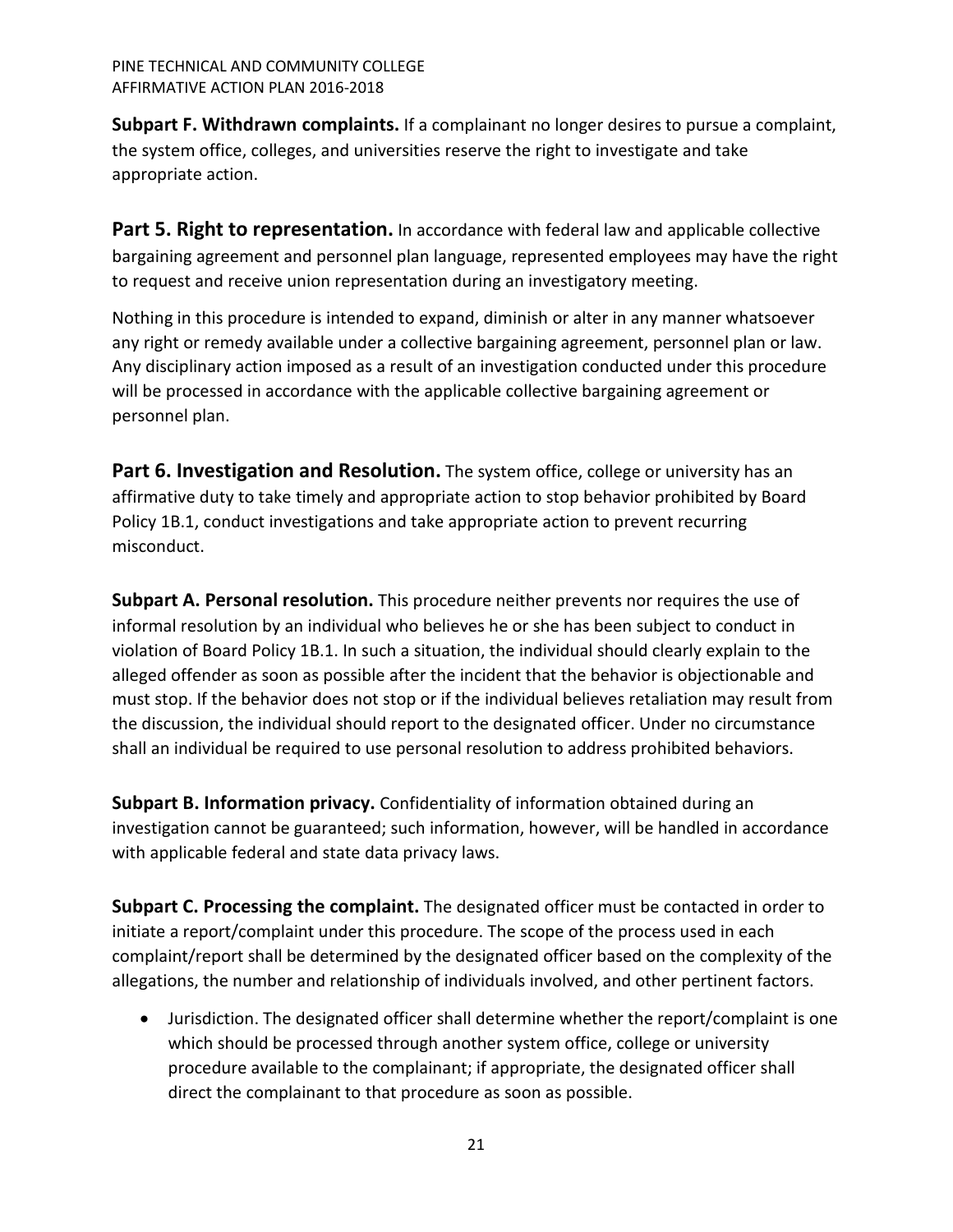- Conflicts. The designated officer should identify to the president or chancellor/designee any real or perceived conflict of interest in proceeding as the designated officer for a specific complaint. If the president or chancellor/designee determines that a conflict exists, another designated officer shall be assigned.
- Information provided to complainant. At the time the report/complaint is made, the designated officer shall:
	- o Inform the complainant of the provisions of the Board Policy 1B.1 and this procedure;
	- o Provide a copy of or Web address for Board Policy 1B.1 and this procedure to the complainant;
	- o Determine whether other individuals are permitted to accompany the complainant during investigatory interviews and the extent of their involvement; and
	- $\circ$  Inform the complainant of the provisions of Board Policy 1B.1 prohibiting retaliation.
- Complaint documentation. The designated officer shall insure that the complaint is documented in writing. The designated officer may request, but not require the complainant to document the complaint in writing using the complaint form of the system office, college or university.
- Information provided to the respondent. At the time initial contact is made with the respondent, the designated officer shall inform the respondent in writing of the existence and general nature of the complaint and the provisions of the nondiscrimination policy. At the initial meeting with the respondent, the designated officer shall:
	- o Provide a copy of or Web address for Board Policy 1B.1 and this procedure to the respondent;
	- o Provide sufficient information to the respondent consistent with federal and state data privacy laws to allow the respondent to respond to the substance of the complaint;
	- o Explain to the respondent that in addition to being interviewed by the designated officer, the respondent may provide a written response to the allegations;
	- o Determine whether other individuals are permitted to accompany the respondent during investigative interviews and the extent of their involvement; and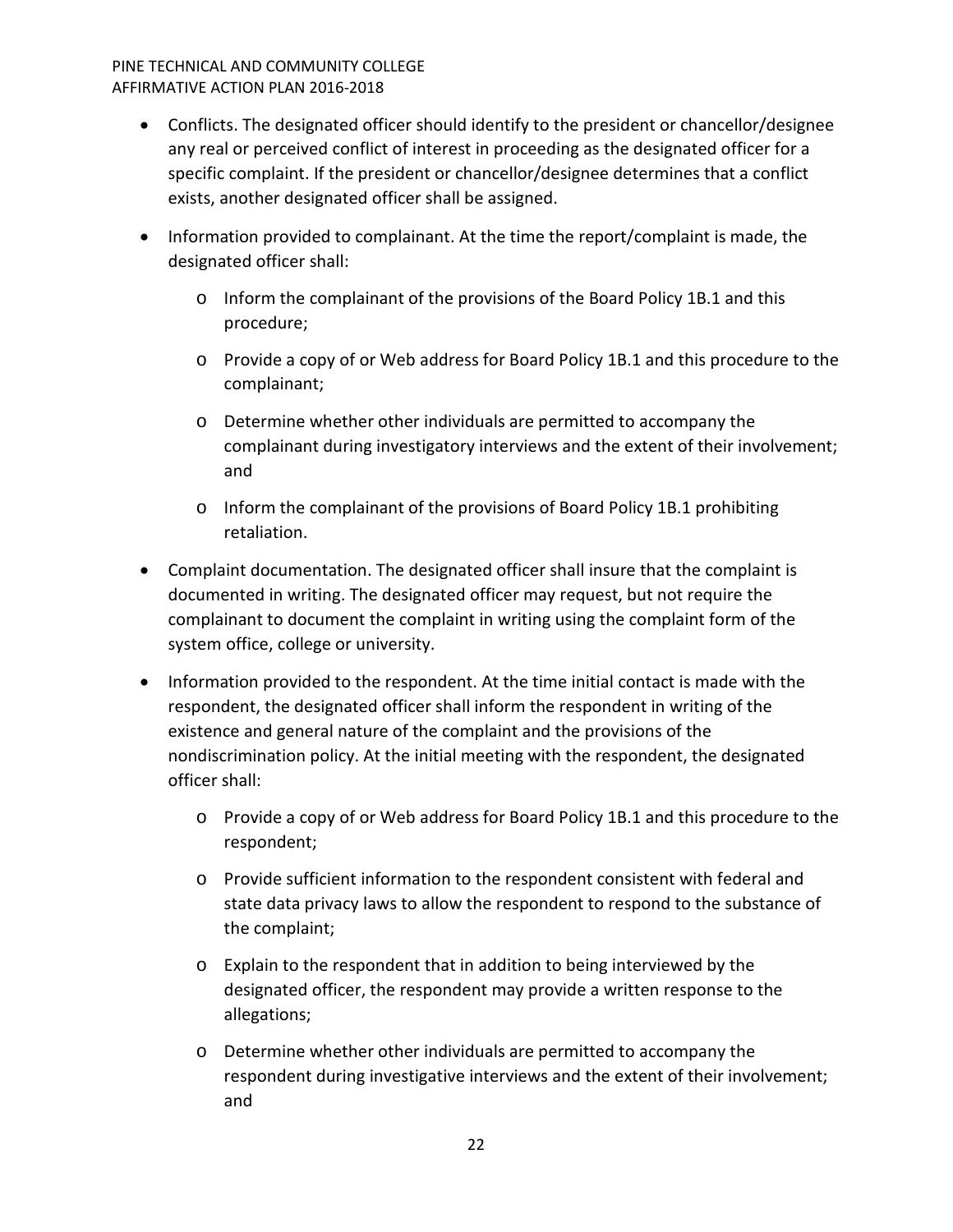- $\circ$  Inform the respondent of the provisions of Board Policy 1B.1 prohibiting retaliation.
- Investigatory process. The designated officer shall:
	- o Conduct a fact-finding inquiry or investigation into the complaint, including appropriate interviews and meetings;
	- $\circ$  Inform the witnesses and other involved individuals of the prohibition against retaliation;
	- o Create, gather and maintain investigative documentation as appropriate;
	- o Disclose appropriate information to others only on a need to know basis consistent with state and federal law, and provide a data privacy notice in accordance with state law; and
	- o Handle all data in accordance with applicable federal and state privacy laws.
- Interim actions.
	- o Employee reassignment or administrative leave. Under appropriate circumstances, the president or chancellor may, in consultation with system legal counsel and labor relations, reassign or place an employee on administrative leave at any point in time during the report/complaint process. In determining whether to place an employee on administrative leave or reassignment, consideration shall be given to the nature of the alleged behavior, the relationships between the parties, the context in which the alleged incidents occurred and other relevant factors. Any action taken must be consistent with the applicable collective bargaining agreement or personnel plan.
	- o Student summary suspension or other action. Under appropriate circumstances, the president or designee may, in consultation with system legal counsel, summarily suspend a student at any point in time during the report/complaint process. A summary suspension may be imposed only in accordance with Board Policy 3.6 and associated system procedures. After the student has been summarily suspended, the report/complaint process should be completed within the shortest reasonable time period, not to exceed nine (9) class days. During the summary suspension, the student may not enter the campus or participate in any college or university activities without obtaining prior permission from the president or designee. Other temporary measures may be taken in lieu of summary suspension where the president or designee determines such measures are appropriate.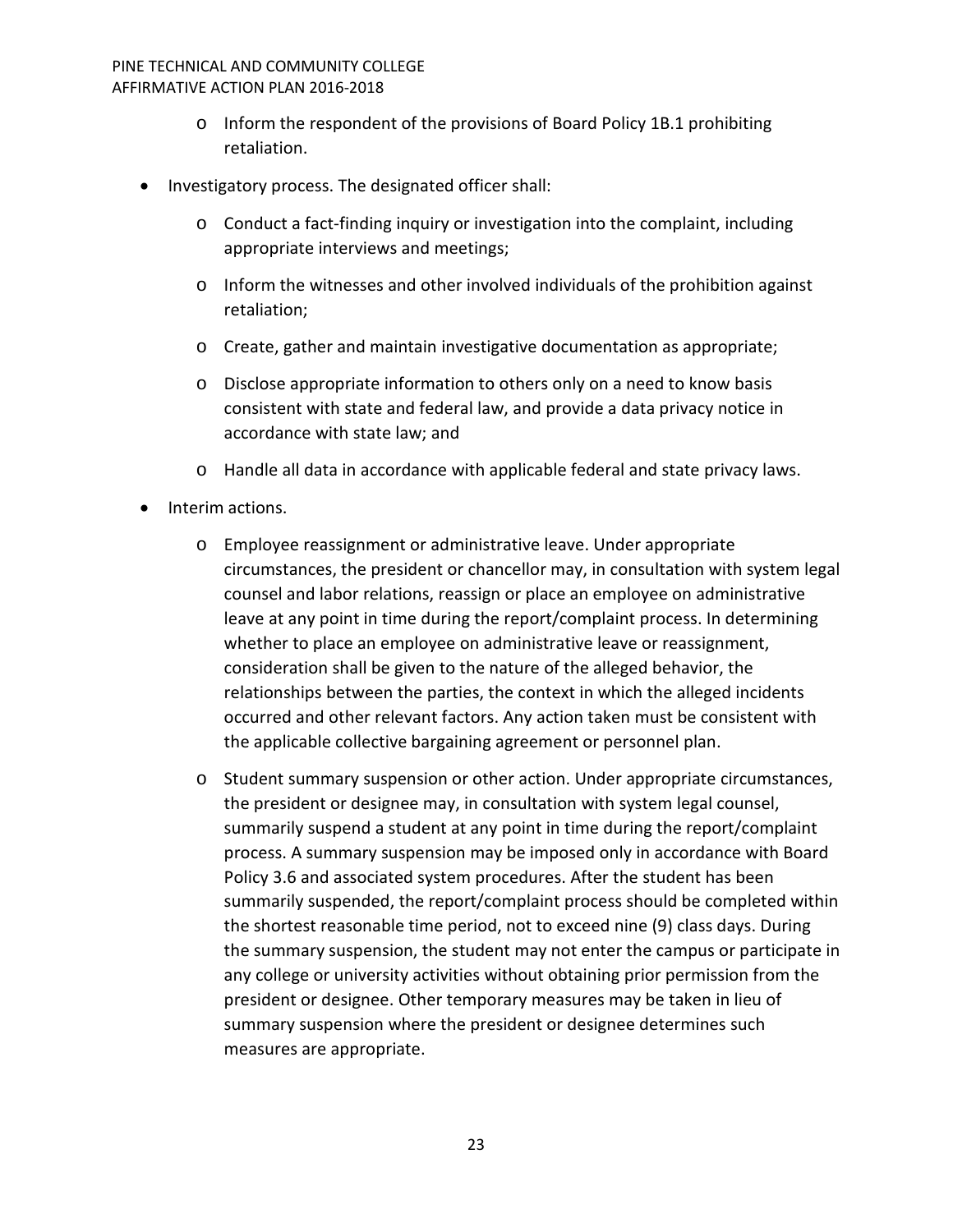- No basis to proceed. At any point during the processing of the complaint, the designated officer may determine that there is no basis to proceed under Board Policy 1B.1. The designated officer shall refer the complaint as appropriate. The designated officer shall notify the complainant and respondent of the outcome as appropriate, in accordance with applicable data privacy laws.
- Timely Completion. Colleges, universities and the system office must provide resources sufficient to complete the investigative process and issue a written response within 60 days after a complaint is made, unless reasonable cause for delay exists. The designated officer shall notify the complainant and respondent if the written response is not expected to be issued within the 60 day period. The college, university or system office must meet any applicable shorter time periods, including those provided in the applicable collective bargaining agreement.

<span id="page-23-0"></span>**Subpart D. Resolution.** After processing the complaint the designated officer may consider one or more of the following methods to resolve the complaint as appropriate:

- Conduct or coordinate education/training;
- Facilitate voluntary meetings between the parties;
- Recommend separation of the parties, after consultation with appropriate system office, college or university personnel;
- Other possible outcomes may include recommending changes in workplace assignments, enrollment in a different course or program, or other appropriate action;
- The system office, college or university may use alternative dispute resolution or mediation services as a method of resolving discrimination or harassment complaints. Alternative dispute resolution and mediation options require the voluntary participation of all parties to the complaint;
- Upon completion of the inquiry, the designated officer may dismiss or refer the complaint to others as appropriate.

<span id="page-23-1"></span>**Subpart E. Decision process.** If the above methods have not resolved the complaint within a reasonable period of time to the satisfaction of the designated officer, or the designated officer feels additional steps should be taken, the procedures in this subpart shall be followed.

- **Designated officer.** The designated officer shall:
	- o Prepare an investigation report and forward it to the decisionmaker for review and decision;
	- o Take additional investigative measures as requested by the decisionmaker; and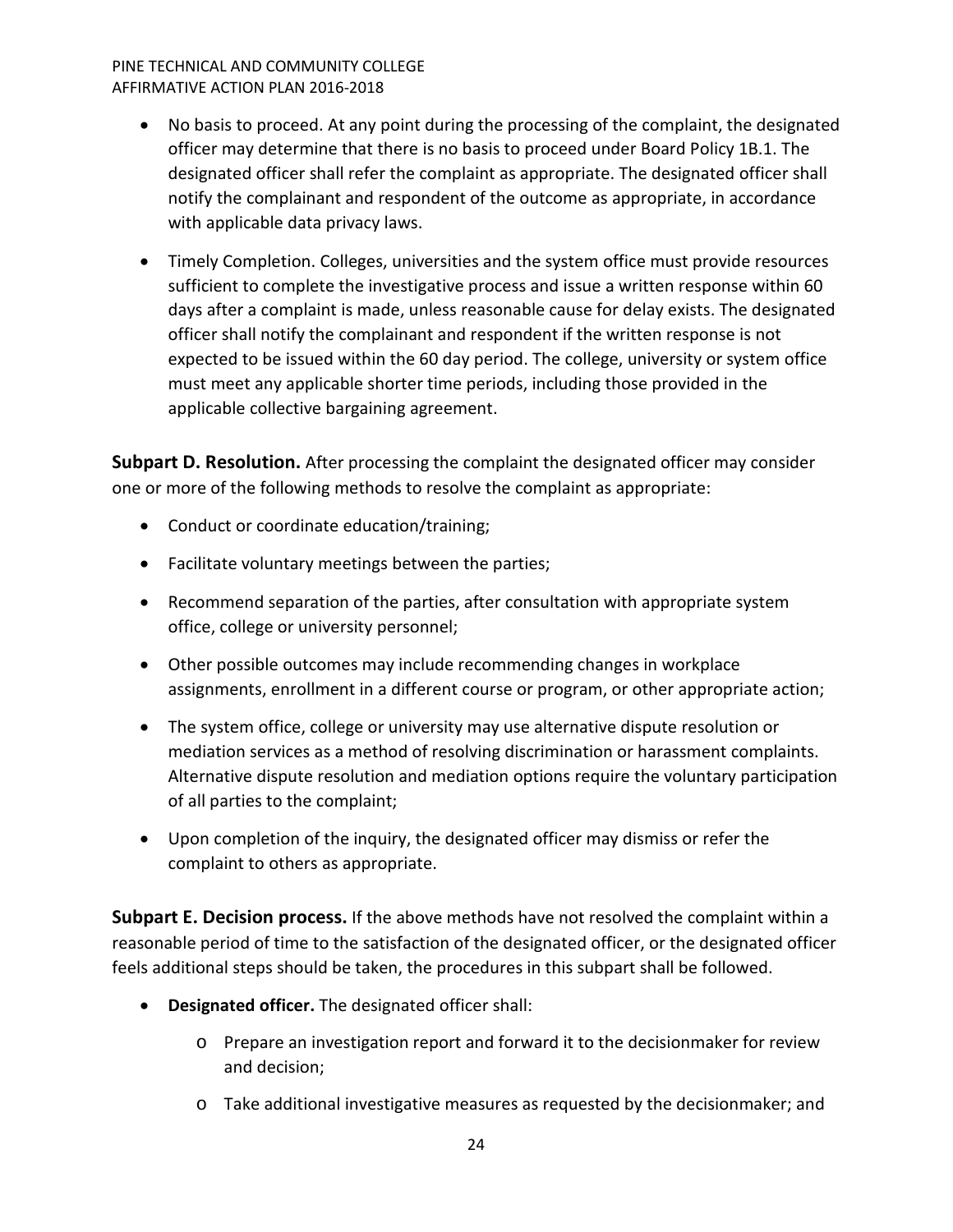- o Be responsible for coordinating responses to requests for information contained in an investigation report in accordance with the Minnesota Government Data Practices Act and other applicable law including, but not limited to the Family Educational Rights and Privacy Act (FERPA). In determining the appropriate response, the designated officer shall consult with the campus data practice compliance official and/or the Office of General Counsel.
- **Decision maker.** After receiving the investigation report prepared by the designated officer, the decisionmaker shall:
	- o Determine whether additional steps should be taken prior to making the decision. Additional steps may include:
		- A request that the designated officer conduct further investigative measures;
		- A meeting with the complainant, respondent or other involved individuals. If a meeting involving a represented employee is convened, the complainant or respondent may choose to be accompanied by the bargaining unit representative, in accordance with the applicable collective bargaining agreement and federal and state law; and
		- A request for additional information which may include a written response from the complainant or respondent relating to the allegations of the complaint.
	- o Take other measures deemed necessary to determine whether a violation of Board Policy 1B.1 has been established;
	- o When making the decision, take into account the totality of the circumstances, including the nature and extent of the behaviors, the relationship(s) between the parties, the context in which the alleged incident(s) occurred, and other relevant factors;
	- o Determine the nature, scope and timing of disciplinary or corrective action and the process for implementation if a violation of the nondiscrimination policy occurs. This may include consultation with human resources or supervisory personnel to determine appropriate discipline;
	- o As appropriate, consistent with applicable state and federal data privacy laws, report in writing to the complainant, respondent and the designated officer her or his findings, and the basis for those findings, as to whether Board policy 1B.1 has been violated; and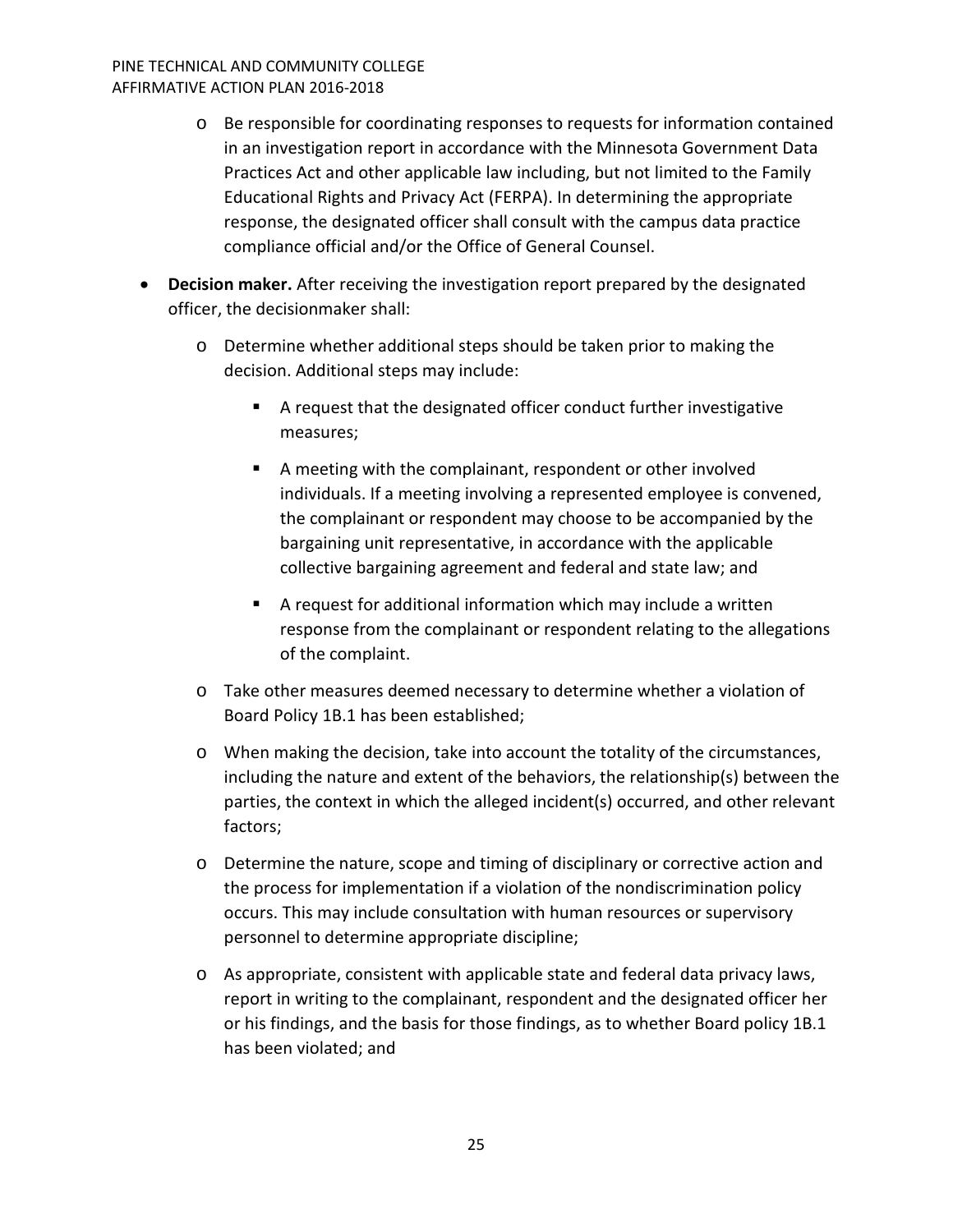o Conduct that is determined not to have violated Board policy 1B.1 shall be referred to another procedure for further action, if appropriate.

<span id="page-25-0"></span>**Part 7. System office, college, or university action.** The system office, college, or university shall take the appropriate corrective action based on results of the investigation, and the designated officer shall make appropriate inquiries to ascertain the effectiveness of any corrective or disciplinary action. Complainants are encouraged to report any subsequent conduct that violates Board Policy 1B1.1, as well as allegations of retaliation.

Written notice to parties relating to discipline, resolutions, and/or final dispositions resulting from the report/complaint process is deemed to be official correspondence from the system office, college or university. In accordance with state law, the system office, college or university is responsible for filing the complaint disposition concerning complaints against employees with the Commissioner of Employee Relations within 30 days of final disposition.

# <span id="page-25-1"></span>**Part 8. Appeal.**

<span id="page-25-2"></span>**Subpart A. Filing an appeal.** The complainant or the respondent may appeal the decision of the decisionmaker. An appeal must be filed in writing with the president or designee within ten (10) business days after notification of the decision. The appeal must state specific reasons why the complainant or respondent believes the decision was improper. In a complaint against a president or other official who reports directly to the chancellor, an appeal may be considered by the chancellor whether or not the chancellor served as the decisionmaker.

<span id="page-25-3"></span>**Subpart B. Effect of review.** For employees represented by a collective bargaining agreement, an appeal under this procedure is separate and distinct from, and is not in any way related to, any contractual protections or procedures. During the pendency of the appeal disciplinary or corrective action taken as a result of the decision shall be enforced. In addition, in cases involving sanctions of suspension for ten (10) days or longer, students shall be informed of their right to a contested case hearing under Minnesota Statutes §14.

<span id="page-25-4"></span>**Subpart C. Appeal process.** The president or designee shall review the record and determine whether to affirm or modify the decision. The president or designee may receive additional information if the president or designee believes such information would aid in the consideration of the appeal. The decision on appeal shall be made within a reasonable time and the complainant, respondent and designated officer shall be notified in writing of the decision, consistent with applicable state and federal data privacy laws. The decision on appeal exhausts the complainant's and respondent's administrative remedies under this procedure except as provided herein.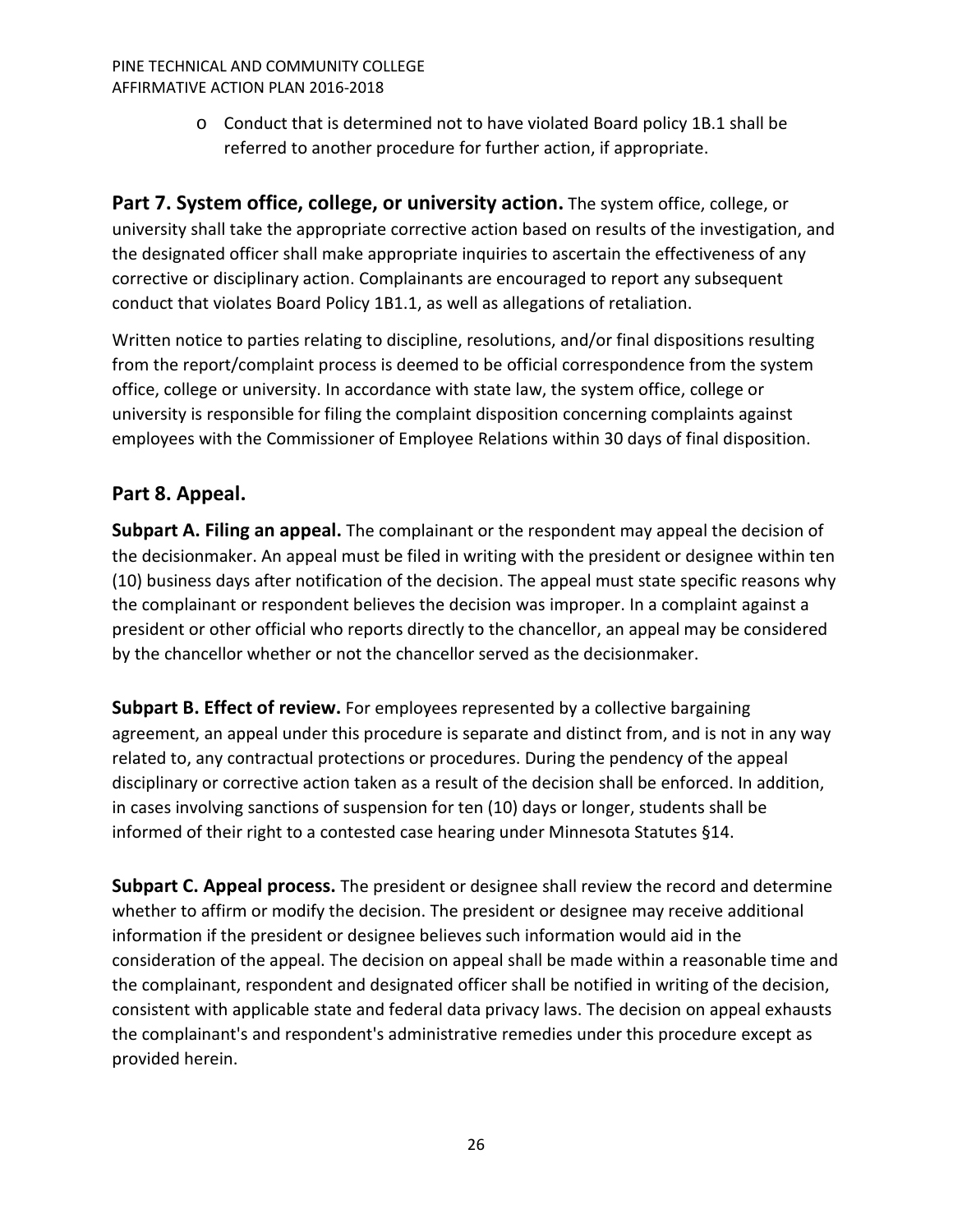<span id="page-26-0"></span>**Part 9. Education and training.** The system office, colleges and universities shall provide education and training programs to promote awareness and prevent discrimination/harassment, such as educational seminars, peer-to-peer counseling, operation of hotlines, self-defense courses, and informational resources. Education and training programs should include education about Board Policy 1B.1 and this procedure. All colleges and universities and the system office shall promote awareness of Board Policy 1B.1 and this procedure, and shall publicly identify the designated officer.

<span id="page-26-1"></span>**Part 10. Distribution of board policy 1B.1 and this procedure.** Information regarding Board Policy 1B.1 and this procedure shall, at a minimum, be distributed to students at the time of registration and to employees at the beginning of employment. Distribution may be accomplished by posting on an internet website, provided all students and employees are directly notified of how to access the policy and procedure by an exact address, and that they may request a paper copy. Copies of the policy and procedure shall be conspicuously posted at appropriate locations at the system office and on college and university campuses at all times and shall include the designated officers' names, locations and telephone numbers.

Designated officers also must be identified by name, location and phone number in informational publications such as student catalogs, student and employee handbooks, bulletin boards, campus websites and other appropriate public announcements.

<span id="page-26-2"></span>**Part 11. Maintenance of report/complaint procedure documentation.** During and upon the completion of the complaint process, the complaint file shall be maintained in a secure location in the office of the designated officer for the system office, college or university in accordance with the applicable records retention schedule. Access to the data shall be in accordance with the respective collective bargaining agreement or personnel plan, the Minnesota Government Data Practices Act, the Family Educational Rights and Privacy Act or other applicable law.

# <span id="page-26-3"></span>**VI. MNSCU'S REASONABLE ACCOMODATION IN EMPLOYMENT POLICY**

State agencies must comply with all state and federal laws that prohibit discrimination against qualified individuals with disabilities in all employment practices. All state agencies must provide reasonable accommodations to qualified applicants and employees with disabilities unless to do so would cause an undue hardship or pose a direct threat. Agencies must provide reasonable accommodation when:

- A qualified applicant with a disability needs an accommodation to have an equal opportunity to compete for a job;
- A qualified employee with a disability needs an accommodation to perform the essential functions of the employee's job; and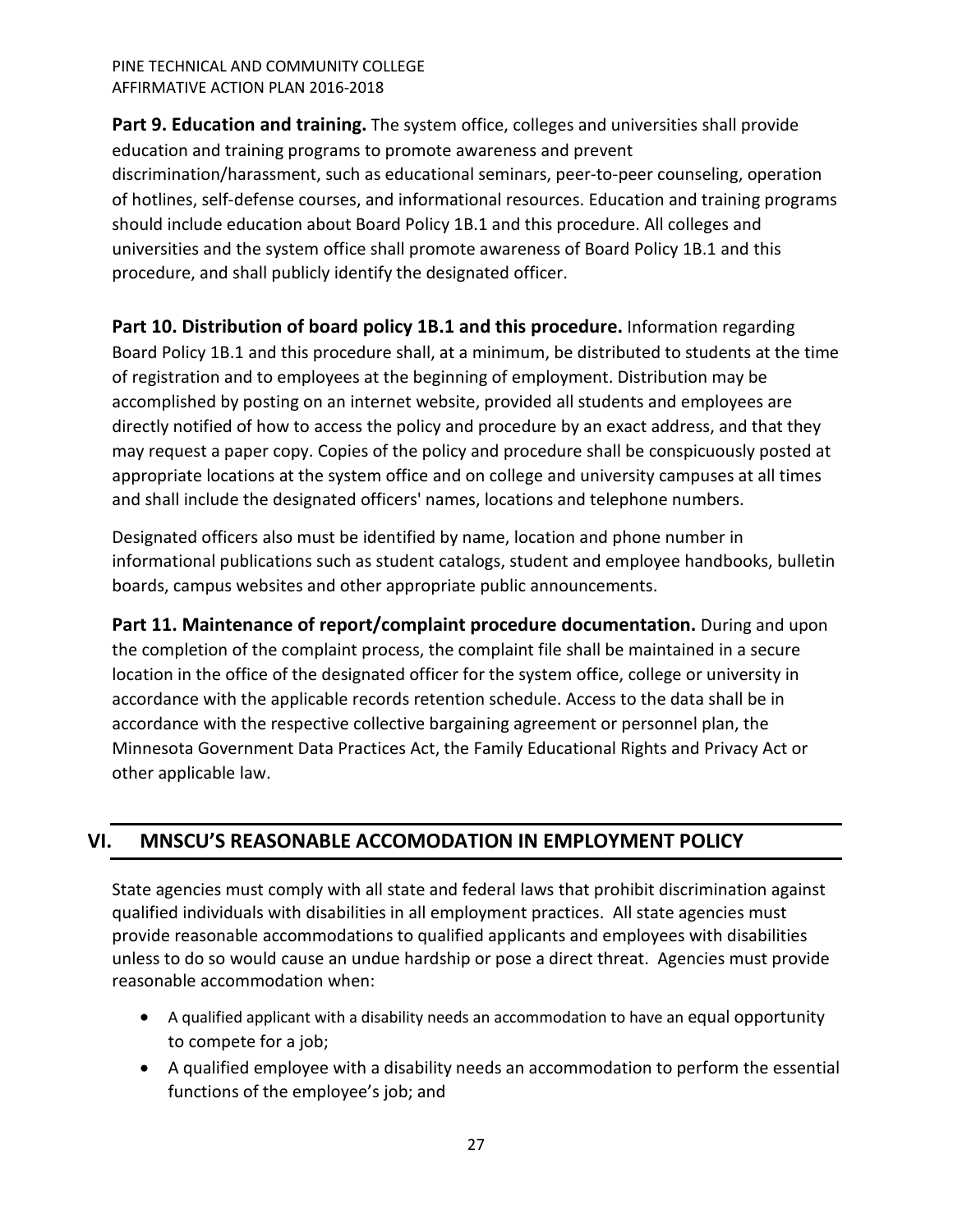A qualified employee with a disability needs an accommodation to enjoy equal access to benefits and privileges of employment (e.g., trainings, office sponsored events).

# <span id="page-27-0"></span>**Applicant**

A person who expresses interest in employment and satisfies the minimum requirements for application established by the job posting and job description.

# <span id="page-27-1"></span>**Americans with Disabilities Act (ADA) Coordinator**

Each College is required to appoint an ADA coordinator or designee, depending on College size, to direct and coordinate College compliance with Title I of the ADA.

# <span id="page-27-2"></span>**Direct Threat**

A significant risk of substantial harm to the health or safety of the individual or others that cannot be eliminated or reduced by reasonable accommodation.

The determination that an individual poses a direct threat shall be based on an individualized assessment of the individual's present ability to safely perform the essential functions of the job.

# <span id="page-27-3"></span>**Essential Functions**

Duties so fundamental that the individual cannot do the job without being able to perform them. A function can be essential if:

- The job exists specifically to perform the function(s); or
- There are a limited number of other employees who could perform the function(s); or
- The function(s) is/are specialized and the individual is hired based on the employee's expertise.

# <span id="page-27-4"></span>**Interactive Process**

A discussion between the employer and the individual with a disability to determine an effective reasonable accommodation for the individual with a disability. To be interactive, both sides must communicate and exchange information.

# <span id="page-27-5"></span>**Individual with a Disability**

An individual who: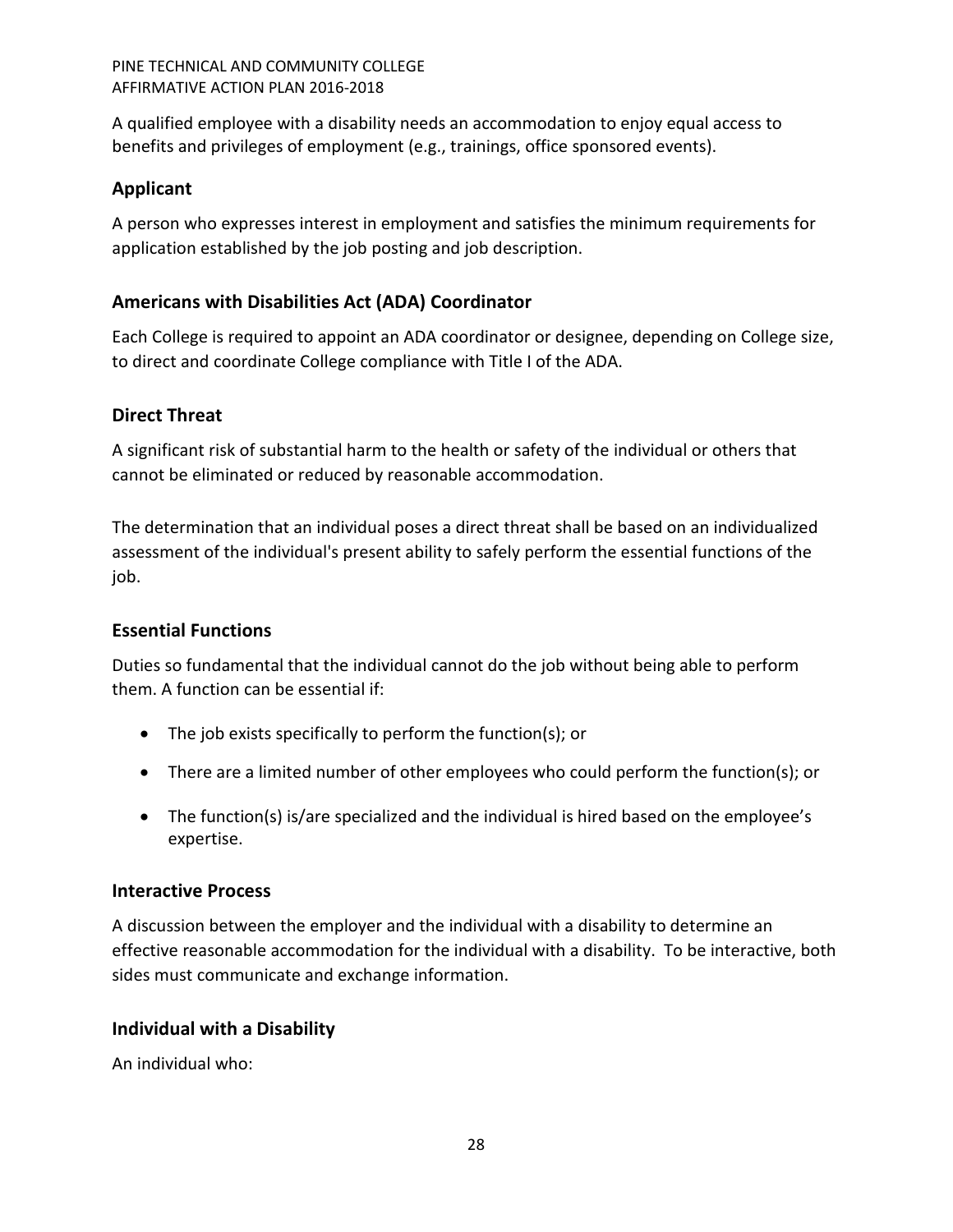- Has a physical, sensory, or mental impairment that substantially limits one or more major life activities; or
- Has a record or history of such impairment; or
- Is regarded as having such impairment.

# <span id="page-28-0"></span>**Qualified Individual with a Disability**

An individual who:

- Satisfies the requisite skill, experience, education, and other job-related requirements of the job that the individual holds or desires; and
- Can perform the essential functions of the position with or without reasonable accommodation.

# <span id="page-28-1"></span>**Major Life Activities**

May include, but are not limited to, caring for oneself, performing manual tasks, seeing, hearing, eating, sleeping, walking, standing, lifting, bending, speaking, breathing, learning, reading, concentrating, thinking, communicating, and working.

Major life activities also include the operation of a major bodily function, including but not limited to, functions of the immune system, normal cell growth, digestive, bowel, bladder, neurological, brain, respiratory, circulatory, endocrine, and reproductive functions.

# <span id="page-28-2"></span>**Medical Documentation**

Information from the requestor's treating provider which is sufficient to enable the employer to determine whether an individual has a disability and whether and what type of reasonable accommodation is needed when the disability or the need for accommodation is not obvious. Medical documentation can be requested using the standardized **[Letter Requesting](http://www.mn.gov/mmb/employee-relations/laws-policies-and-rules/statewide_hr_policies/)  [Documentation for Determining ADA Eligibility from a Medical Provider.](http://www.mn.gov/mmb/employee-relations/laws-policies-and-rules/statewide_hr_policies/)**

# <span id="page-28-3"></span>**Reasonable Accommodation**

An adjustment or alteration that enables a qualified individual with a disability to apply for a job, perform job duties, or enjoy the benefits and privileges of employment. Reasonable accommodations may include:

- Modifications or adjustments to a job application process to permit a qualified individual with a disability to be considered for a job; or
- Modifications or adjustments to enable a qualified individual with a disability to perform the essential functions of the job; or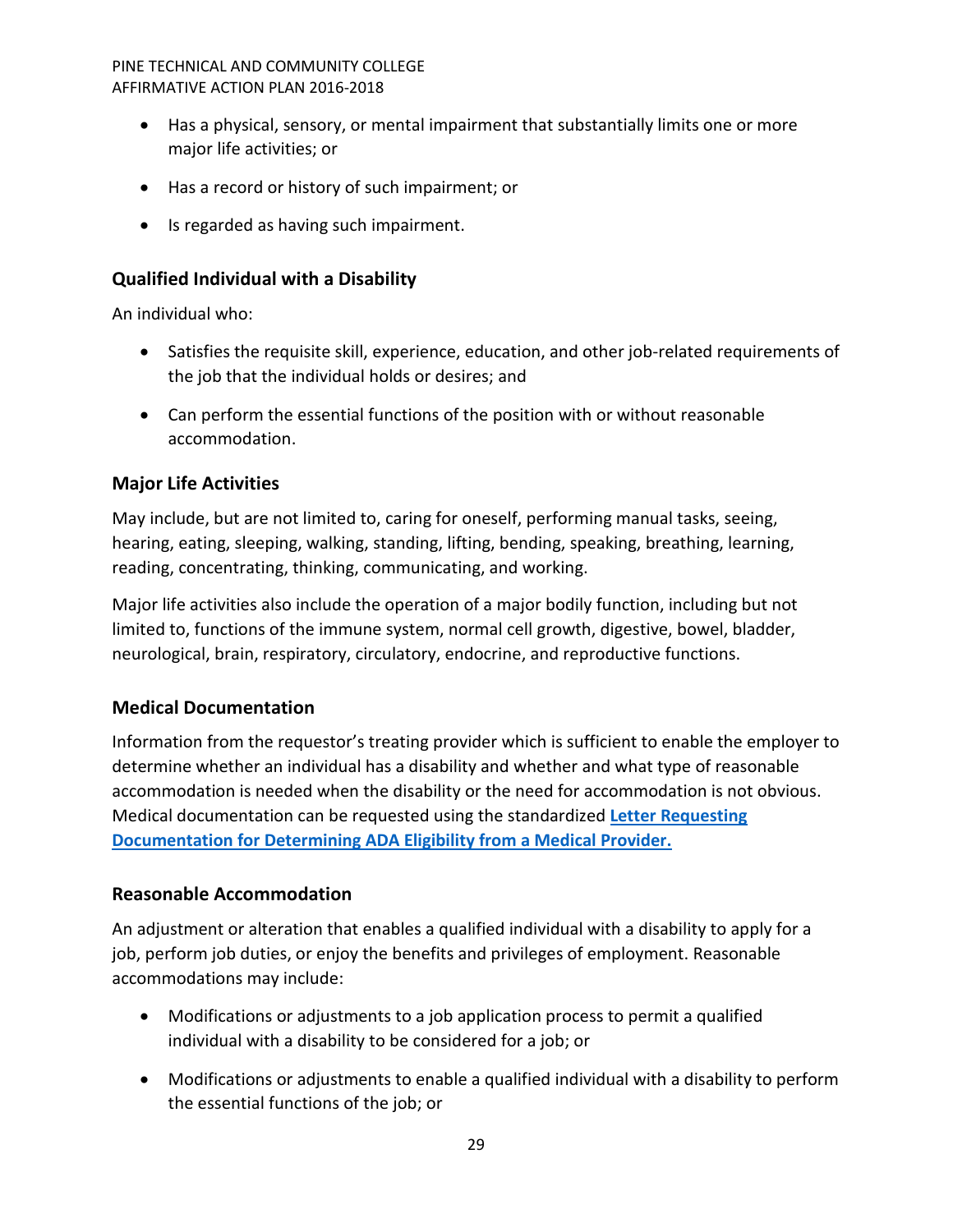• Modifications or adjustments that enable qualified employees with disabilities to enjoy equal benefits and privileges of employment.

Modifications or adjustments may include, but are not limited to:

- Providing materials in alternative formats like large print or Braille;
- Providing assistive technology, including information technology and communications equipment, or specially designed furniture;
- Modifying work schedules or supervisory methods;
- Granting breaks or providing leave;
- Altering how or when job duties are performed;
- Removing and/or substituting a marginal function;
- Moving to a different office space;
- Providing telework;
- Making changes in workplace policies;
- Providing a reader or other staff assistant to enable employees to perform their job functions, where a reasonable accommodation cannot be provided by current staff;
- Removing an architectural barrier, including reconfiguring work spaces;
- Providing accessible parking; or
- Providing a reassignment to a vacant position.

# <span id="page-29-0"></span>**Reassignment**

Reassignment to a vacant position for which an employee is qualified is a "last resort" form of a reasonable accommodation. This type of accommodation must be provided to an employee, who, because of a disability, can no longer perform the essential functions of the position, with or without reasonable accommodation, unless the employer can show that it will be an undue hardship.

# <span id="page-29-1"></span>**Support Person**

Any person an individual with a disability identifies to help during the reasonable accommodation process in terms of filling out paperwork, attending meetings during the interactive process to take notes or ask clarifying questions, or to provide emotional support.

# <span id="page-29-2"></span>**Undue Hardship**

A specific reasonable accommodation would require significant difficulty or expense. Undue hardship is always determined on a case-by-case basis considering factors that include the nature and cost of the accommodation requested and the impact of the accommodation on the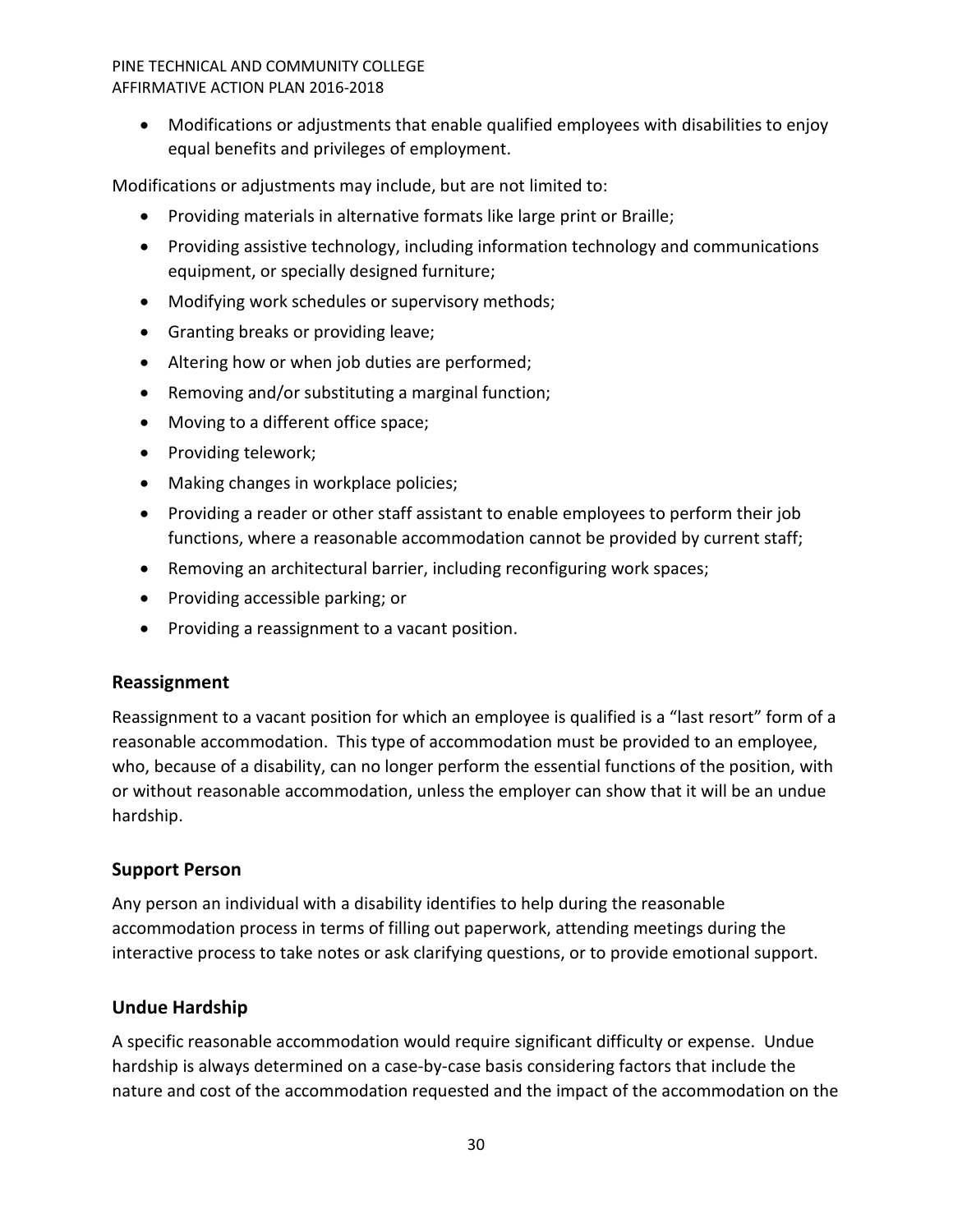operations of the College. A state College is not required to provide accommodations that would impose an undue hardship on the operation of the College.

# <span id="page-30-0"></span>**General Standards and Expectations**

# <span id="page-30-1"></span>*Individuals who may request a reasonable accommodation include*

- Any qualified applicant with a disability who needs assistance with the job application procedure or the interview or selection process; or
- Any qualified College employee with a disability who needs a reasonable accommodation to perform the essential functions of the position; or
- A third party, such as a family member, friend, health professional or other representative, on behalf of a qualified applicant or employee with a disability, when the applicant or employee is unable to make the request for reasonable accommodation. When possible, the College must contact the applicant or employee to confirm that the accommodation is wanted. The applicant or employee has the discretion to accept or reject the proposed accommodation.

The College must abide by the **[Minnesota Government Data Practices Act, Chapter 13](https://www.revisor.mn.gov/statutes/?id=13)**, in obtaining or sharing information related to accommodation requests.

# <span id="page-30-2"></span>*How to request a reasonable accommodation*

A College applicant or employee may make a reasonable accommodation request to any or all of the following:

- Immediate supervisor or manager in the employee's chain of command;
- College Affirmative Action Officer/Designee;
- College ADA Coordinator;
- College Human Resources Office;
- Any College official with whom the applicant has contact during the application, interview and/or selection process.

# <span id="page-30-3"></span>*Timing of the request*

An applicant or employee may request a reasonable accommodation at any time, even if the individual has not previously disclosed the existence of a disability or the need for an accommodation. A request is any communication in which an individual asks or states that he or she needs the College to provide or change something because of a medical condition.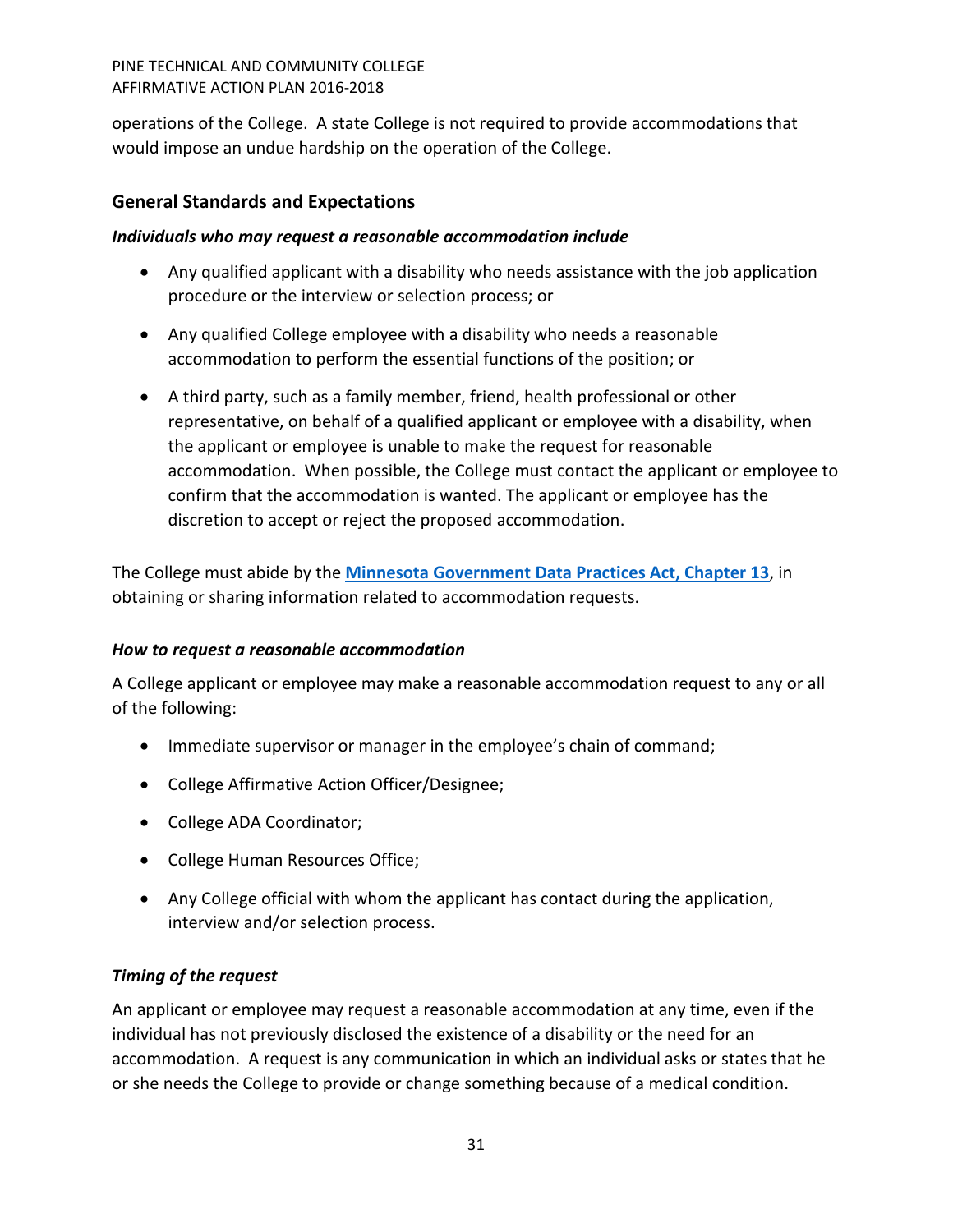The reasonable accommodation process begins as soon as possible after the request for accommodation is made.

# <span id="page-31-0"></span>*Form of the request*

The applicant or employee is responsible for requesting a reasonable accommodation or providing sufficient notice to the College that an accommodation is needed.

An initial request for accommodation may be made in any manner (e.g., writing, electronically, in person or orally).

The individual requesting an accommodation does not have to use any special words and does not have to mention the ADA or use the phrase "reasonable accommodation" or "disability."

Oral requests must be documented in writing to ensure efficient processing of requests.

College request forms can be found at: "**[Employee/Applicant Request for Reasonable](http://mn.gov/mmb/images/request-for-accomm-form.docx)  [Accommodation Form](http://mn.gov/mmb/images/request-for-accomm-form.docx)**".

When a supervisor or manager observes or receives information indicating that an employee is experiencing difficulty performing the job due to a medical condition or disability, further inquiry may be required. Supervisors or managers should consult with the College ADA Coordinator for advice on how to proceed.

When an employee needs the same reasonable accommodation on a repeated basis (e.g., the assistance of a sign language interpreter), a written request for accommodation is required the first time only. However, the employee requesting an accommodation must give appropriate advance notice each subsequent time the accommodation is needed. If the accommodation is needed on a regular basis (e.g., a weekly staff meeting), the College must make appropriate arrangements without requiring a request in advance of each occasion.

# <span id="page-31-1"></span>*The interactive process entails*

Communication is a priority and encouraged throughout the entire reasonable accommodation process. The interactive process is a collaborative process between the employee and/or applicant and the College to explore and identify specific reasonable accommodation(s). (For information on the Interactive Process see the U.S. Department of Labor, Job Accommodation Network at **<http://askjan.org/topics/interactive.htm>**). This process is required when:

- The need for a reasonable accommodation is not obvious;
- The specific limitation, problem or barrier is unclear;
- An effective reasonable accommodation is not obvious;
- The parties are considering different forms of reasonable accommodation;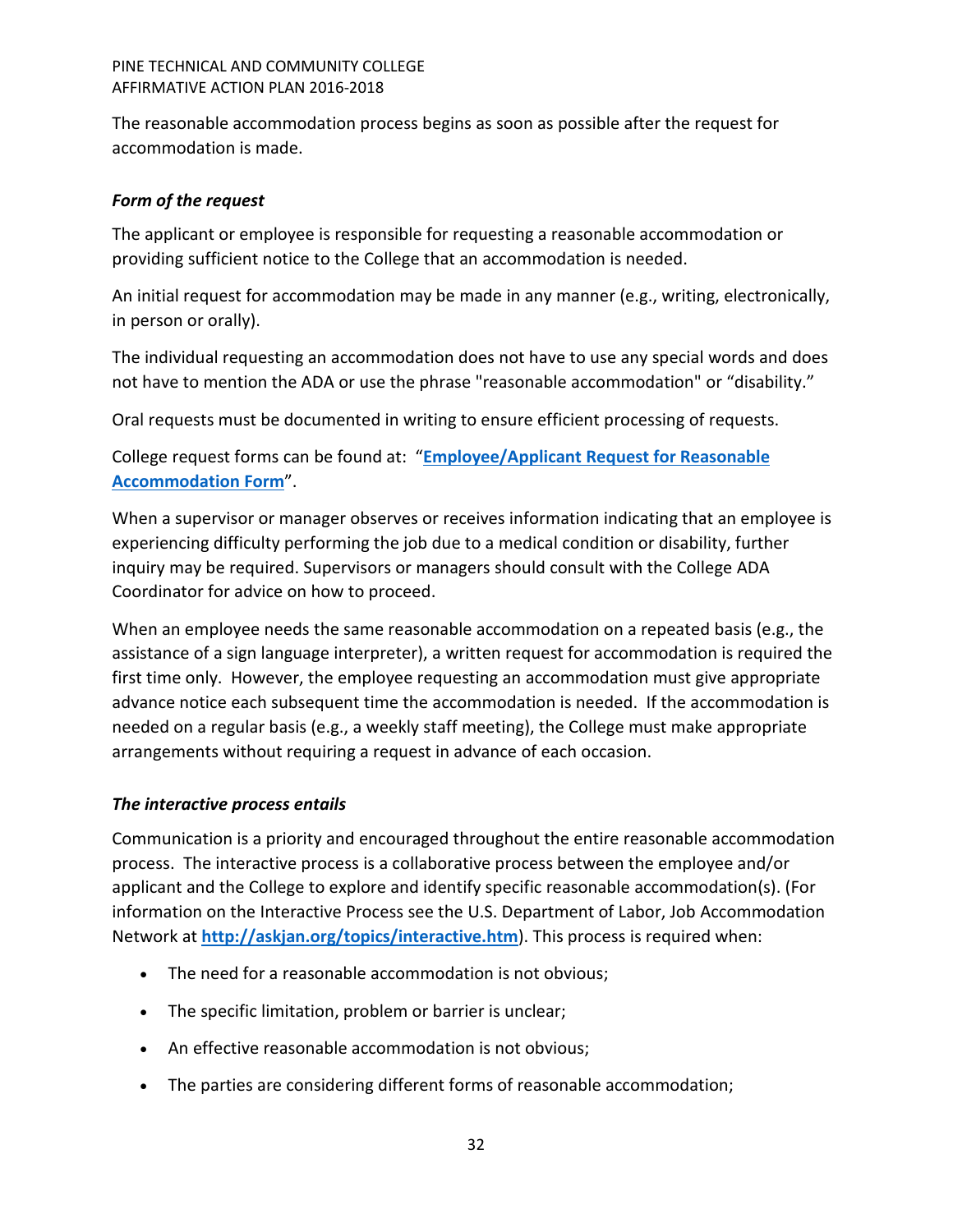- The medical condition changes or fluctuates; or,
- There are questions about the reasonableness of the requested accommodation.

The interactive process should begin as soon as possible after a request for reasonable accommodation is made or the need for accommodation becomes known.

The process should ensure a full exchange of relevant information and communication between the individual and the College. An individual may request that the College ADA Coordinator, a union representative, or support person be present.

The College ADA Coordinator shall be consulted when:

- Issues, conflicts or questions arise in the interactive process; and
- Prior to denying a request for accommodation.

# <span id="page-32-0"></span>*College responsibilities for processing the request*

As the first step in processing a request for reasonable accommodation, the person who receives the request must promptly forward the request to the appropriate decision maker. At the same time, the recipient will notify the requestor who the decision maker is.

# President

The president of the College has the ultimate responsibility to ensure compliance with the ADA and this policy and appoint an ADA Coordinator.

# ADA Coordinator

The College ADA Coordinator is the College's decision maker for reasonable accommodation requests for all types of requests outside of the supervisors' and managers' authority. The College ADA Coordinator will work with the supervisor and manager, and where necessary, with College Human Resources, to implement the approved reasonable accommodation.

# **Supervisors and Managers**

Agencies have the authority to designate the level of management approval needed for reasonable accommodation requests for low-cost purchases. For example:

- Requests for standard office equipment that is needed as a reasonable accommodation and adaptive items costing less than \$100; and
- Requests for a change in a condition of employment such as modified duties, or a change in schedule, or the location and size of an employee's workspace.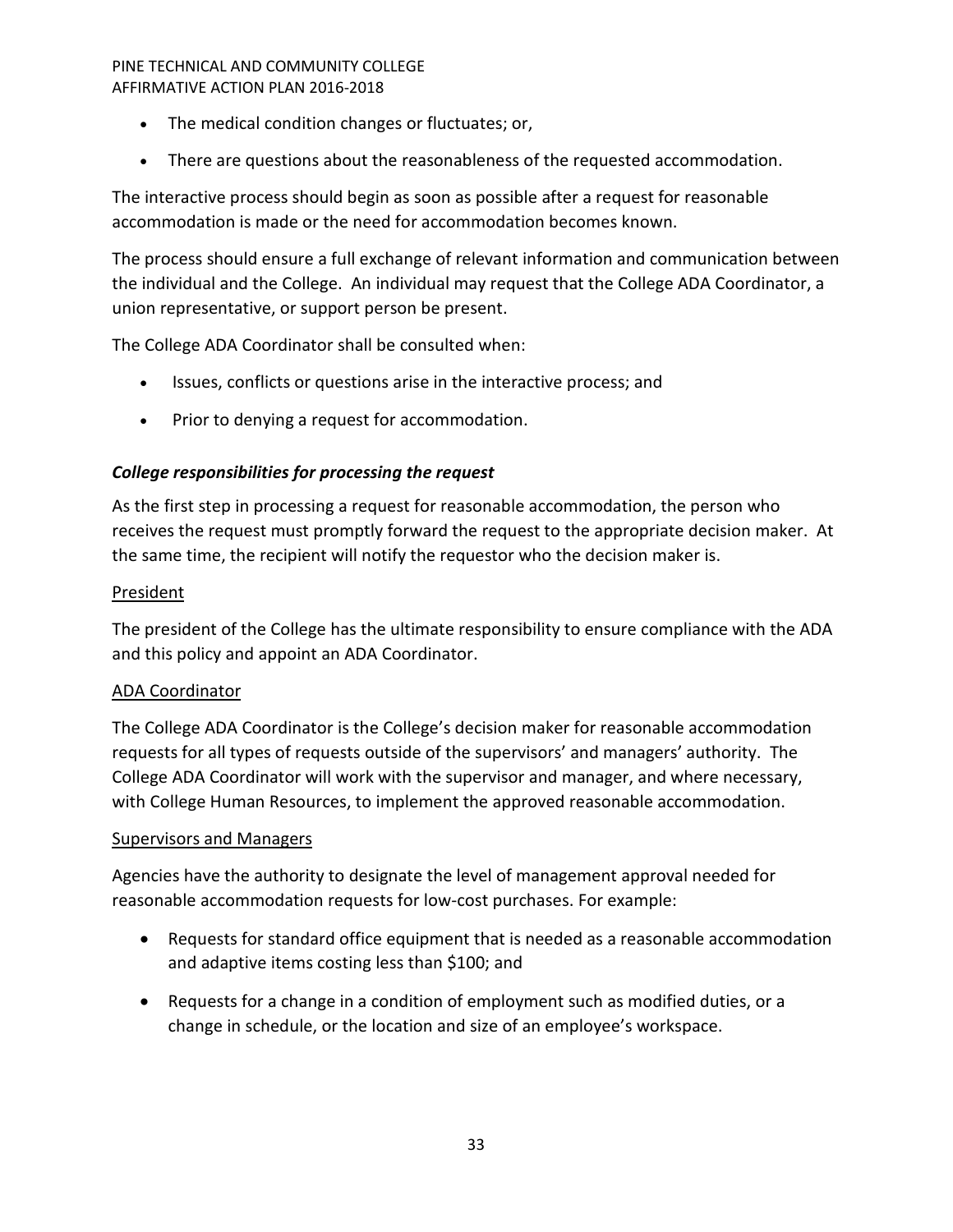# <span id="page-33-0"></span>*Analysis for processing requests*

Before approving or denying a request for accommodation, the College decision maker with assistance from the College ADA Coordinator will:

- 1. Determine if the requestor is a qualified individual with a disability;
- 2. Determine if the accommodation is needed to:
	- Enable a qualified applicant with a disability to be considered for the position the individual desires;
	- Enable a qualified employee with a disability to perform the essential functions of the position; or
	- Enable a qualified employee with a disability to enjoy equal benefits or privileges of employment as similarly situated employees without disabilities;
- 3. Determine whether the requested accommodation is reasonable;
- 4. Determine whether there is a reasonable accommodation that will be effective for the requestor and the College; and
- 5. Determine whether the reasonable accommodation will impose an undue hardship on the College's operations.

An employee's accommodation preference is always seriously considered, but the College is not obligated to provide the requestor's accommodation of choice, so long as it offers an effective accommodation, or determines that accommodation would cause an undue hardship.

# <span id="page-33-1"></span>*Obtaining medical documentation in connection with a request for reasonable accommodation*

In some cases, the disability and need for accommodation will be reasonably evident or already known, for example, where an employee is blind. In these cases, the College will not seek further medical documentation. If a requestor's disability and/or need for reasonable accommodation are not obvious or already known, the College ADA Coordinator may require medical information showing that the requestor has a covered disability that requires accommodation. The College ADA Coordinator may request medical information in certain other circumstances. For example when:

- The information submitted by the requestor is insufficient to document the disability or the need for the accommodation;
- A question exists as to whether an individual is able to perform the essential functions of the position, with or without reasonable accommodation; or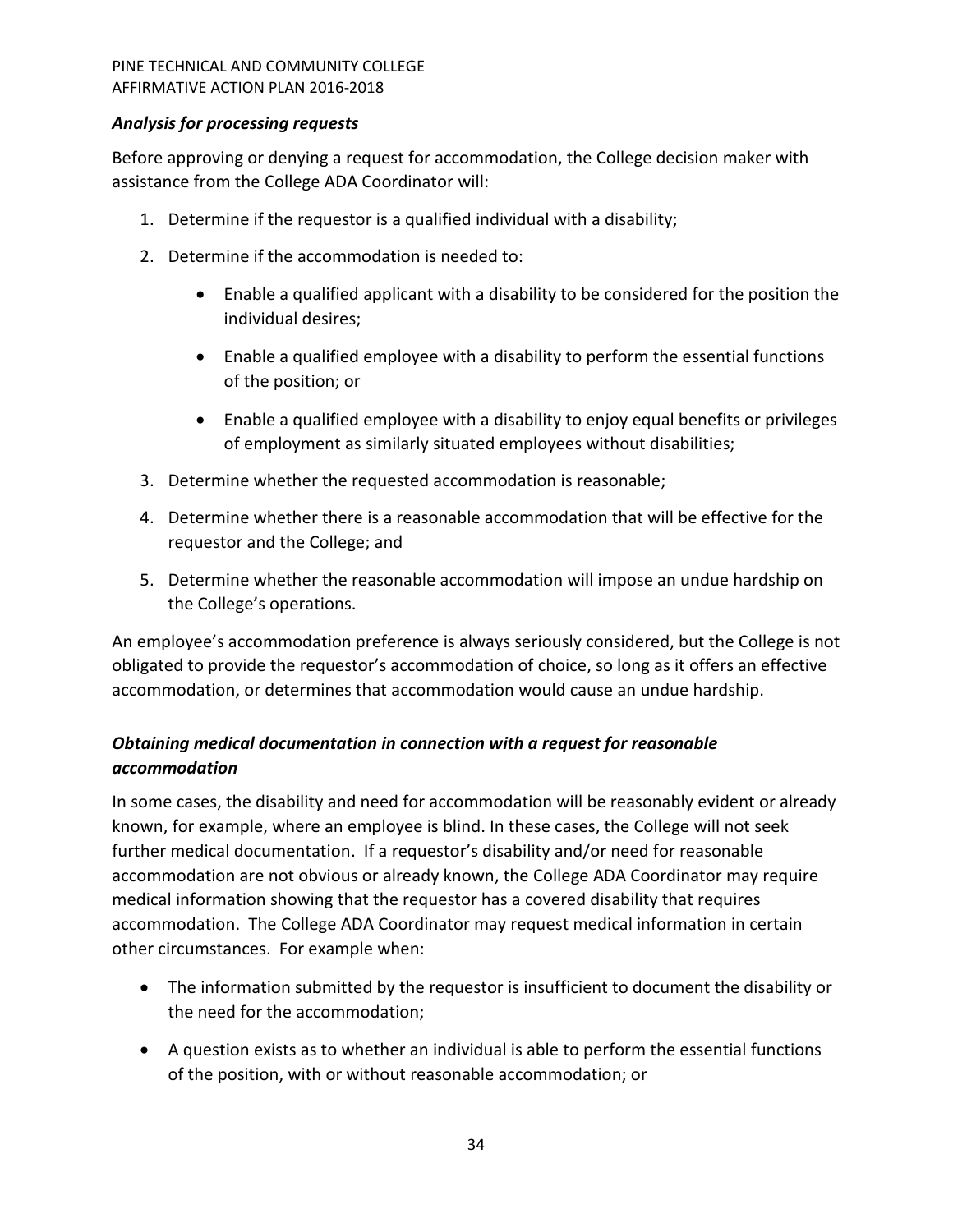• A question exists as to whether the employee will pose a direct threat to himself/herself or others.

Where medical documentation is necessary, the College ADA Coordinator must make the request and use the **[Letter Requesting Documentation for Determining ADA Eligibility from a](http://mn.gov/mmb/images/letter-to-med-provider.docx)  [Medical Provider](http://mn.gov/mmb/images/letter-to-med-provider.docx)**. The College ADA Coordinator must also obtain the requestor's completed and signed **[Authorization for Release of Medical Information](http://mn.gov/mmb/images/ada-auth-release-form.docx)**.

Only medical documentation specifically related to the employee's request for accommodation and ability to perform the essential functions of the position will be requested. When medical documentation or information is appropriately requested, an employee must provide it in a timely manner, or the College may deny the reasonable accommodation request. Agencies must not request medical records; medical records are not appropriate documentation and cannot be accepted. **Supervisors and managers** *must not* **request medical information or documentation from an applicant or employee seeking an accommodation.** Such a request will be made by the College ADA Coordinator, if appropriate.

# <span id="page-34-0"></span>*Confidentiality requirements*

# Medical Information

Medical information obtained in connection with the reasonable accommodation process must be kept confidential. All medical information obtained in connection with such requests must be collected and maintained on separate forms and in separate physical or electronic files from non-medical personnel files and records. Electronic copies of medical information obtained in connection with the reasonable accommodation process must be stored so that access is limited to only the College ADA Coordinator. Physical copies of such medical information must be stored in a locked cabinet or office when not in use or unattended. Generally, medical documentation obtained in connection with the reasonable accommodation process should only be reviewed by the College ADA Coordinator.

The College ADA Coordinator may disclose medical information obtained in connection with the reasonable accommodation process to the following:

- Supervisors, managers or College HR staff who have a need to know may be told about the necessary work restrictions and about the accommodations necessary to perform the employee's duties. However, information about the employee's medical condition should only be disclosed if strictly necessary, such as for safety reasons;
- First aid and safety personnel may be informed, when appropriate, if the employee may require emergency treatment or assistance in an emergency evacuation;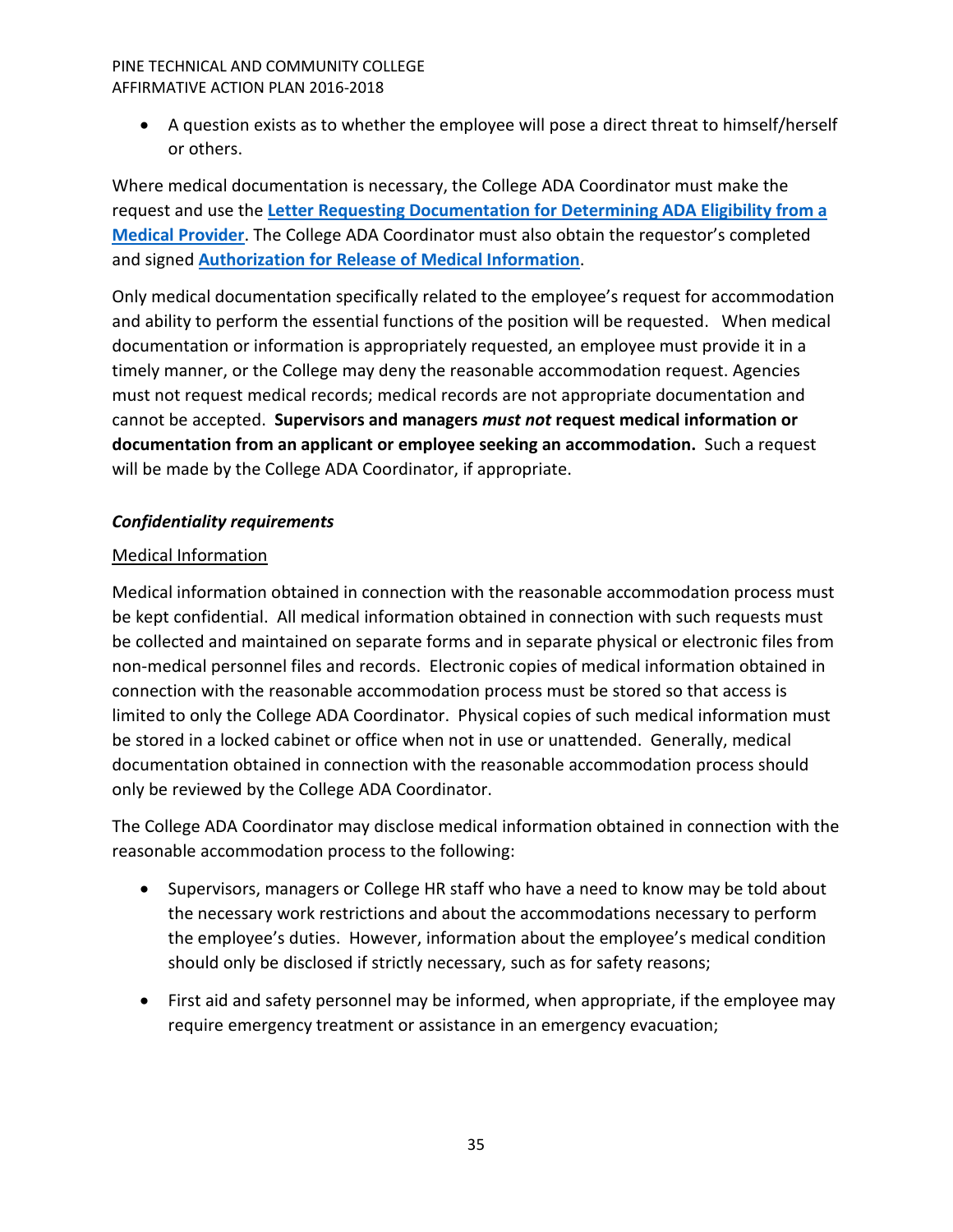- To consult with the State ADA Coordinator or Employment Law Counsel at MMB, or the Attorney General's Office about accommodation requests, denial of accommodation requests or purchasing of specific assistive technology or other resources; or
- Government officials assigned to investigate College compliance with the ADA.

Whenever medical information is appropriately disclosed as described above, the recipients of the information must comply with all confidentiality requirements.

# Accommodation Information

The fact that an individual is receiving an accommodation because of a disability is confidential and may only be shared with those individuals who have a need to know for purposes of implementing the accommodation, such as the requestor's supervisor and the College ADA Coordinator.

# General Information

General summary information regarding an employee's or applicant's status as an individual with a disability may be collected by College equal opportunity officials to maintain records and evaluate and report on the College's performance in hiring, retention, and processing reasonable accommodation requests.

# <span id="page-35-0"></span>*Approval of requests for reasonable accommodation*

As soon as the decision maker determines that a reasonable accommodation will be provided, the College ADA Coordinator will process the request and provide the reasonable accommodation in as short of a timeframe as possible. The time necessary to process a request will depend on the nature of the accommodation requested and whether it is necessary to obtain supporting information. If an approved accommodation cannot be provided within a reasonable time, the decision maker will inform the requestor of the status of the request before the end of 30 days. Where feasible, if there is a delay in providing the request, temporary measures will be taken to provide assistance.

Once approved, the reasonable accommodation should be documented for record keeping purposes and the records maintained by the College ADA Coordinator.

# <span id="page-35-1"></span>*Funding for reasonable accommodations*

The College must specify how the College will pay for reasonable accommodations.

# <span id="page-35-2"></span>*Procedures for reassignment as a reasonable accommodation*

Reassignment to a vacant position is an accommodation that must be considered if there are no effective reasonable accommodations that would enable the employee to perform the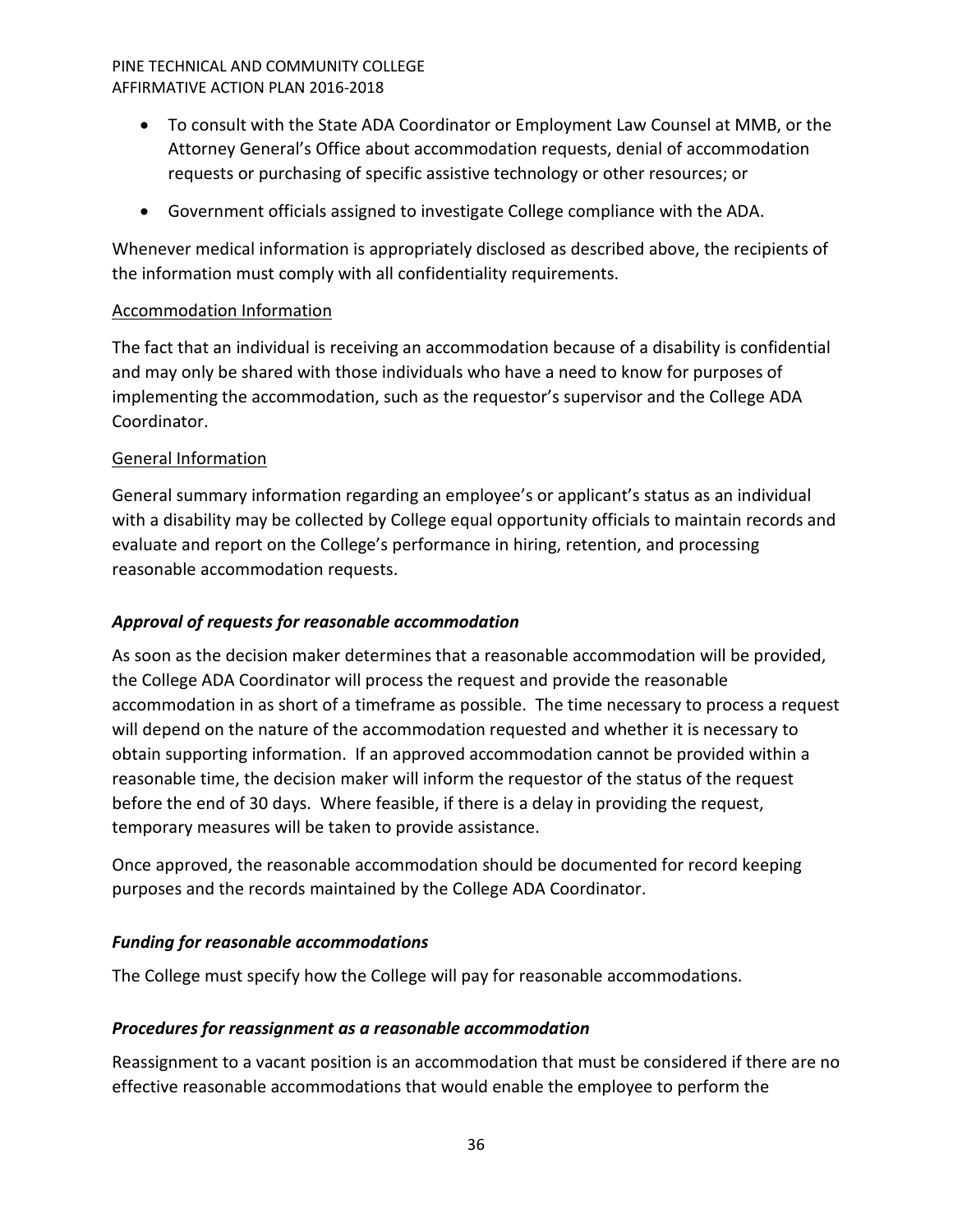essential functions of his/her current job, or if all other reasonable accommodations would impose an undue hardship.

The College ADA Coordinator will work with College Human Resources staff and the requestor to identify appropriate vacant positions within the College for which the employee may be qualified and can perform the essential functions of the vacant position, with or without reasonable accommodation. Vacant positions which are equivalent to the employee's current job in terms of pay, status, and other relevant factors will be considered first. If there are none, the College will consider vacant lower level positions for which the individual is qualified. The EEOC recommends that the College consider positions that are currently vacant or will be coming open within at least the next 60 days.

# <span id="page-36-0"></span>*Denial of requests for reasonable accommodation*

The College ADA Coordinator must be contacted for assistance and guidance prior to denying any request for reasonable accommodation. The College may deny a request for reasonable accommodation where:

- The individual is not a qualified individual with a disability;
- The reasonable accommodation results in undue hardship or the individual poses a direct threat to the individual or others.
- Undue hardship and direct threat are determined on a case-by-case basis with guidance from the College ADA Coordinator; or
- Where no reasonable accommodation, including reassignment to a vacant position, will enable the employee to perform all the essential functions of the job.

The explanation for denial must be provided to the requestor in writing. The explanation should be written in plain language and clearly state the specific reasons for denial. Where the decision maker has denied a specific requested accommodation, but has offered a different accommodation in its place, the decision letter should explain both the reasons for denying the accommodation requested and the reasons that the accommodation being offered will be effective.

# <span id="page-36-1"></span>*Consideration of undue hardship*

An interactive process must occur prior to the College making a determination of undue hardship. Determination of undue hardship is made on a case-by-case basis and only after consultation with the College's ADA Coordinator. In determining whether granting a reasonable accommodation will cause an undue hardship, the College considers factors such as the nature and cost of the accommodation in relationship to the size and resources of the College and the impact the accommodation will have on the operations of the College.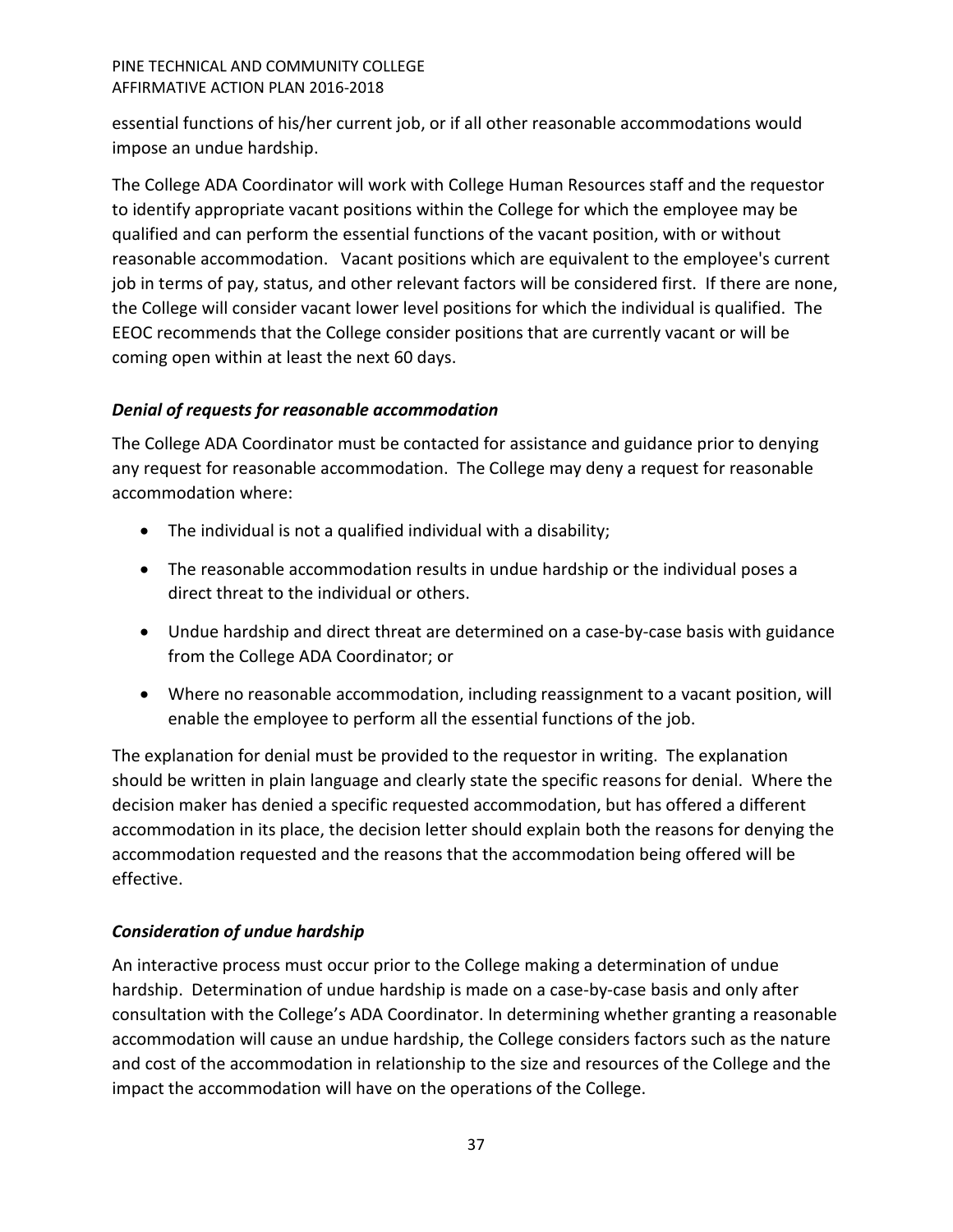Agencies may deny reasonable accommodations based upon an undue hardship. Prior to denying reasonable accommodation requests due to lack of financial resources, the College will consult with the State ADA Coordinator at MMB.

# <span id="page-37-0"></span>*Determining direct threat*

The determination that an individual poses a "direct threat," (i.e., a significant risk of substantial harm to the health or safety of the individual or others) which cannot be eliminated or reduced by a reasonable accommodation, must be based on an individualized assessment of the individual's present ability to safely perform the essential functions of the job with or without reasonable accommodation. A determination that an individual poses a direct threat cannot be based on fears, misconceptions, or stereotypes about the individual's disability. Instead, the College must make a reasonable medical judgment, relying on the most current medical knowledge and the best available objective evidence.

In determining whether an individual poses a direct threat, the factors to be considered include:

- Duration of the risk;
- Nature and severity of the potential harm;
- Likelihood that the potential harm will occur; and
- Imminence of the potential harm.

# <span id="page-37-1"></span>*Appeals process in the event of denial*

In addition to providing the requestor with the reasons for denial of a request for reasonable accommodation, agencies must designate a process for review when an applicant or employee chooses to appeal the denial of a reasonable accommodation request. This process:

- Must include review by an College official;
- May include review by the State ADA Coordinator; and/or
- Must inform the requestor of the statutory right to file a charge with the Equal Employment Opportunity Commission or the Minnesota Department of Human Rights.

# <span id="page-37-2"></span>*Information tracking and records retention*

Agencies must track reasonable accommodations requested and report once a year by September 1<sup>st</sup> to MMB the number and types of accommodations requested, approved, denied and other relevant information.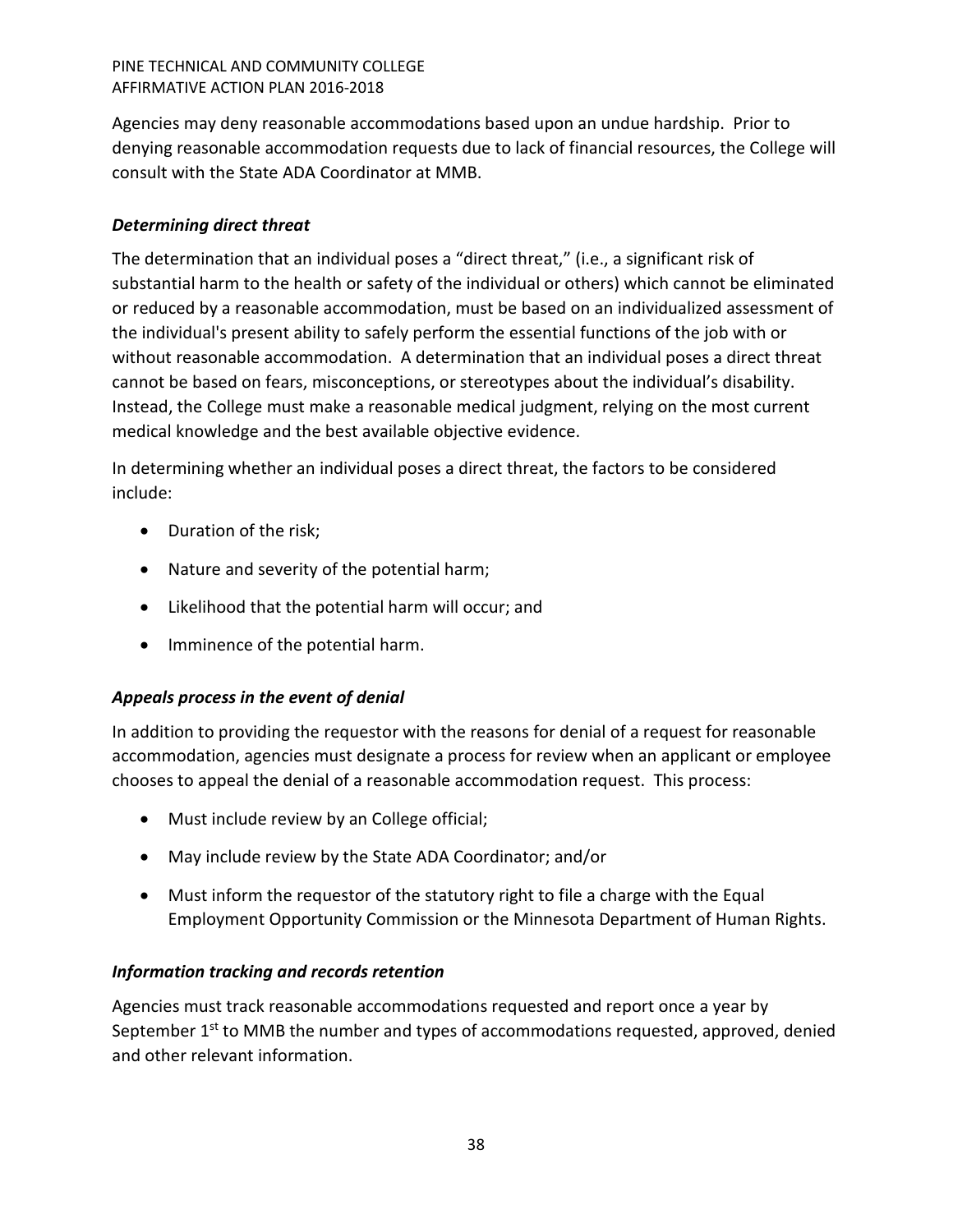Agencies must retain reasonable accommodation documentation according to the College's document retention schedule, but in all cases for at least one year from the date the record is made or the personnel action involved is taken, whichever occurs later. 29 C.F.R. § 1602.14.

# <span id="page-38-0"></span>**VII. EVACUATION PROCEDURES FOR INDIVIDUALS WITH DISABILITIES**

A copy of the College's weather and emergency evacuation plans can be found at: <http://www.pine.edu/about/campus-policies/> and also on the Pine Technical and Community College shared network within the Policies folder.

Knowledge and preparation by both individuals needing assistance and those who don't is key to reducing the impact of emergencies. When developing a plan, safety needs should be determined on a case-by-case basis because it varies with each individual and building.

Everyone has a responsibility to develop their own personal emergency evacuation plan, this includes individuals with disabilities or individuals who will need assistance during evacuation. The Americans with Disabilities Act Coordinator or designee in each College will work to develop a plan and consult the appropriate building and safety personnel.

Directors, managers, and supervisors should review the emergency evacuation procedures with staff, including informing all staff that if additional assistance may be needed, and individuals with disabilities should contact the College contact(s) below to request the type of assistance they may need.

Pine Technical and Community College Crisis Team:

Joe Mulford, President, 320-629-5120, [mulfordj@pine.edu](mailto:mulfordj@pine.edu) 

Joan Bloemendaal-Gruett, Chief Academic Officer, 320-629-5116, [Bloemendaalgruettj@pine.edu](mailto:Bloemendaalgruettj@pine.edu)

Paula Hoffman, Chief Student Affairs Officer, 320-629-5180, [hoffmanp@pine.edu](mailto:hoffmanp@pine.edu)

Janis Wegner, Chief Financial Officer, 320-629-5123, [wegnerj@pine.edu](mailto:wegnerj@pine.edu)

Steve Lange, Physical Plant Supervisor, 320-629-5506[, langes@pine.edu](mailto:langes@pine.edu)

Amy Kruse, Chief Human Resources Officer, 320-620-5129, [krusea@pine.edu](mailto:krusea@pine.edu)

The Crisis Team will ensure all employees, students, and visitors of Pine Technical and Community College are safely evacuated from the building in emergencies requiring evacuation. All persons who have been evacuated because of fire, tornado, or other emergency may return to the appropriate areas only upon issuance of an all clear signal issued from a crisis team member.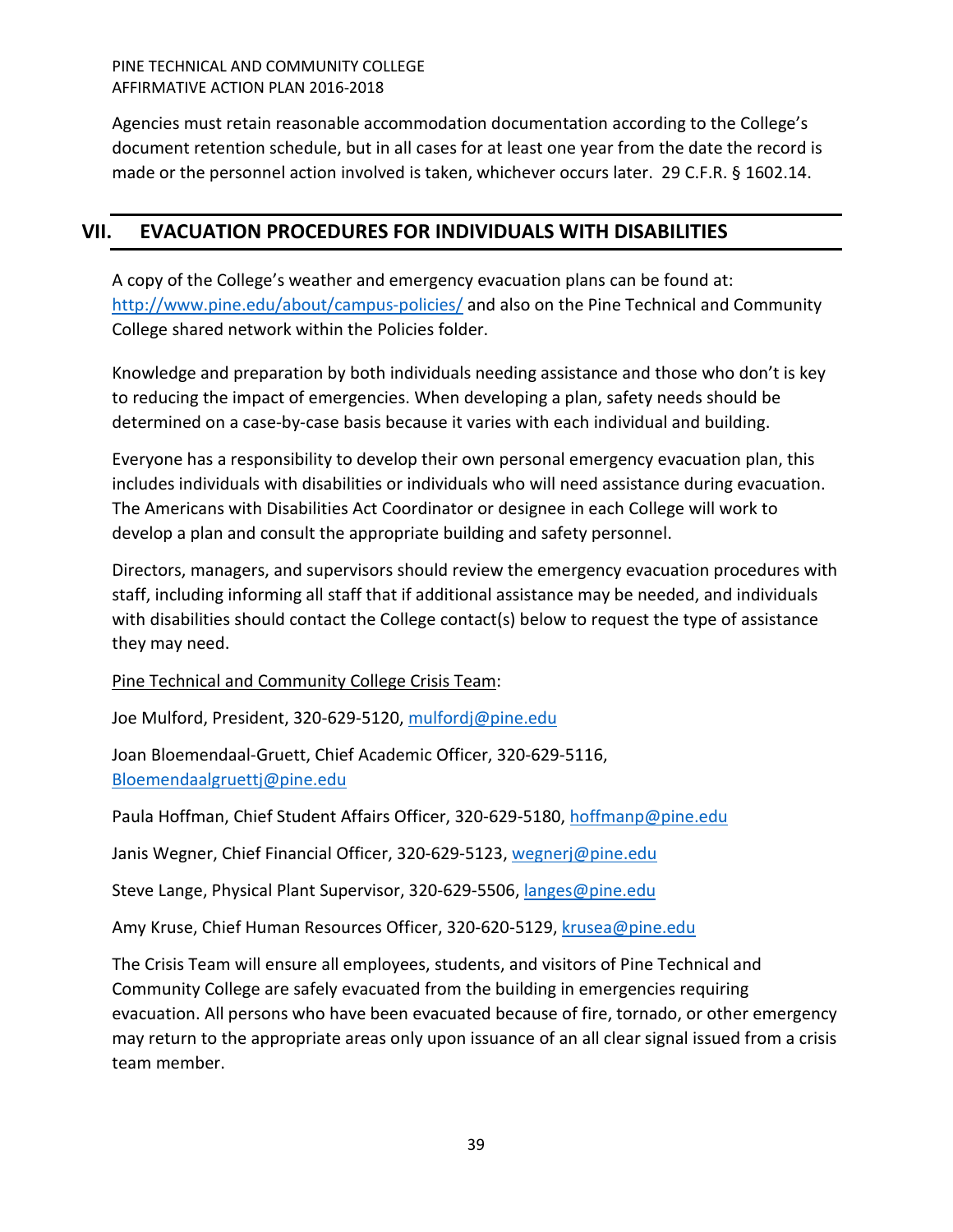Individuals with temporary or permanent mobility impairments or those feel they would be unable to evacuate the building in a timely manner due to a personal health condition, should voluntarily inform his/her supervisor of any special needs that they may have in the event of an emergency evacuation. The supervisor, with input from a member of the Crisis Team, will discuss special needs with the individual in relation to the impairment, and what special needs the individual may have in the event of an emergency. The supervisor or Crisis Team member will ensure that persons with mobility impairments are assisted, if necessary, to a safe location in the event of an emergency evacuation.

# <span id="page-39-0"></span>**Evacuation Options:**

Individuals with disabilities have four basic evacuation options:

- Horizontal Evacuation: Using building exits to the outside ground level or going into unaffected wings of multi-building complexes;
- Stairway Evacuation: Using steps to reach ground level exits from building;
- Shelter In Place: Unless danger is imminent, remain in a room with an exterior window, a telephone, and a solid or fire resistant door. If the individual requiring special evacuation assistance remains in place, they should dial 911 immediately and report their location to emergency services, who will in turn relay that information to on-site responders. The Shelter In Place approach may be more appropriate for sprinkler protected buildings where an area of refuge is not nearby or available. It may be more appropriate for an individual who is alone when the alarm sounds;
- Area of Rescue Assistance: Identified areas that can be used as a means of egress for individuals with disabilities. These areas, located on floors above or below the building's exits, can be used by individuals with disabilities until rescue can be facilitated by emergency responders.

# <span id="page-39-1"></span>**Evacuation Procedures for Individuals with Mobility, Hearing, or Visual Disabilities:**

Individuals with disabilities should follow the following procedures:

• Individuals with temporary or permanent mobility impairments or those feel they would be unable to evacuate the building in a timely manner due to a personal health condition, should voluntarily inform his/her supervisor of any special needs that they may have in the event of an emergency evacuation. The supervisor, with input from a member of the Crisis Team, will discuss special needs with the individual in relation to the impairment, and what special needs the individual may have in the event of an emergency. The supervisor, or Crisis Team member will ensure that persons with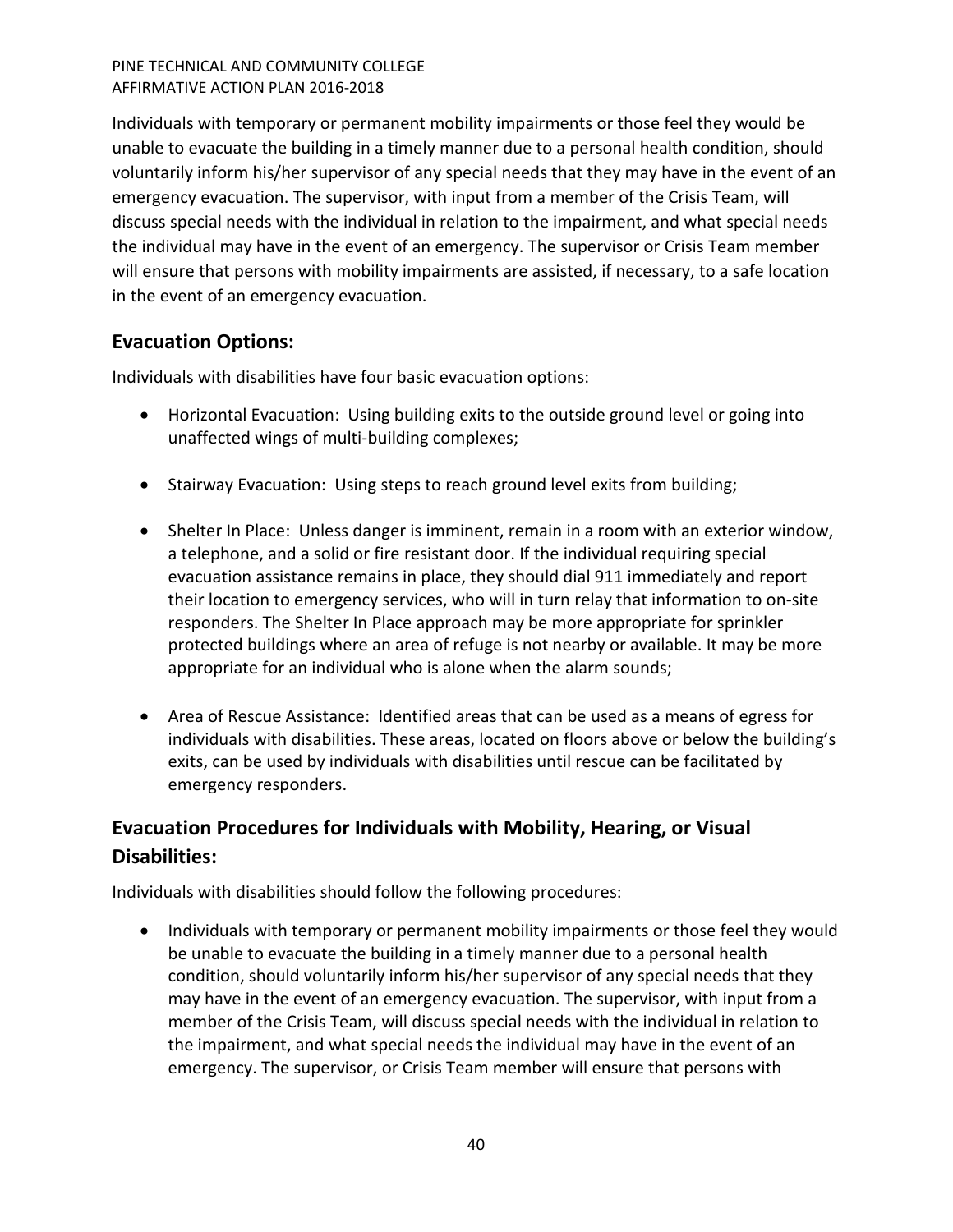mobility impairments are assisted, if necessary, to a safe location in the event of an emergency evacuation.

- o Mobility disabilities (individuals who use wheelchairs or other personal mobility devices ("PMDs"):Individuals using wheelchairs should be accompanied to an area of rescue assistance by an employee, supervisor or member of the Crisis Team or shelter in place when the alarm sounds.
- o Mobility disabilities (individuals who do not use wheelchairs):Individuals with mobility disabilities, who are able to walk independently, may be able to negotiate stairs in an emergency with minor assistance. If danger is imminent, the individual should wait until the heavy traffic has cleared before attempting the stairs. If there is no immediate danger (detectable smoke, fire, or unusual odor), the individual with a disability may choose to wait at the area of rescue assistance until emergency responders arrive to assist them.
- Hearing disabilities:The College's buildings are equipped with fire alarm horns/strobes that sound the alarm and flash strobe lights. The strobe lights are for individuals with who are deaf and/or hard of hearing. Individuals with hearing disabilities may not notice or hear emergency alarms and will need to be alerted of emergency situations.
- Visual disabilities: The College's buildings are equipped with fire alarm horn/strobes that sound the alarm and flash strobe lights. The horn will alert individuals who are blind or have visual disabilities of the need to evacuate. Most individuals with visual disabilities will be familiar with their immediate surroundings and frequently traveled routes. Since the emergency evacuation route is likely different form the commonly traveled route, individuals with visual disabilities may need assistance in evacuating. The assistant should offer assistance, and if accepted, guide the individual with a visual disability through the evacuation route.

# <span id="page-40-0"></span>**Severe Weather Evacuation Options:**

In the event of unstable weather, a member of the crisis team will monitor and inform all building occupants if the situation worsens to the point of emergency. All building occupants, including individuals with disabilities or who are in need of assistance during an evacuation, will be asked to seek shelter in the designated severe weather shelter area and remain until the All Clear is used. Maps and shelter areas are posted in each department and classroom.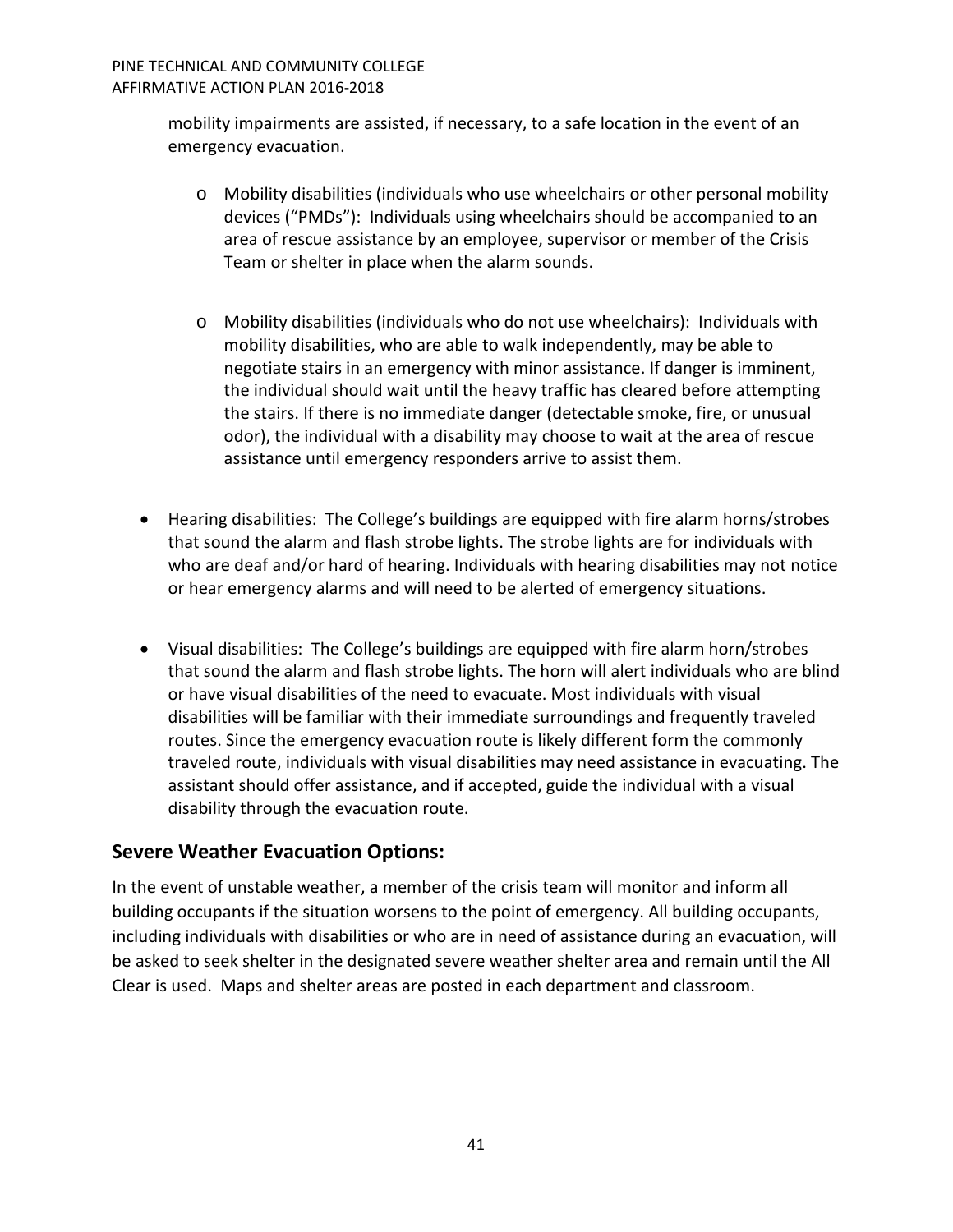# <span id="page-41-0"></span>**VIII. GOALS AND TIMETABLES**

Through the utilization analysis, the College has determined which job categories are underutilized for women, minorities, and individuals with disabilities within the College and has set the following hiring goals for the next two years (Reference Table 2).

# **Table 2. Underutilization Analysis and Hiring Goals for 2016-2018**

The second, third, fourth and fifth columns of this chart show the number of underutilized individuals of each group in each category at this College. The, sixth, seventh, eighth, and ninth columns show the College's hiring goals for each group in each category.

| <b>Job Categories</b>    | Women | Racial/Ethnic<br><b>Minorities</b> | <b>Individuals</b><br>With<br><b>Disabilities</b> | <b>Veterans</b> | Women | Racial/Ethnic<br><b>Minorities</b> | <b>Individuals</b><br>With<br><b>Disabilities</b> | Veterans |
|--------------------------|-------|------------------------------------|---------------------------------------------------|-----------------|-------|------------------------------------|---------------------------------------------------|----------|
| Officials/Administrators |       |                                    |                                                   |                 |       |                                    |                                                   |          |
| Professionals            |       | 4                                  |                                                   |                 |       | ∍                                  |                                                   |          |
| Faculty                  |       | 8                                  | ∍                                                 |                 |       | ົ                                  |                                                   |          |
| Office/Clerical          |       |                                    |                                                   |                 |       |                                    |                                                   |          |
| Technicians              |       |                                    |                                                   |                 |       |                                    |                                                   |          |
| Service Maintenance      |       |                                    |                                                   |                 |       |                                    |                                                   |          |

#### **Underutilization - # of Individuals Hiring Goals for 2016-2018**

# **Availability:**

The College determined the recruitment area to be statewide for all job categories. In conducting its underutilization analysis, the College used the 2010 Minnesota Statewide Labor Force Availability factor analysis from the American Fact Finder, by the U.S. Census Bureau. Pine Technical and Community College determined it was best to use this type of analysis because the base would reflect a larger pool of candidates and focus more on a rural community than the statistics in the metropolitan area. A one factor analysis was used due to the size of the institution.

Underutilization Analysis worksheets are attached in the Appendix. Numbers less than 10 are indicated with "<10" in accordance with Minnesota Management and Budget's guidance on data privacy.

# **Women:**

At the College, the population of women has improved in the following job categories: None and has not improved in the following job categories: None. Pine Technical and Community College is not underutilized under the category of women, nor has it been for the last 6 plan years.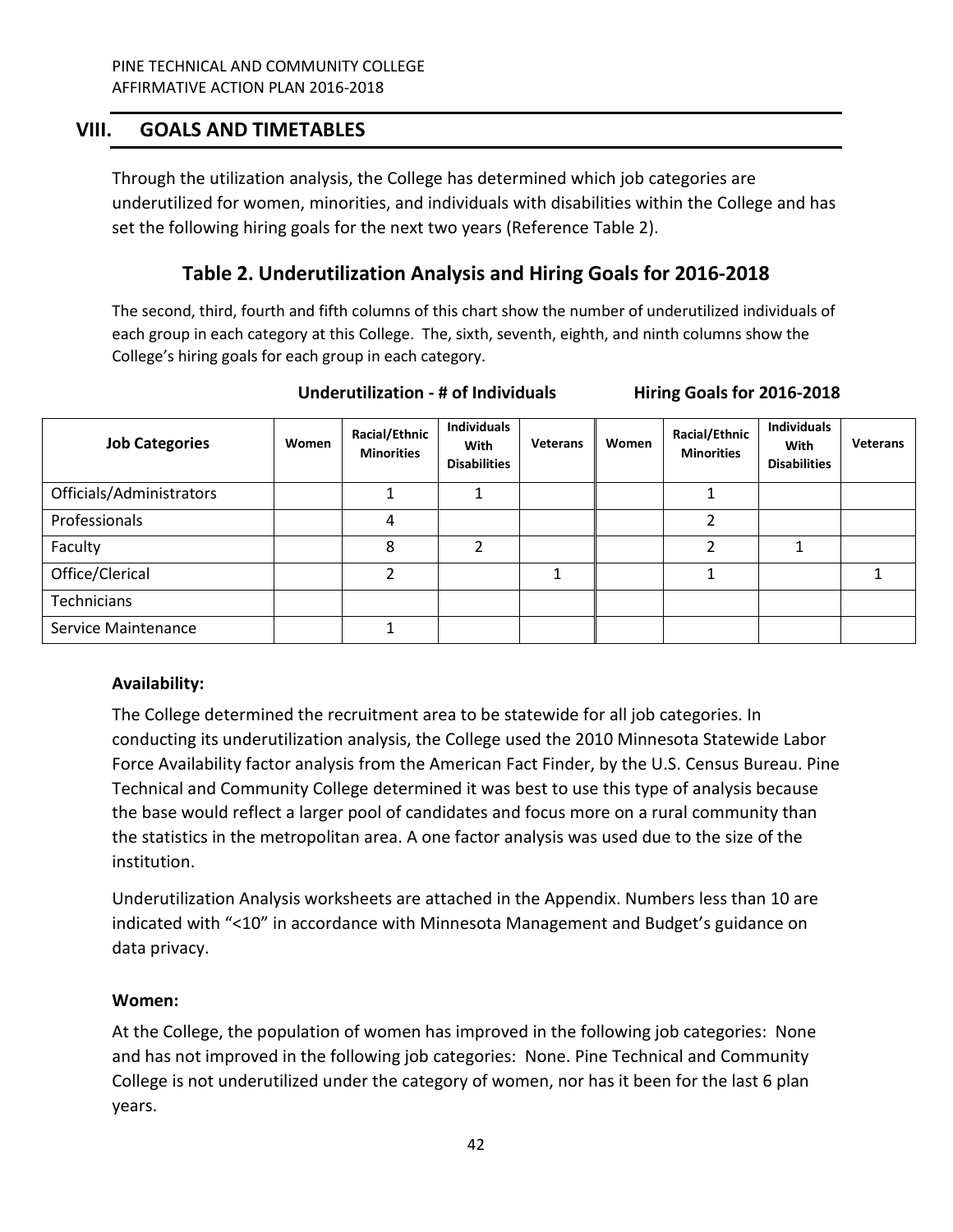# **Minorities:**

At the College, the population of minorities has improved in the following job categories: Faculty, Technicians and has not improved in the following job categories: Professionals. There is increased underutilization within the job category of Professionals due to separations with no replacements hired due to the sunset of the exclusively grant-funded positions. Even with the limited amount of positions filled in the 2014-2016 plan year, PTCC was able to increase the underutilization of this category due to increased awareness within the search committees. There have been and will be limited hiring opportunities due to an overall reduction in staffing availability due to declining enrollments; however, available postings will be evaluated to include the 2016-2018 hiring goals.

# **Individuals with Disabilities:**

At the College, the population of individuals with disabilities has improved in the following job categories: Professionals, Faculty and has not improved in the following job categories: Officials/Managers. Although there were limited vacancies in the last plan year, the number of current employees who have self-identified as having a disability has increased. The improvement of underutilization can be directly correlated to the improved communication via the Diversity Committee and Human Resources regarding the definition of disability and selfidentifying. With enrollment declines anticipated during the current year, PTCC sees limited opportunities for improvement in the next plan year, but will continue to educate search committees and hiring managers in the need to improve underutilization.

# **Veterans:**

At the College, the population of veterans has improved in the following job categories: Officials/Managers and Faculty and has not improved in the following job categories: none. PTCC has remained consistent within four of the job categories and improved in one category due to the focus on veteran employment. PTCC is proud to be included in Military Times Best for Vets: Career and Technical Colleges 2016 rankings. Although that survey was directed towards students and programs offered, it also attracted and allowed retention of veteran staff due to the welcoming culture. As mentioned above, with declining enrollments, there will be limited opportunities for improvement; however, PTCC is committed to continuing promoting an all-inclusive military-friendly environment.

# <span id="page-42-0"></span>**IX. AFFIRMATIVE ACTION PROGRAM OBJECTIVES**

In pursuing the College's commitment to affirmative action, the College will take the following actions during 2016-2018: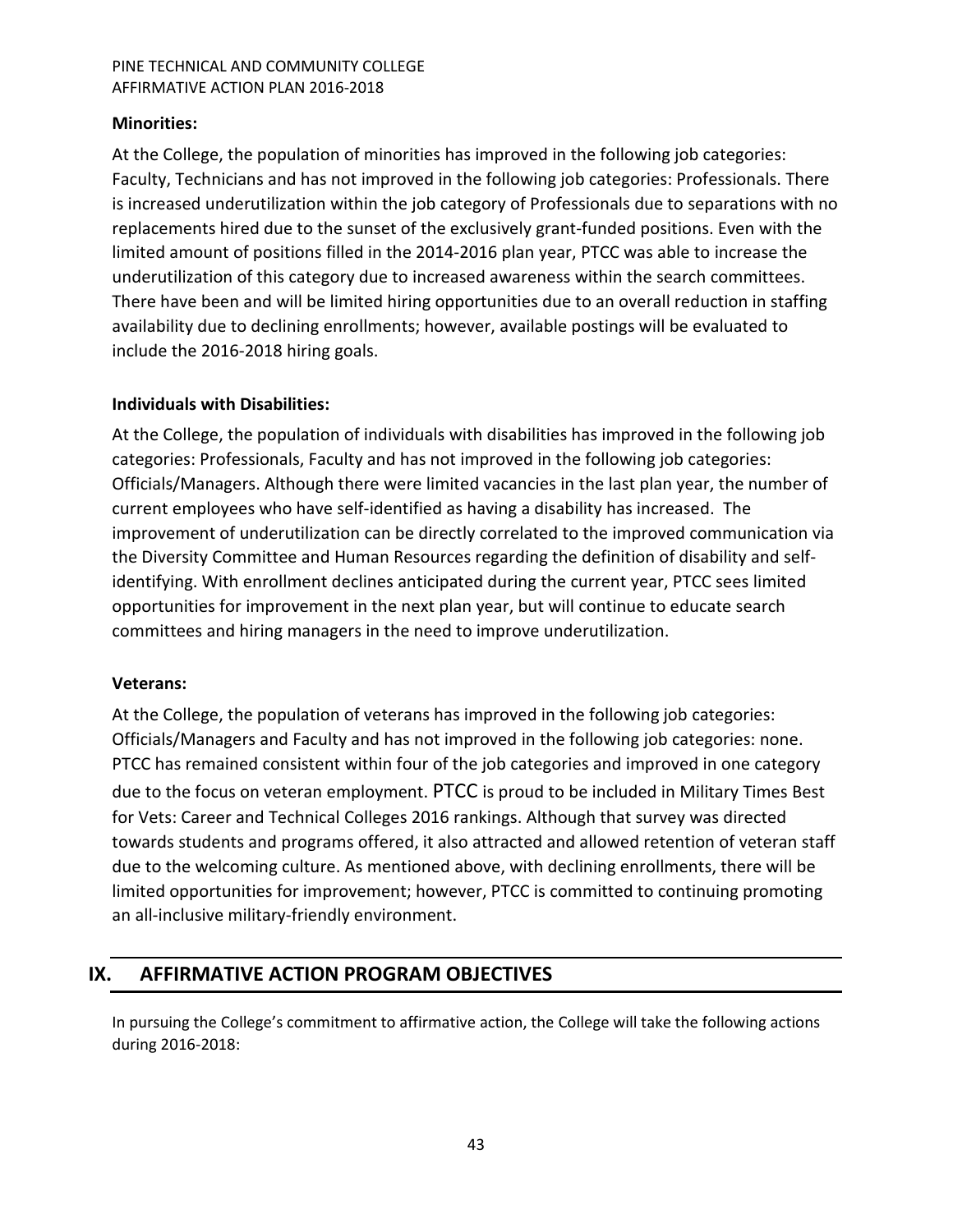<span id="page-43-0"></span>**Objective #1:** Provide a variety of services to support the diverse needs of protected and underrepresented groups.

# <span id="page-43-1"></span>**Action Steps:**

- 1. Have symposiums for students with particular attention to underrepresented groups and first-generation students who may be unfamiliar with the preparation needed and the application process.
- 2. Provide support services to applicants and college employees on issues of reasonable accommodation to maintain compliance with the Americans with Disabilities Act.
- 3. Hold welcoming events/orientations for new students, including transfer, part-time, evening and weekend students.
- 4. Host focus groups to identify obstacles faced by first-generation college students and recommend ways to remove those barriers.
- 5. Ensure that diversity-related resources are made available to as many students as possible.

# **Responsibility: Cabinet Members, Managers Group, Diversity Committee, Affirmative Action Officer, ADA Coordinators**

# **Timeline: Ongoing**

**Evaluation: Track use of services by staff/faculty, students, and the community.** 

<span id="page-43-2"></span>**Objective #2:** Train, engage and empower the Diversity Committee to assist in the diversity and multicultural transformation of the college.

# <span id="page-43-3"></span>*Action Steps:*

- 1. Develop a diversity/inclusion awareness campaign to promote understanding of the value of a diverse workforce and encourage participation.
- 2. Educate and collaborate to gain campus-wide acceptance of the diversity plan.
- 3. Promote and advocate for diversity within Pine Technical and Community College and the community.
- 4. Assist search committees to ensure diverse representation in hiring practices.
- 5. Assist in planning and implementation of diversity training for employees.
- 6. Develop an annual diversity calendar of events, holidays and training.
- 7. Assist in compliance issues with the Office of Civil Rights regulations.

# **Responsibility: Diversity Committee Chair, Affirmative Action Officer, and Diversity Committee Members**

# **Timeline: Ongoing**

**Evaluation: Diversity committee will evaluate the climate survey results (administered in April 2017) for progress.**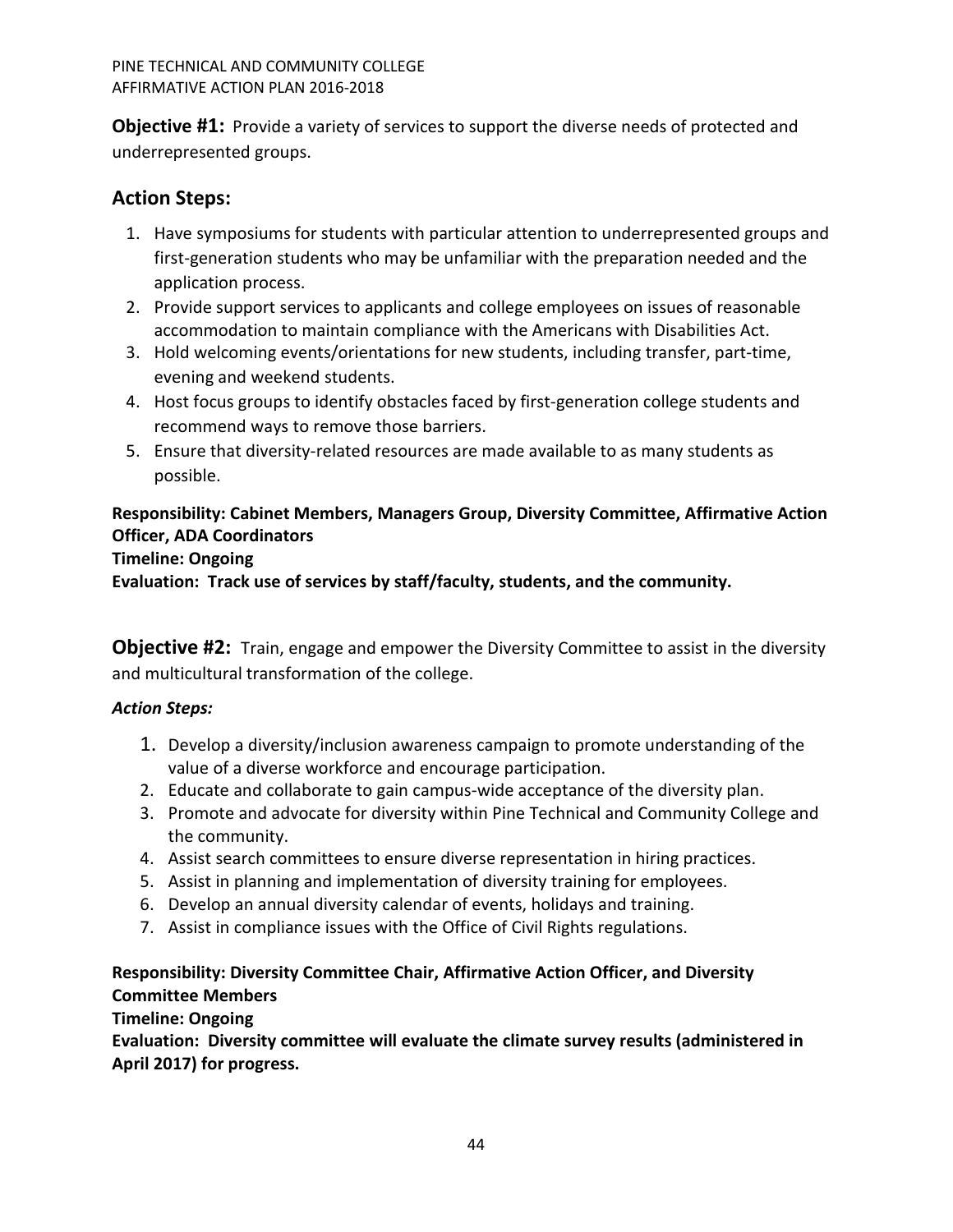<span id="page-44-0"></span>**Objective #3:** Improve campus-wide diversity and multicultural awareness, appreciation and engagement.

# <span id="page-44-1"></span>*Action Steps:*

- 1. Develop strategies to engage leadership to understand and engage in diversity.
- 2. Increase accountability by including diversity/inclusion objectives on all performance appraisals.
- 3. Continually nurture inclusive competency and respect among employees/students by providing opportunities for small group activities and/or discussions (by interest groups, by departments, mixed groups, etc.) and encourage employee participation in multicultural events.
- 4. Focus on efforts to improve recruitment and retention of diverse faculty and staff.
- 5. Review PACE survey and Campus Conversation Day evaluations for effectiveness of efforts.
- 6. Implement an inclusive competency and respectful-workplace training program for all employees

# **Responsibility: Cabinet Members, Managers Group, Diversity Committee, Affirmative Action Officer, ADA Coordinators**

# **Timeline: Ongoing**

**Evaluation: Increased participation in diverse activities. An increase in diversity awareness as indicated in the campus climate survey, and CSEE results.** 

# <span id="page-44-2"></span>**X. METHODS OF AUDITING, EVALUATING, AND REPORTING PROGRAM SUCCESS**

# <span id="page-44-3"></span>**A. Pre-Employment Review Procedure/Monitoring the Hiring Process**

The College will evaluate its selection process to determine if its requirements unnecessarily screen out a disproportionate number of women, minorities, individuals with disabilities, or veterans. The College will use the monitoring the hiring process form for every hire to track the number of women, minorities, individuals with disabilities, and veterans in each stage of the selection process. Directors, managers, and supervisors will work closely with human resources and the Affirmative Action Officer in reviewing the requirements for the position, posting the position, and interviewing and selection to ensure that equal opportunity and affirmative action is carried out. Directors, managers, and supervisors will be asked to document their hiring decisions and equal opportunity professionals will review for bias.

Any time the College cannot justify a hire, the College takes a missed opportunity. College leadership will be asked to authorize the missed opportunity. The College will report the number of affirmative and non-affirmative hires as well as missed opportunities to Minnesota Management and Budget on a quarterly basis.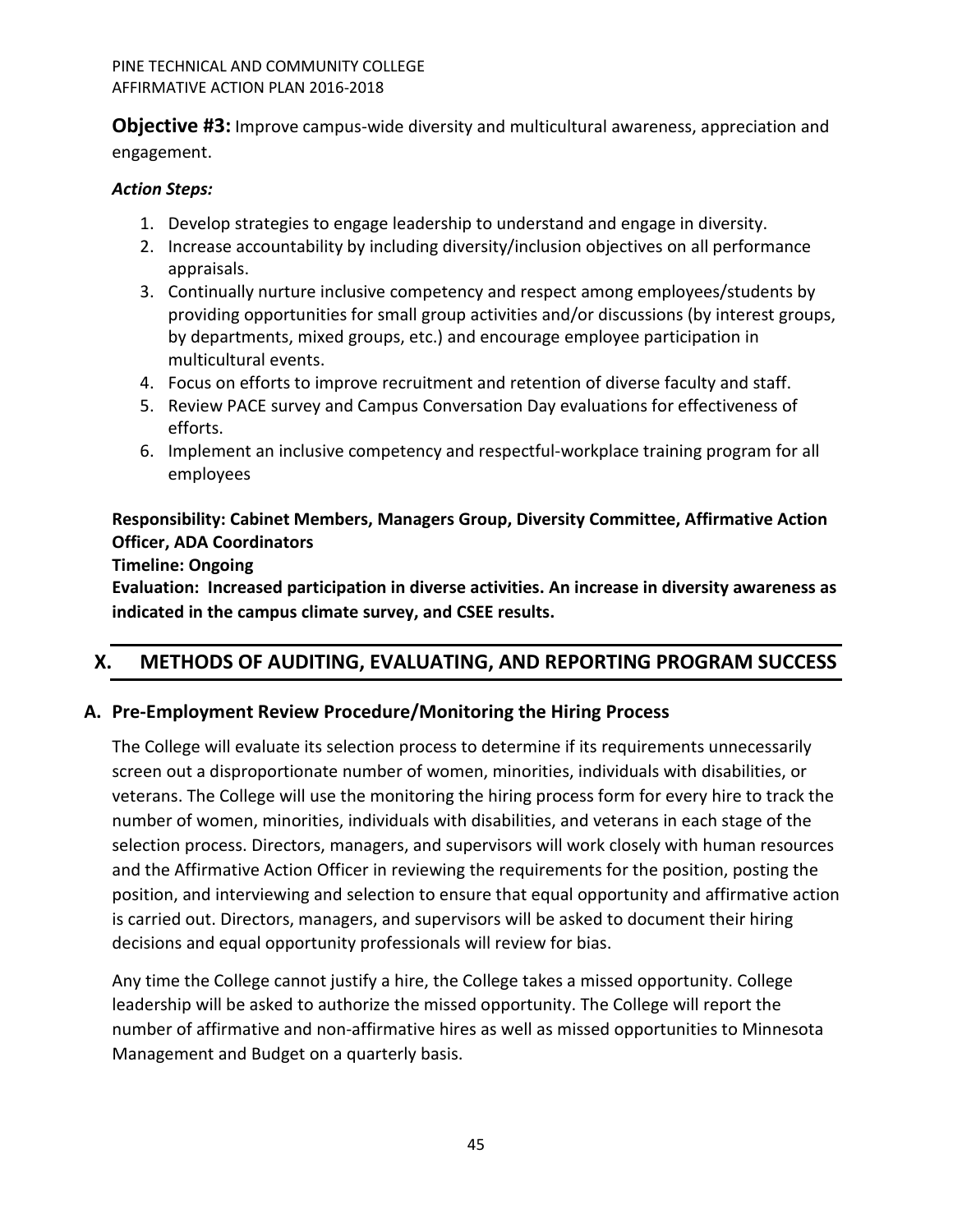When candidates are offered interviews, employees scheduling interviews will describe the interview format to the candidate and provide an invitation to request a reasonable accommodation for individuals with disabilities to allow the candidate equal opportunity to participate in the interview process. All candidates are given an opportunity to review the interview questions fifteen minutes prior to the interview for preparation. This allows for an individual with a disability to determine if they may need a reasonable accommodation in advance of the interview.

All personnel involved in the selection process will be trained and accountable for the College's commitment to equal opportunity and the affirmative action program and its implementation.

# <span id="page-45-0"></span>**B. Pre-Review Procedure for Layoff Decisions**

The Affirmative Action Officer, in conjunction with the College's human resources office, shall be responsible for reviewing all pending layoffs to determine their effect on the College's affirmative action goals and timetables.

If it is determined that there is an adverse impact on protected groups, the College will document the reasons why the layoff is occurring, such as positions targeted for layoff, applicable personnel policies or collective bargaining agreement provisions, or other relevant reasons. The College will determine if other alternatives are available to minimize the impact on protected groups.

# <span id="page-45-1"></span>**C. Other Methods of Program Evaluation**

The College submits the following compliance reports to Minnesota Management and Budget as part of the efforts to evaluate the College's affirmative action program:

- Quarterly Monitoring the Hiring Process Reports;
- Biannual Affirmative Action Plan;
- Annual Americans with Disabilities Act Report;
- Annual Internal Complaint Report; and
- Disposition of Internal Complaint (within 30 days of final disposition).

The College also evaluates the Affirmative Action Plan in the following ways:

- Monitors progress toward stated goals by job category;
- Analyzes employment activity (hires, promotions, and terminations) by job category to determine if there is adverse impact;
- Analyzes compensation program to determine if there are patterns of discrimination;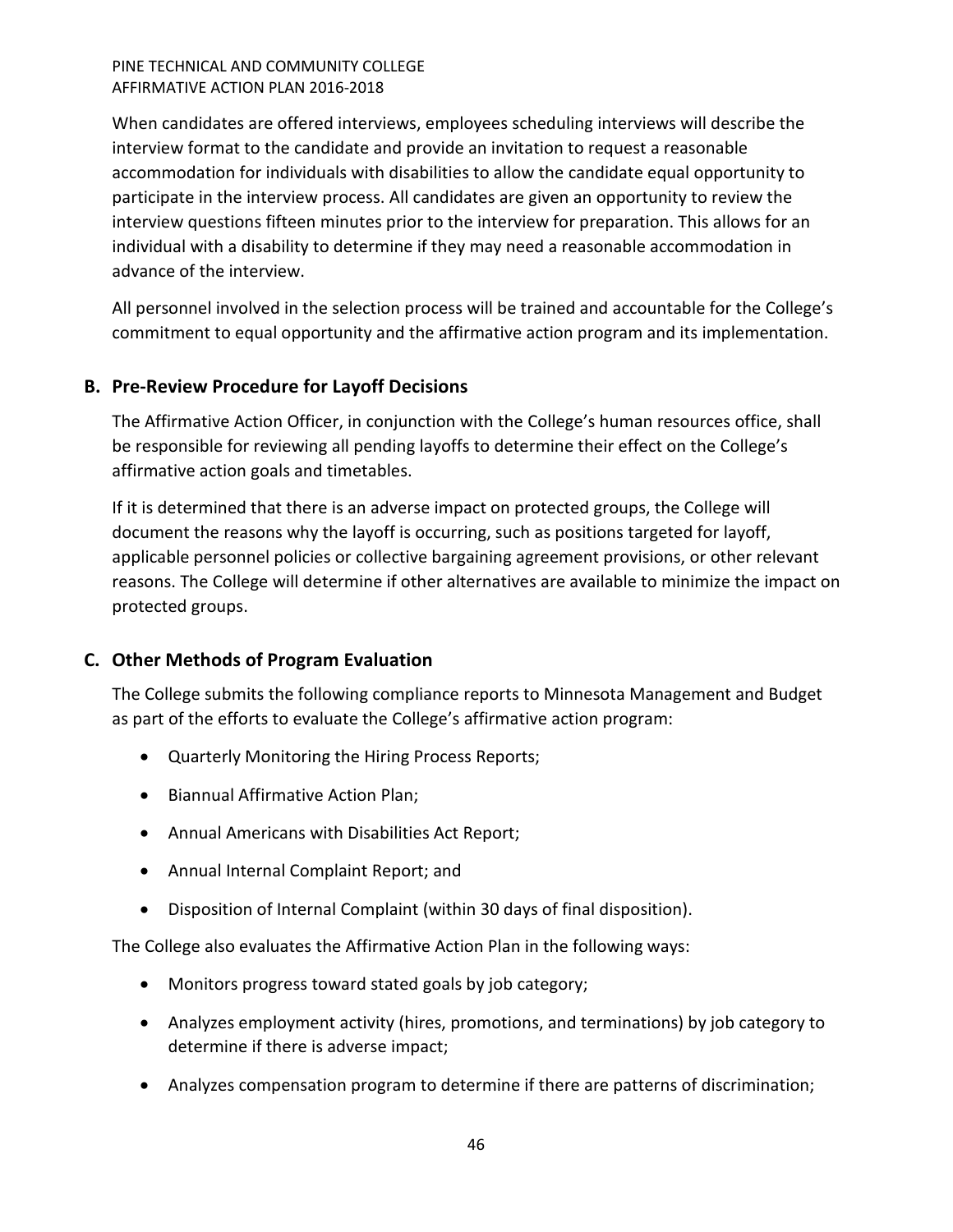- Reviews the accessibility of online systems, websites, and ensures that reasonable accommodations can be easily requested; and
- Discusses progress with College leadership on a periodic basis and makes recommendations for improvement.

# <span id="page-46-0"></span>**XI. RECRUITMENT PLAN**

The objective of this recruitment plan is to ensure the College's recruitment programs are publicly marketed, attract, and obtain qualified applicants, enhance the image of state employment, and to assist in meeting the affirmative action goals to achieve a diverse workforce.

Recruitment costs incurred during the 2014-2016 plan year total: \$2,369.41. That total includes postings and annual fees for posting internally and externally. Below are various recruitment methods or strategies utilized by the College during the past year.

# <span id="page-46-1"></span>**A. Advertising Sources**

- Chronicle of Higher Education
- Pine City Pioneer
- Cambridge Star
- Higheredjobs.com
- MnSCU Employment Opportunities
- Upper Midwest HERC
- Minnesota Management and Budget Website
- Pine Technical and Community College Website
- PTCC Blog
- mnDiversity.com
- Indeed.com
- Jobs HQ
- Minnesotaworks.net

To date, the most effective advertising method continues to be the State of MN website and MnSCU Employment Opportunities. Pine Technical and Community College has also found success for general positions posted within the local newspapers.

# <span id="page-46-2"></span>**B. Job and Community Fairs**

**Pine Technical and Community College Business Expo and Career Fair:** PTCC CEO Club coordinated an event for local businesses to come on campus and provide students and community members with employment opportunities and business information.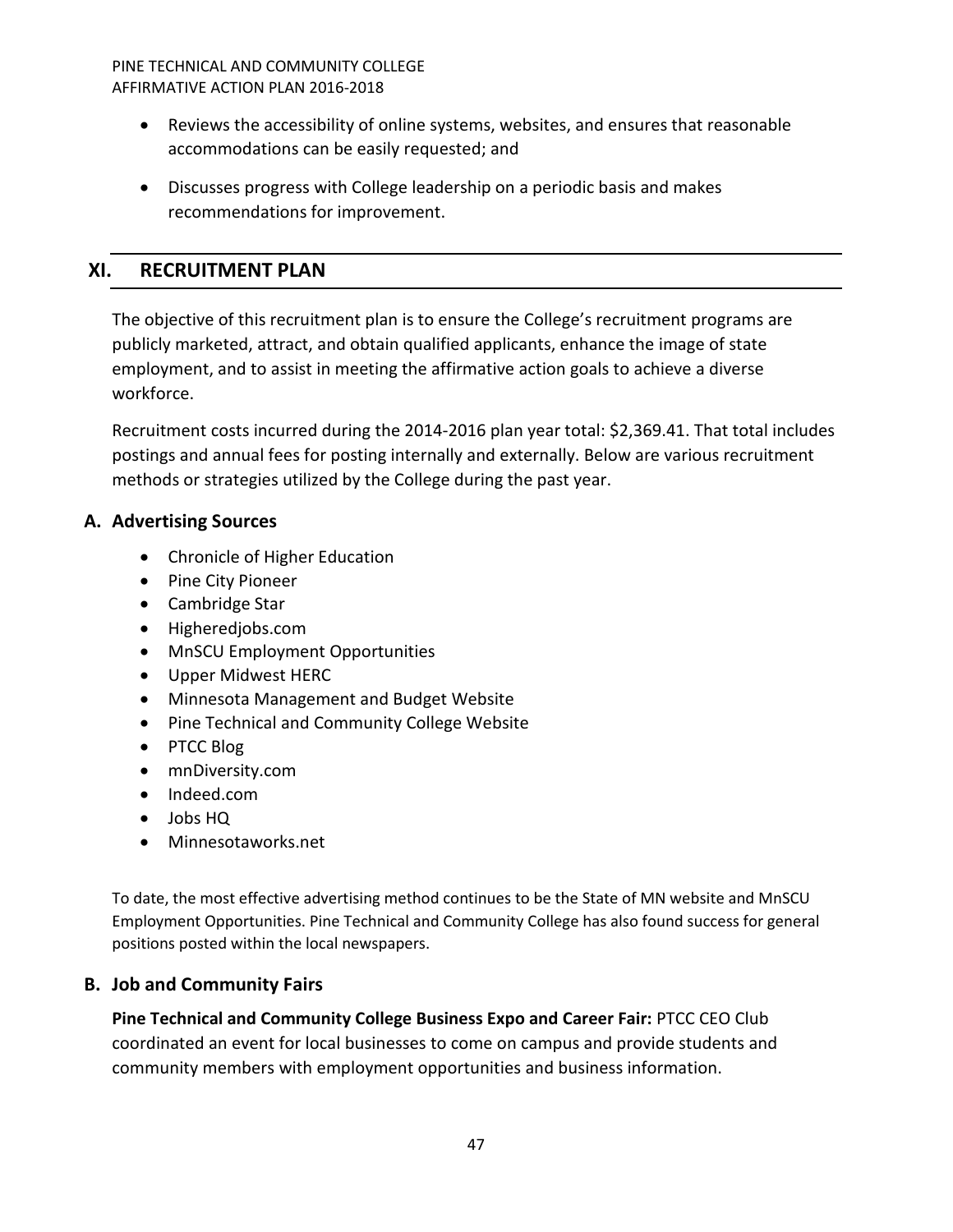**Minnesota and Wisconsin Education Fairs:** Education fairs are college fairs held in mid-fall and spring throughout Minnesota and Wisconsin at high schools and other venues. They are a result of the collaborative work of MACAC, public and private postsecondary schools, and high schools. College representatives from postsecondary schools throughout the Midwest and other states attend to share information about their educational programs with students and parents.

**Pine County Fair:** Employees of the College staffed a booth at the Pine County Fair to recruit students and inform the community regarding the programs offered. PTCC will continue to participate in the future to keep a presence in the community.

**Transitions Fair/Department of Corrections Job Fair:** The local correctional facilities invited Pine Technical and Community College to be present at an event that allows inmates who are soon to be released be informed of their employment and educational options.

# <span id="page-47-0"></span>**C. College and University Recruitment Events**

PTCC participated in many college fairs over the course of the plan years, including but not limited to: Wolf Creek College Fair, Melrose College Fair, Rogers College Fair, Mn TRIO College Fair, and ARCC Health Careers Fair. College Fairs present an opportunity to recruit students as well as promote our college in the communities in which they are held.

# <span id="page-47-1"></span>**D. Recruitment for Individuals with Disabilities**

Pine Technical and Community College will continue its efforts to expand the advertisement of future vacancies within publications that reach a greater population base to increase opportunities to attract applicants with disabilities. At all stages of the hiring process, all persons shall be treated with dignity and respect and provided with equal opportunity. In particular, appropriate accommodations will be offered throughout the hiring process to persons with disabilities.

# <span id="page-47-2"></span>**E. Relationship Building and Outreach**

**Operation Community Connect:** Low income families with children in the community that offers resources and services. PTCC staffed a table to offer information regarding programs and our Child Care Aware program that is located on campus. Information on Financial Aid is also provided to the participants. These events happened in five different communities throughout our service area.

**Ally Training:** The Diversity Committee sponsored a training session provided by the Minnesota GLBTA Campus Alliance for employees and faculty of Pine Technical and Community College. The purpose of the training was to empower employees into becoming allies for individuals who identify within this group.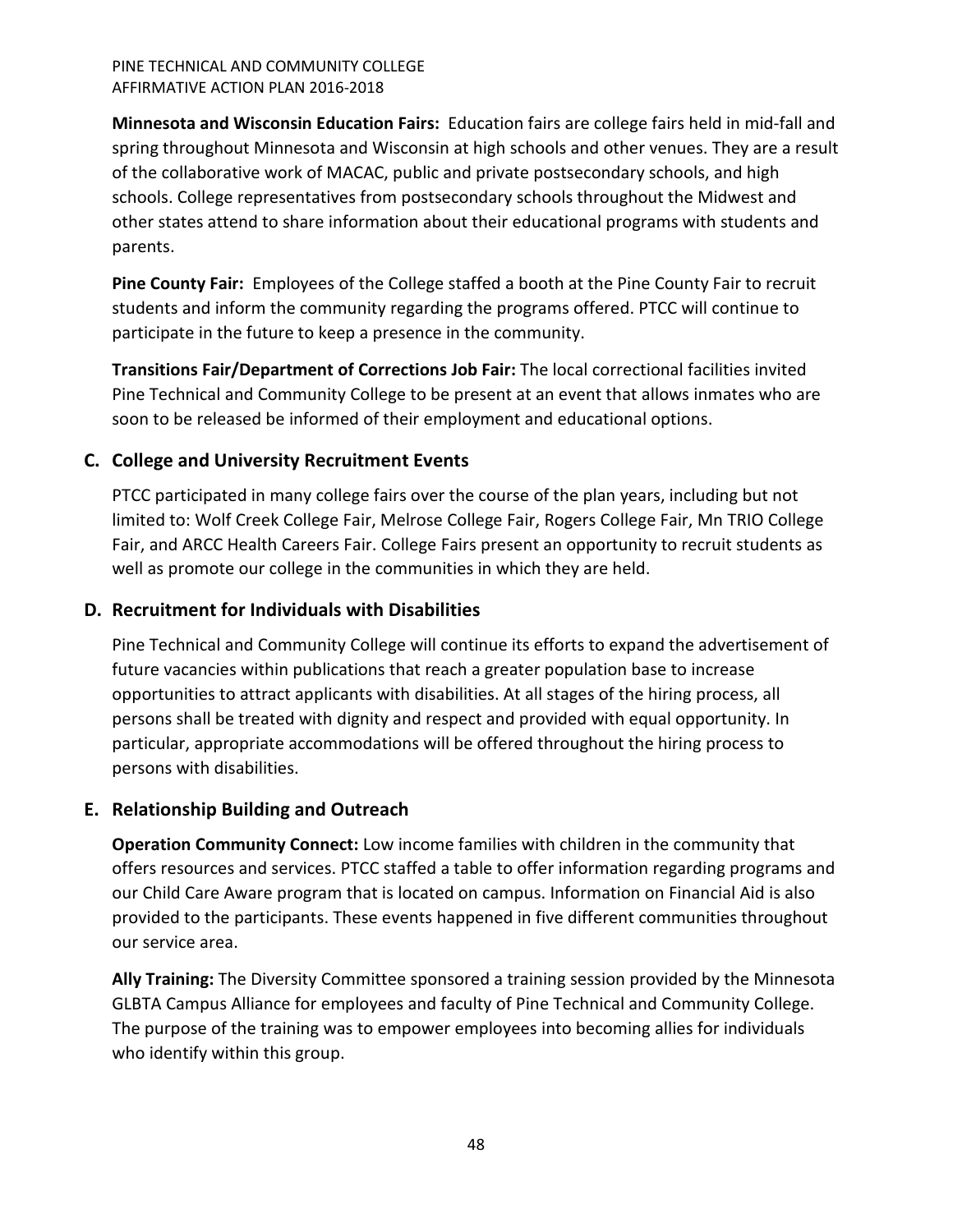**Dr. Kings' Dream – Mixed Blood Performance:** The Diversity Committee sponsored two performances by Mixed Blood that was entitled Dr. King's Dream. This acclaimed celebration of the life and career of Dr. Martin Luther King, Jr. drawn from his own writings, including the timeless "I have a Dream" speech, illuminates why he is considered one of America's greatest leaders and is honored with a national holiday each January. The performances were offered to the staff, faculty and students as well as the community.

**Opening Doors – Presentation from Deon Clark:** Deon Clark presented to staff, faculty and students regarding opening the doors to potential bias and blind spots, and the challenges that we all face. This presentation was very well attended and we hope to continue to bring more presentations to campus dependent on budget.

**Community Picnic**: Campus was opened up to all members of the community to showcase our campus. Lunch was served by employee volunteers to community members following the tours. PTCC hopes to continue to offer events that open the campus to the community dependent on budget.

**Open House and Car Show:** Campus was opened to all member of the community to showcase the campus. In order to attract more people, a car show was also implemented. Lunch was provided by employee volunteers and participants were encouraged to complete a scavenger hunt to tour the building.

**Discover Pine:** Discover Pine are information sessions offered every other Tuesday at 10 a.m. They include an informative admissions presentation highlighting the application process, the financial aid process, plus an explanation of college programs and degrees. Discover Pine also includes an optional walking tour of the building highlighting the Cisco Academy Computer Science lab, our advanced Medical Simulation Technology labs, Biological Science lab, Advanced Manufacturing Technology lab, and more! The Discover Pine information session may last up to one hour, and the Walking Tour lasts about 20 minutes.

**Freedom Fest 2016:** Employees from our Advanced Manufacturing Engineering Grant volunteered to present information to veterans regarding the programs that are offered at PTCC. PTCC will continue to participate in the future as it helped to promote the college as well as the services provided by our Career Center.

# <span id="page-48-0"></span>**F. Internships**

None

# <span id="page-48-1"></span>**G. Supported Employment (M.S. 43A.191, Subd. 2(d))**

The College supports the employment of individuals with disabilities and will review vacant positions to determine if job tasks can be performed by a supported employment workers. We will work with community organizations that provide employment services to individuals with disabilities to recruit for these positions.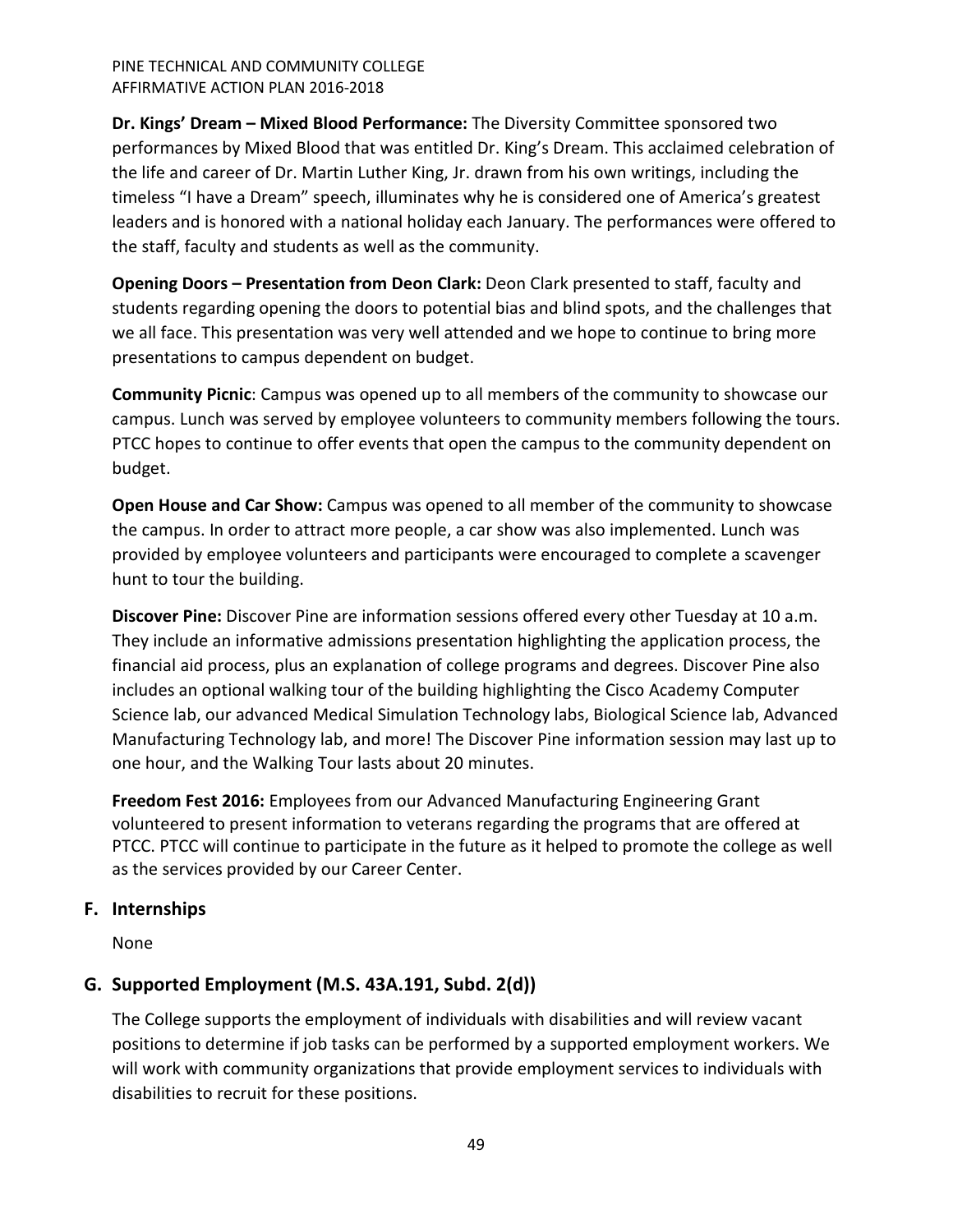# <span id="page-49-0"></span>**XII. RETENTION PLAN**

The College is committed to not just the recruitment of women, minorities, individuals with disabilities, and veterans, but also to the retention of these protected groups.

# <span id="page-49-1"></span>**A. Individual(s) Responsible for Retention Program/Activities**

Amy Kruse, Chief Human Resource Officer, 320-629-5129, [krusea@pine.edu](mailto:krusea@pine.edu)

# <span id="page-49-2"></span>**B. Separation and Retention Analysis by Protected Groups (See Chart Below for detail)**

During the biennium, twenty (20) employees left their employment at Pine Technical and Community College. Of those twenty, seven (7) left voluntarily, five (5) retired. Of the seven that resigned, five were from a protected group; and of the five that retired, three were from a protected group but none of these separations were from an underutilized group for our campus. The remainder of the separations were involuntary: four (4) were formally laid-off, two (2) were terminated without rights, and two (2) were dismissed/non-renewed. Of the four that were laid-off, two were from a protected group, one underutilized. Both of the termination without rights were from a protected group; and none of the individuals that were dismissed/non-renewed were from a protected class.

Pine Technical and Community College is currently in fiscal recovery, which attributed to six of the eight involuntary separations. Low student enrollments have led to less need for technicians/faculty in the classroom as well as the change of emphasis within a degree field resulted in reduction of a faculty member.

Analysis of this data appears to show that separation patterns of non and protected group employees are not significantly different and that the primary reason for separation was resignation for predominately personal and market reasons.

The College will continue to recruit and retain its staff and faculty with special emphasis on underutilized group members.

#### **Officials/Administrators – 2 Departures**

| 1 Voluntary Separation   | 1 Resignation |
|--------------------------|---------------|
| 1 Involuntary Separation | 1 Layoff      |

Summary: PTCC has 15 official/administrators in this job category and maintains full utilization in the protected group of women. This job category remains disparate by 1 person of a minority group, 1 person with a disability, and one veteran.

#### **Professionals – 6 Departures**

4 Voluntary Separation 4 Resignation 2 Involuntary Separation 1 Layoff 1 Dismissal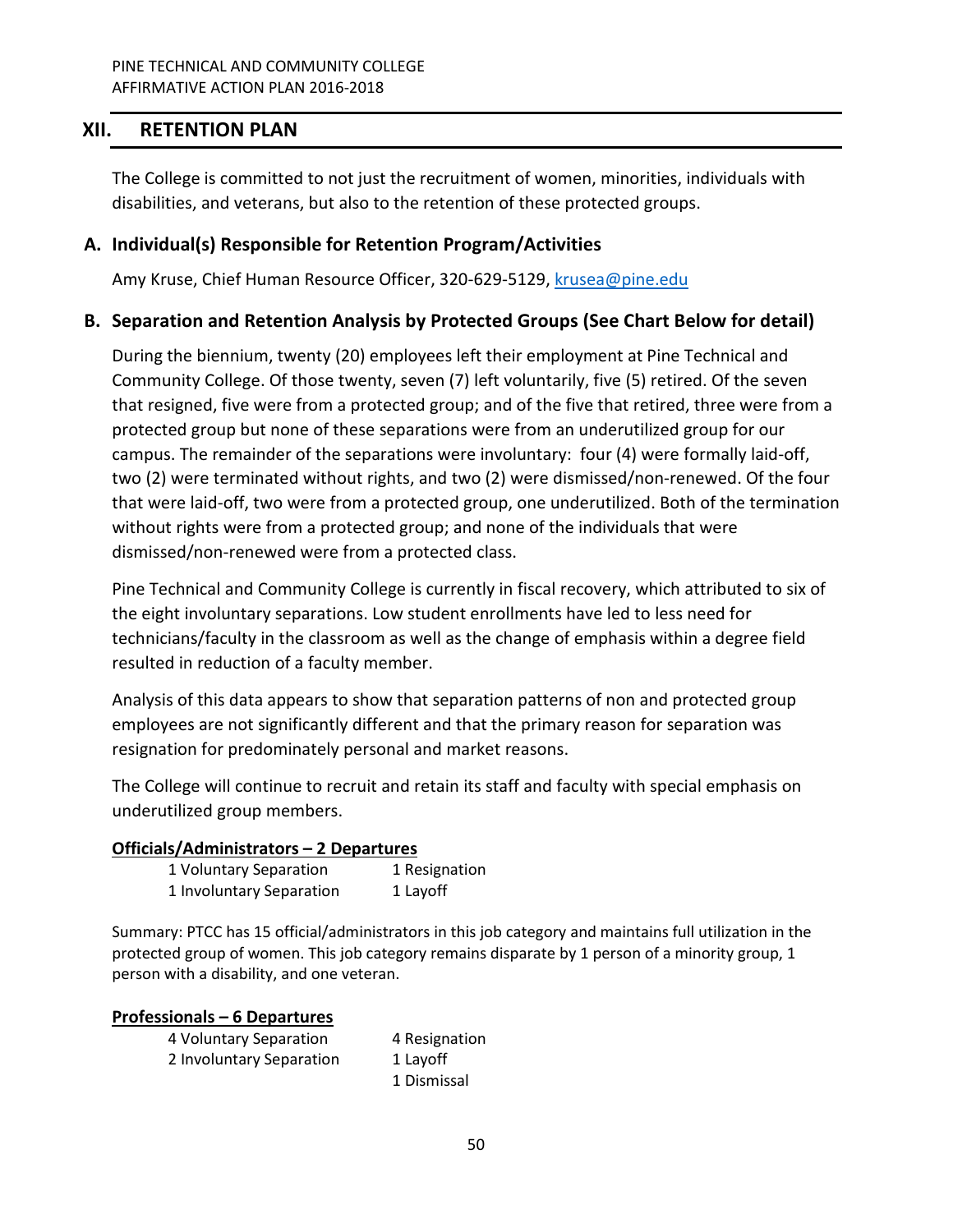Summary: PTCC increased in this category by one employee during these plan years. Due to loss in funding, a position was eliminated resulting in a layoff of an individual within the protected group of minorities increasing our underutilization within the professional job category. The increase in selfdisclosure of disabilities drastically improved our underutilization from the 2014-2016 plan year to the 2016-2018.

#### **Faculty – 5 Departures**

| 1 Resignation                |
|------------------------------|
| 2 Retirement                 |
| 1 Non-Renewal                |
| 1 Termination without Rights |
|                              |

Summary: PTCC decreased the total number of employees within this group by three. Although the total number of employee within this employment group has declined mainly due to decreased enrollments, the College was able to improve the utilization in all four areas of utilization.

# **Office/Clerical – 4 Departures**

| 3 Voluntary Separation   | 2 Resignation            |
|--------------------------|--------------------------|
|                          | 1 Retirement             |
| 1 Involuntary Separation | 1 Termination w/o Rights |

Summary: PTCC increased the total number of employees within this group by one. There is no change in utilization within this employment group.

# **Office/Clerical – 4 Departures**

| 3 Voluntary Separation   | 2 Resignation            |
|--------------------------|--------------------------|
|                          | 1 Retirement             |
| 1 Involuntary Separation | 1 Termination w/o Rights |

Summary: PTCC increased the total number of employees within this group by one. Even with the reduction of three individuals within the protected group of women, PTCC remains underutilized within that category. There is no change in utilization within this employment group over the four protected groups.

#### **Technicians – 2 Departures**

2 Involuntary Separation 2 Layoff

Summary: Due to the decline in enrollments, the need for assistance within the classroom has decreased, therefore leading to the layoff of two individuals. With the decline of the total number of employees within this field, the disparity was improved in the category of minorities.

#### **Service Maintenance – 1 Departures**

1 Voluntary Separation 1 Retirement

Summary: The retirement of the one individual made no disparate impact to the utilization in the protected groups.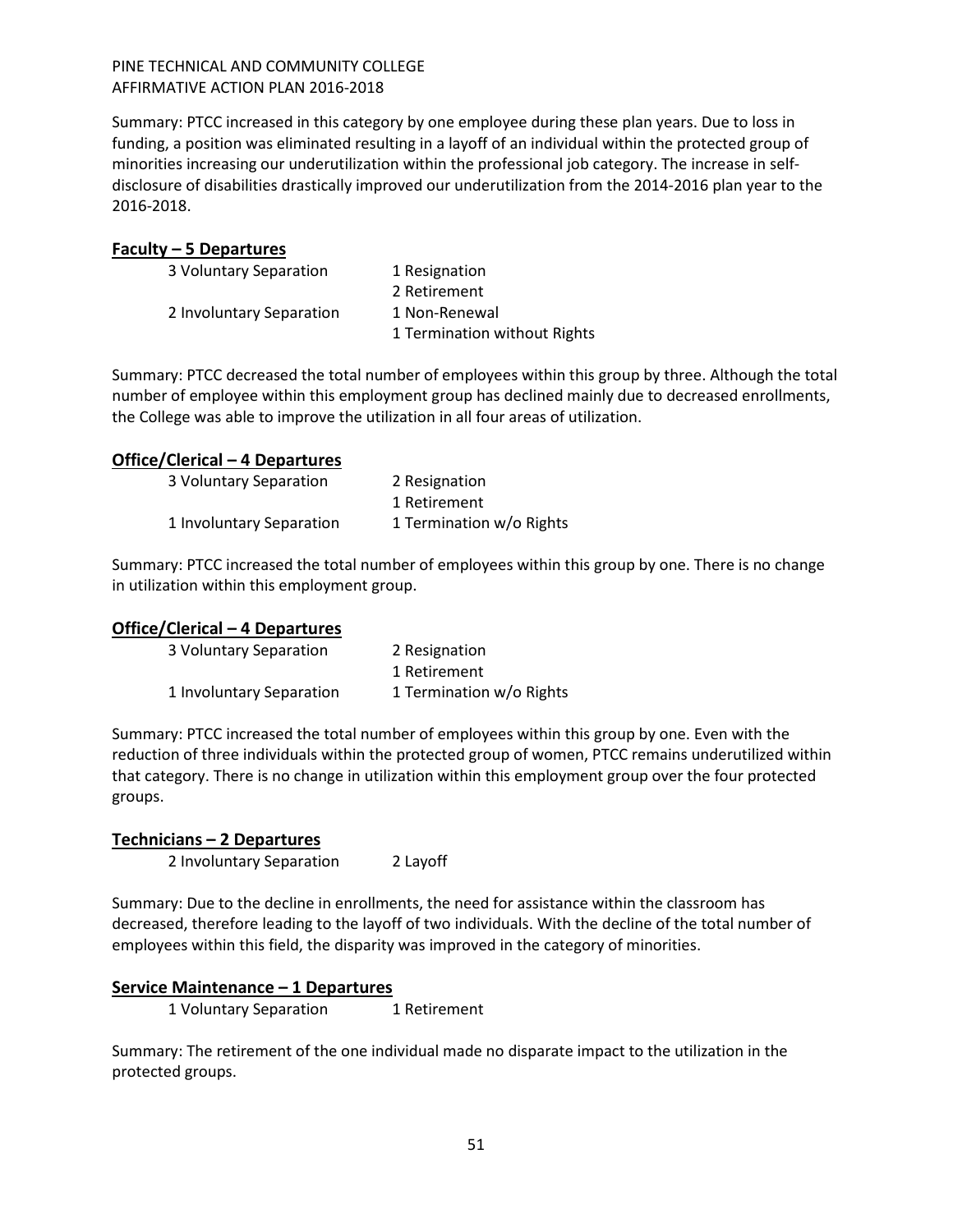# <span id="page-51-0"></span>**C. Methods of Retention of Protected Groups**

- Provide cultural competency training for staff, faculty and students on an ongoing basis.
- Annually provide employees information regarding the Employee Assistance Program which includes services for employees and work related concerns.
- Encourage opportunities for personal and professional growth for employees.
- Create and implement a robust New Employee Orientation program to help new hires succeed in acclimating to the new position.
- Update and promote the Employee Recognition Program which will include multiple avenues to recognize performance, years of service, and the value system held by Pine Technical and Community College.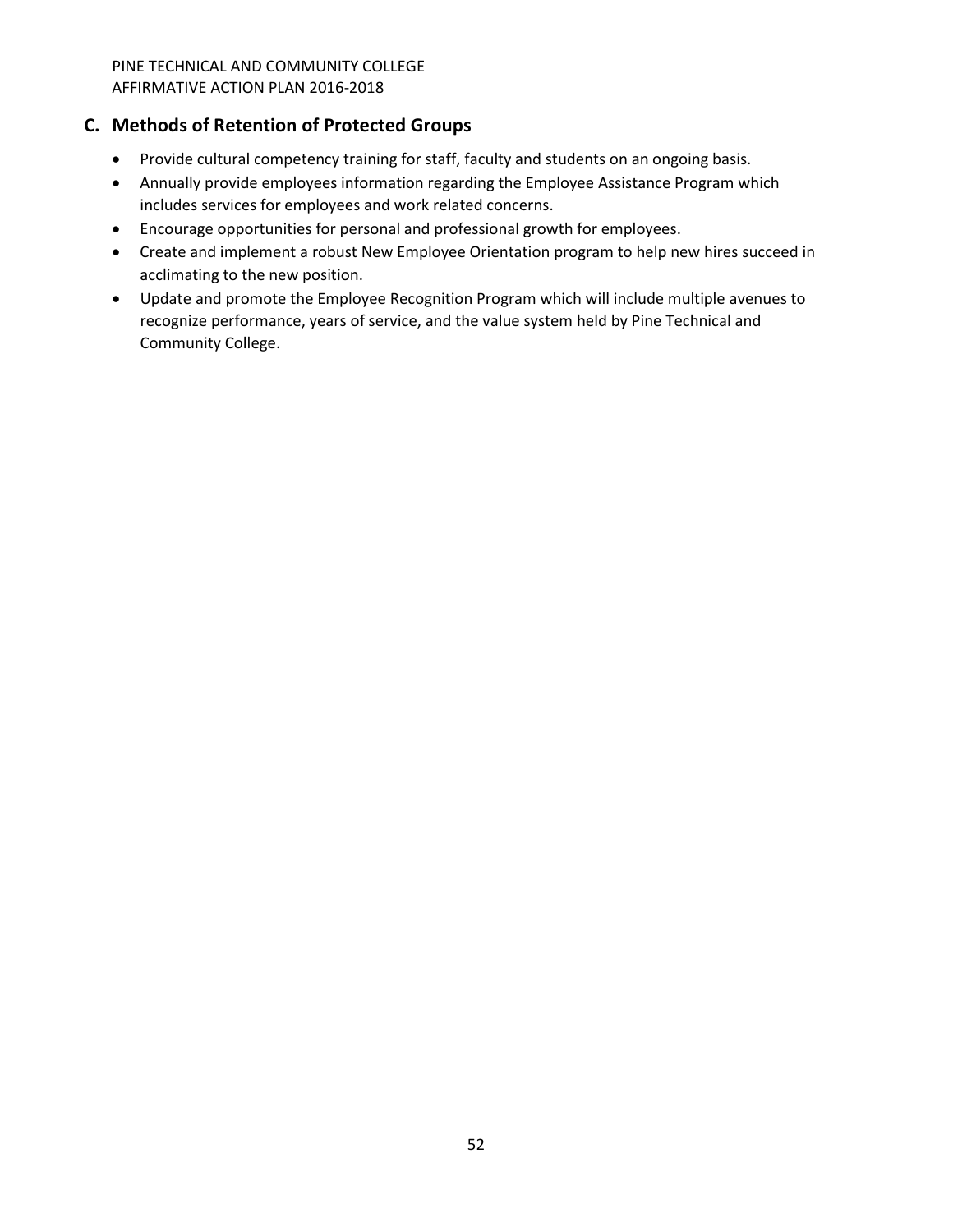# <span id="page-52-0"></span>**APPENDIX**

# <span id="page-52-1"></span>**Complaint of Discrimination/Harassment Form**

Pine Technical and Community College 900 4<sup>th</sup> Street SE Pine City, MN 55063 320-629-5100

# **Please Read Before Completion of Form**

Any complaint of discrimination/harassment is considered confidential data under Minnesota Statute 13.39, Subd. 1 and 2. This information is being collected for the purpose of determining whether discrimination/harassment has occurred. You are not legally required to provide this information, but without it, an investigation cannot be conducted. This information may only be released to the Affirmative Action Officer or designee, the complainant, the respondent and appropriate personnel.

| <b>Complainant (You)</b> |           |         |  |  |  |
|--------------------------|-----------|---------|--|--|--|
| Complainant's Name       | Job Title |         |  |  |  |
|                          |           |         |  |  |  |
| <b>Work Address</b>      | Telephone |         |  |  |  |
|                          |           |         |  |  |  |
| College, or University   | Division  | Manager |  |  |  |
|                          |           |         |  |  |  |

| Respondent (Individual Who Discriminated Against/Harassed You) |                        |         |  |  |
|----------------------------------------------------------------|------------------------|---------|--|--|
| Respondent's Name<br>Respondent's Job Title                    |                        |         |  |  |
|                                                                |                        |         |  |  |
| Respondent's Work Address                                      | Respondent's Telephone |         |  |  |
|                                                                |                        |         |  |  |
| Respondent's College, or University                            | <b>Division</b>        | Manager |  |  |
|                                                                |                        |         |  |  |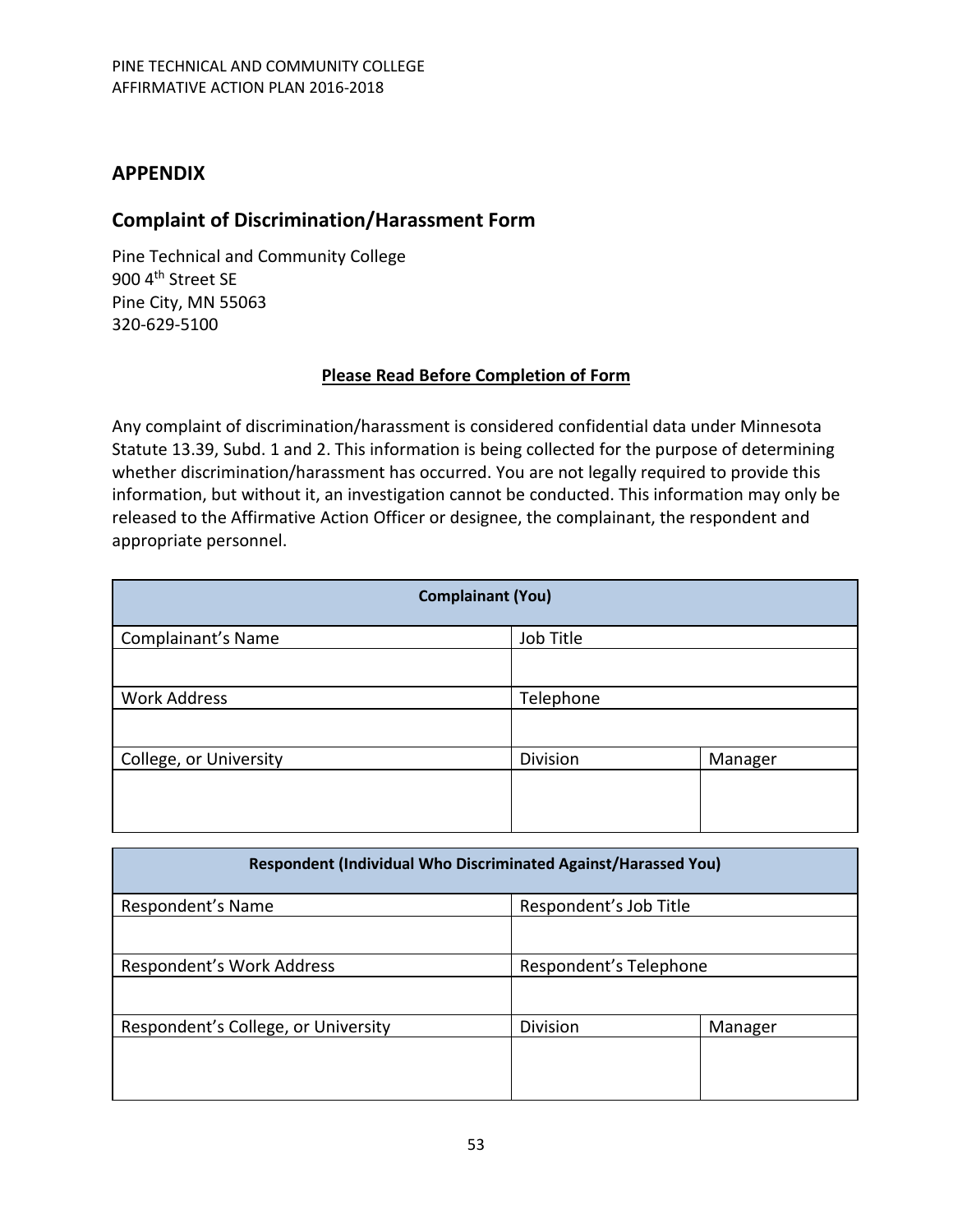| <b>The Complaint</b>                                                                                                                                                         |                          |                                                                                                                      |                                                                 |  |  |  |  |
|------------------------------------------------------------------------------------------------------------------------------------------------------------------------------|--------------------------|----------------------------------------------------------------------------------------------------------------------|-----------------------------------------------------------------|--|--|--|--|
| <b>Basis of Complaint</b><br>Place an "X" in the box for all that apply:                                                                                                     |                          |                                                                                                                      |                                                                 |  |  |  |  |
| Race                                                                                                                                                                         | Disability               |                                                                                                                      | <b>Sexual Orientation</b>                                       |  |  |  |  |
| Sex                                                                                                                                                                          | <b>Marital Status</b>    |                                                                                                                      | Status with Regard to<br><b>Public Assistance</b>               |  |  |  |  |
| Age                                                                                                                                                                          | <b>National Origin</b>   |                                                                                                                      | Membership or Activity in<br>a Local Human Rights<br>Commission |  |  |  |  |
| Gender Identity                                                                                                                                                              | <b>Gender Expression</b> |                                                                                                                      | Religion                                                        |  |  |  |  |
| Color                                                                                                                                                                        | Creed                    |                                                                                                                      | <b>Familial Status</b>                                          |  |  |  |  |
| Date most recent act of discrimination/<br>harassment took place:                                                                                                            |                          | If you filed this complaint with another<br>College, or University, give the name of<br>that College, or University: |                                                                 |  |  |  |  |
|                                                                                                                                                                              |                          |                                                                                                                      |                                                                 |  |  |  |  |
| Describe how you believe that you have been discriminated/harassed against (names, dates,<br>places, etc.). Use a separate sheet of paper if needed and attach to this form. |                          |                                                                                                                      |                                                                 |  |  |  |  |

| Information on Witnesses Who Can Support Your Case |                               |                                |  |  |  |  |  |
|----------------------------------------------------|-------------------------------|--------------------------------|--|--|--|--|--|
| <b>Witness Names</b>                               | <b>Witness Work Addresses</b> | <b>Witness Work Telephones</b> |  |  |  |  |  |
|                                                    |                               |                                |  |  |  |  |  |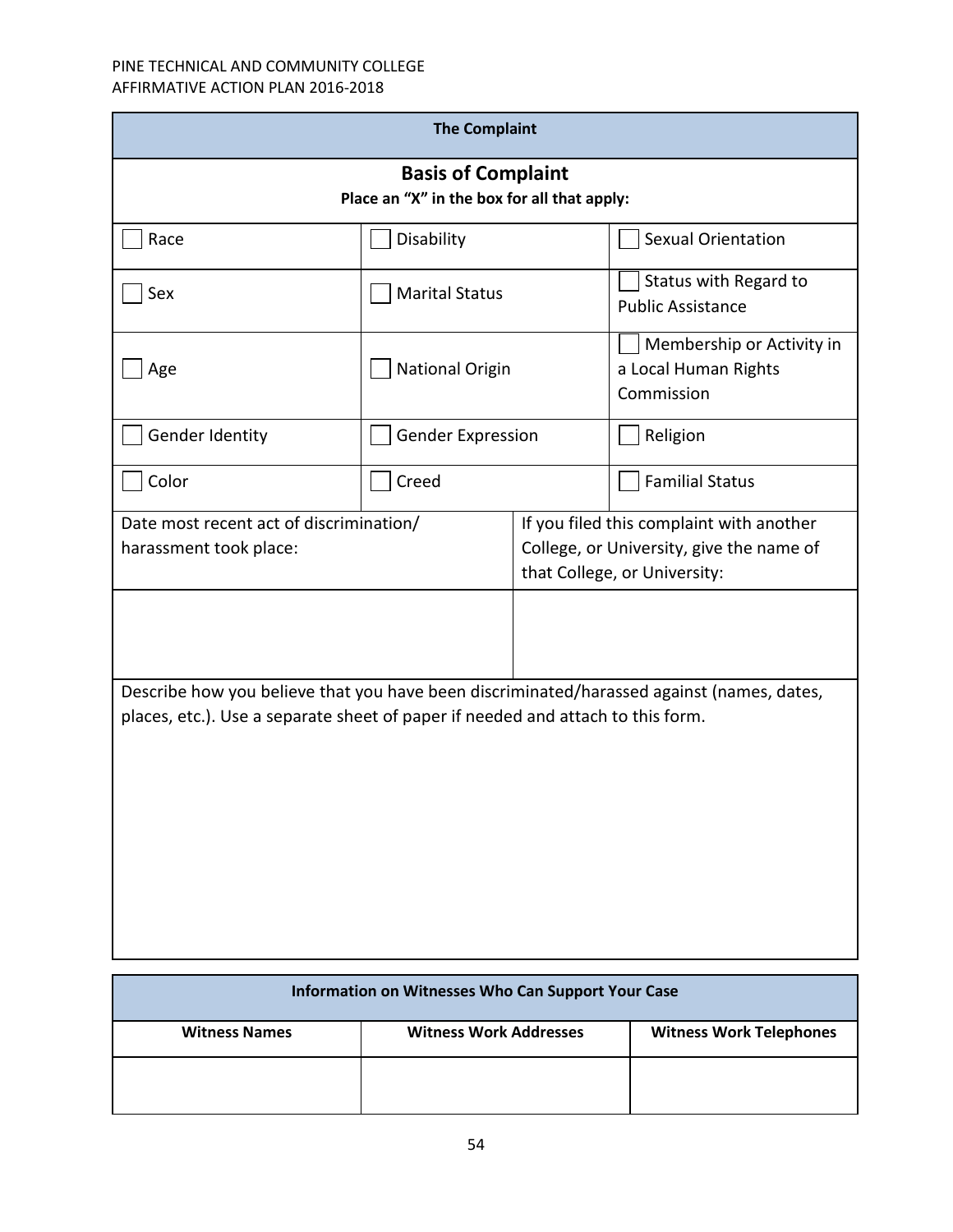| to this form. | Additional witnesses may be listed in "Additional Information" or on a separate sheet attached |  |
|---------------|------------------------------------------------------------------------------------------------|--|

This complaint is being filed on my honest belief that the State of Minnesota has discriminated against/harassed me. I hereby certify that the information I have provided in this complaint is true, correct, and complete to the best of my knowledge and belief.

Complainant Signature **Date** Date

Affirmative Action Officer Signature **Date**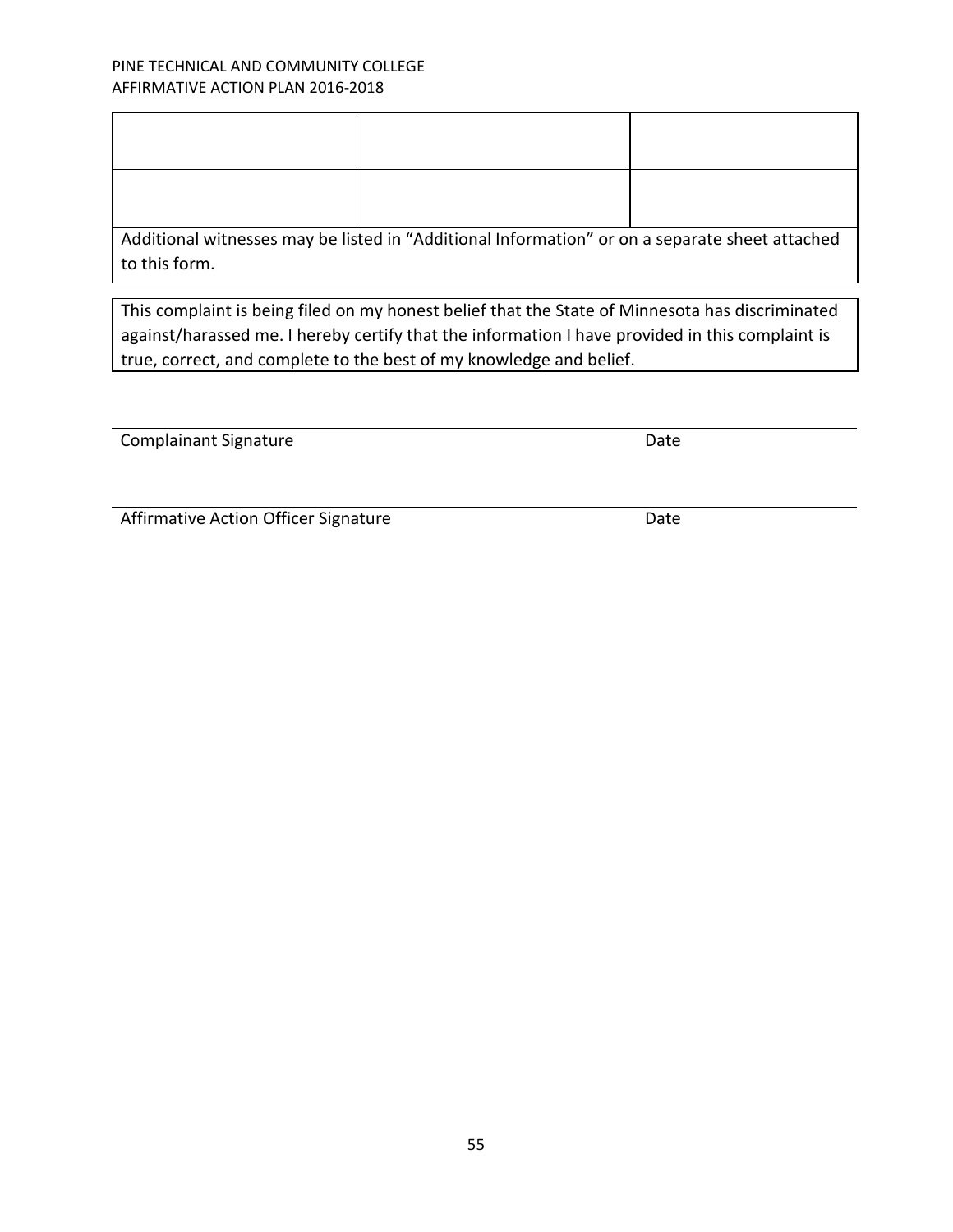# <span id="page-55-0"></span>**Employee/Applicant Request for ADA Reasonable Accommodation Form**



**State of Minnesota – Pine Technical and Community College Employee/Applicant Request for ADA Reasonable Accommodation Form**

The State of Minnesota is committed to complying with the Americans with Disabilities Act ("ADA") and the Minnesota Human Rights Act ("MHRA"). To be eligible for an ADA accommodation, you must be 1) qualified to perform the essential functions of your position and 2) have a disability that limits a major life activity or function. The ADA Coordinator/Designee will review each request on an individualized case-by-case basis to determine whether or not an accommodation can be made.

Employee Name Job Title

Work Location

Data Privacy Statement: This information may be used by your College human resources representative, ADA Coordinator or designee, your College legal counsel, or any other individual who is authorized by your College to receive medical information for purposes of providing reasonable accommodations under the ADA and MHRA. This information is necessary to determine whether you have a disability as defined by the ADA or MHRA, and to determine whether any reasonable accommodation can be made. The provision of this information is strictly voluntary; however, if you refuse to provide it, your College may refuse to provide a reasonable accommodation.

# **Questions to clarify accommodation requested.**

- 1. What specific accommodation are you requesting?
- 2. If you are not sure what accommodation is needed, do you have any suggestions about what options we can explore.
	- a. If yes, please explain.

**Questions to document the reason for the accommodation request** *(please attach additional pages if necessary).*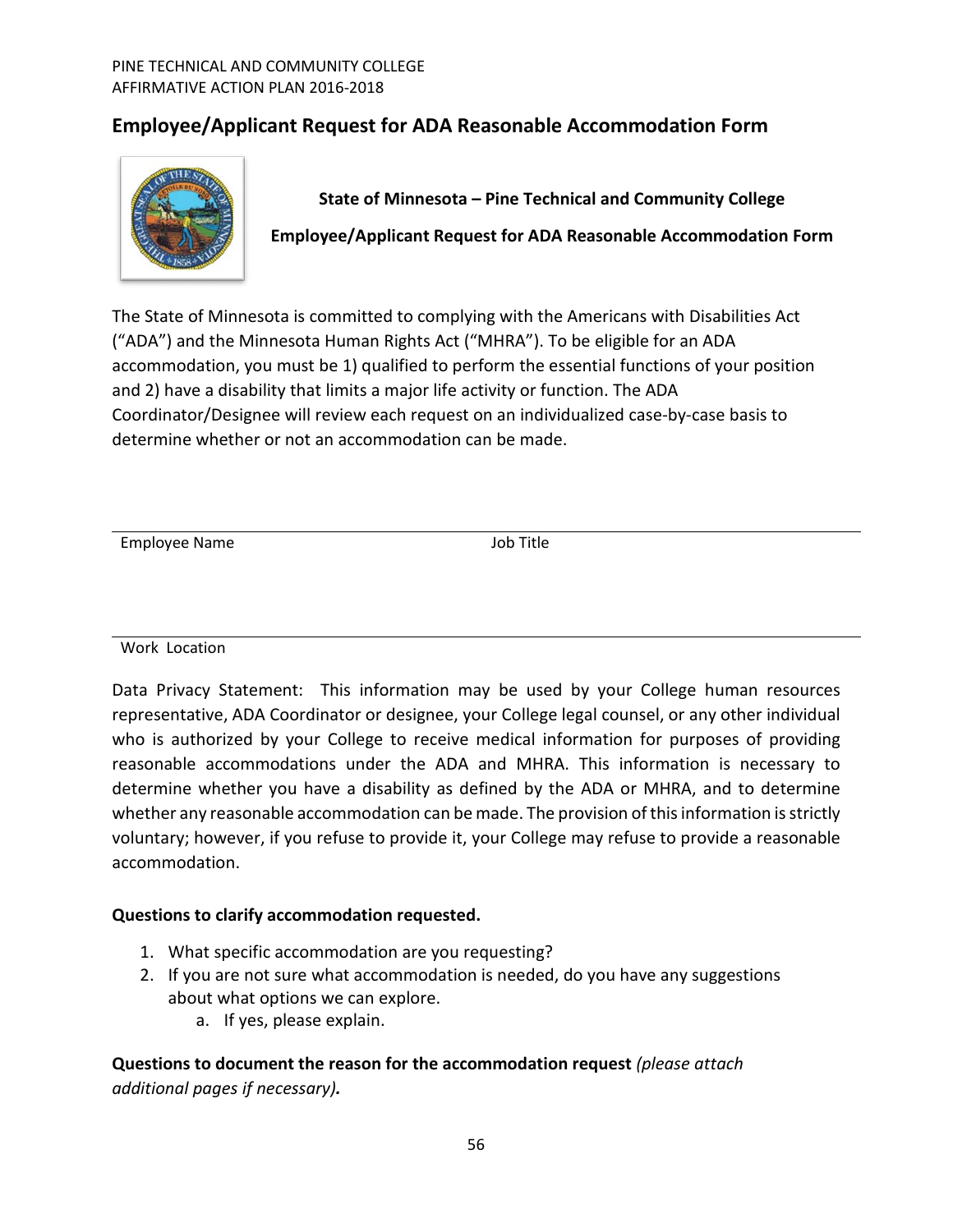- 1. What, if any job function are you having difficulty performing?
- 2. What, if any employment benefit are you having difficulty accessing?
- 3. What limitation as result of your physical or mental impairment is interfering with your ability to perform your job or access an employment benefit?
- 4. If you are requesting a specific accommodation, how will that accommodation be effective in allowing you to perform the functions of your job?

# **Information Pertaining to Medical Documentation**

In the context of assessing an accommodation request, medical documentation may be needed to determine if the employee has a disability covered by the ADA and to assist in identifying an effective accommodation.

The ADA Coordinator or designee in each college, or university is tasked with collecting necessary medical documentation. In the event that medical documentation is needed, the employee will be provided with the appropriate forms to submit to their medical provider. The employee has the responsibility to ensure that the medical provider follows through on requests for medical information.

**This authorization does not cover, and the information to be disclosed should not contain, genetic information. "Genetic Information" includes: Information about an individual's genetic tests; information about genetic tests of an individual's family members; information about the manifestation of a disease or disorder in an individual's family members (family medical history); an individual's request for, or receipt of, genetic services, or the participation in clinical research that includes genetic services by the individual or a family member of the individual; and genetic information of a fetus carried by an individual or by a pregnant woman who is a family member of the individual and the genetic information of any embryo legally held by the individual or family member using an assisted reproductive technology.**

Employee Signature **Date** Date **Date**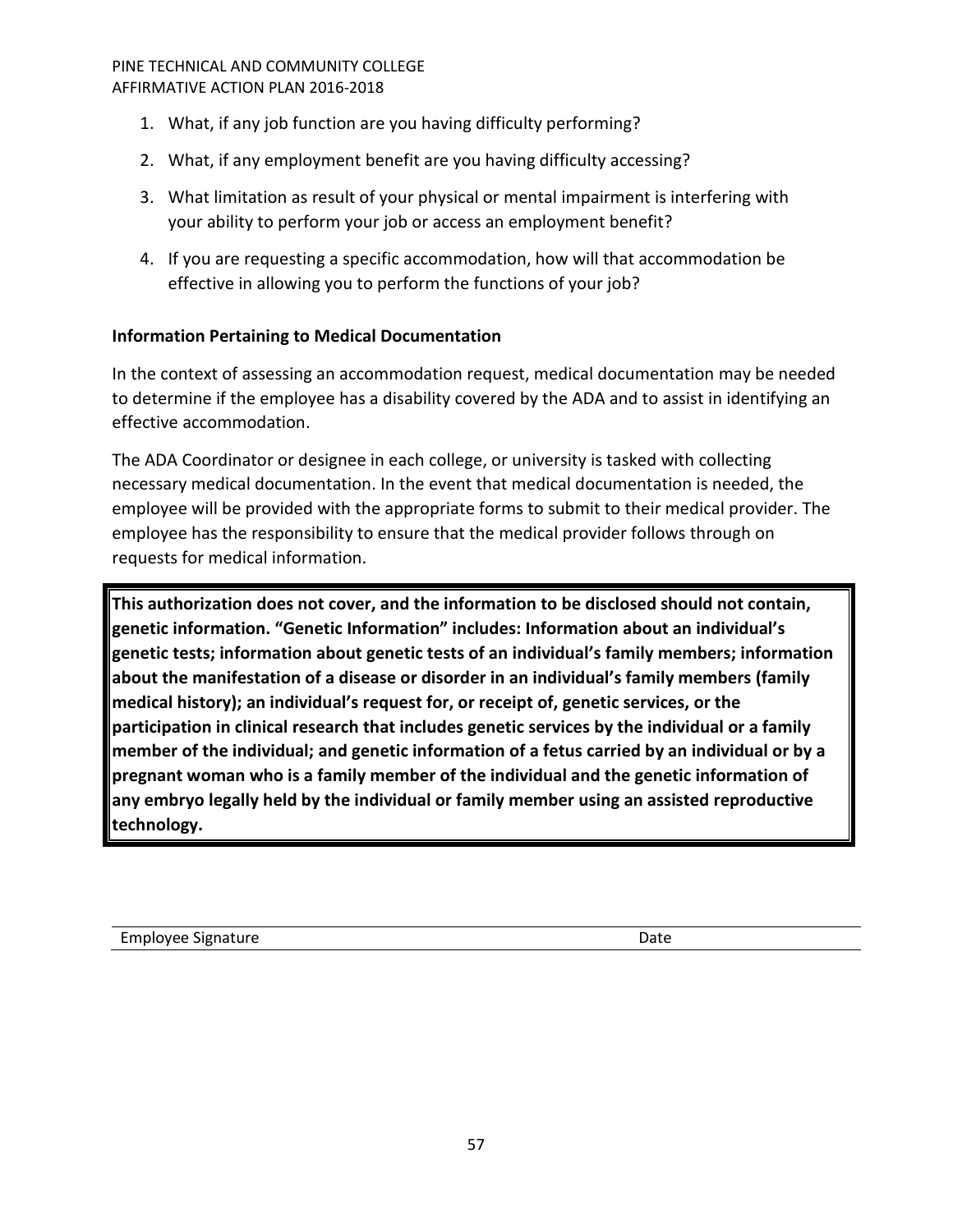# <span id="page-57-0"></span>**College Organizational Chart**

# Pine Technical and Community College Organizational Chart

<span id="page-57-1"></span>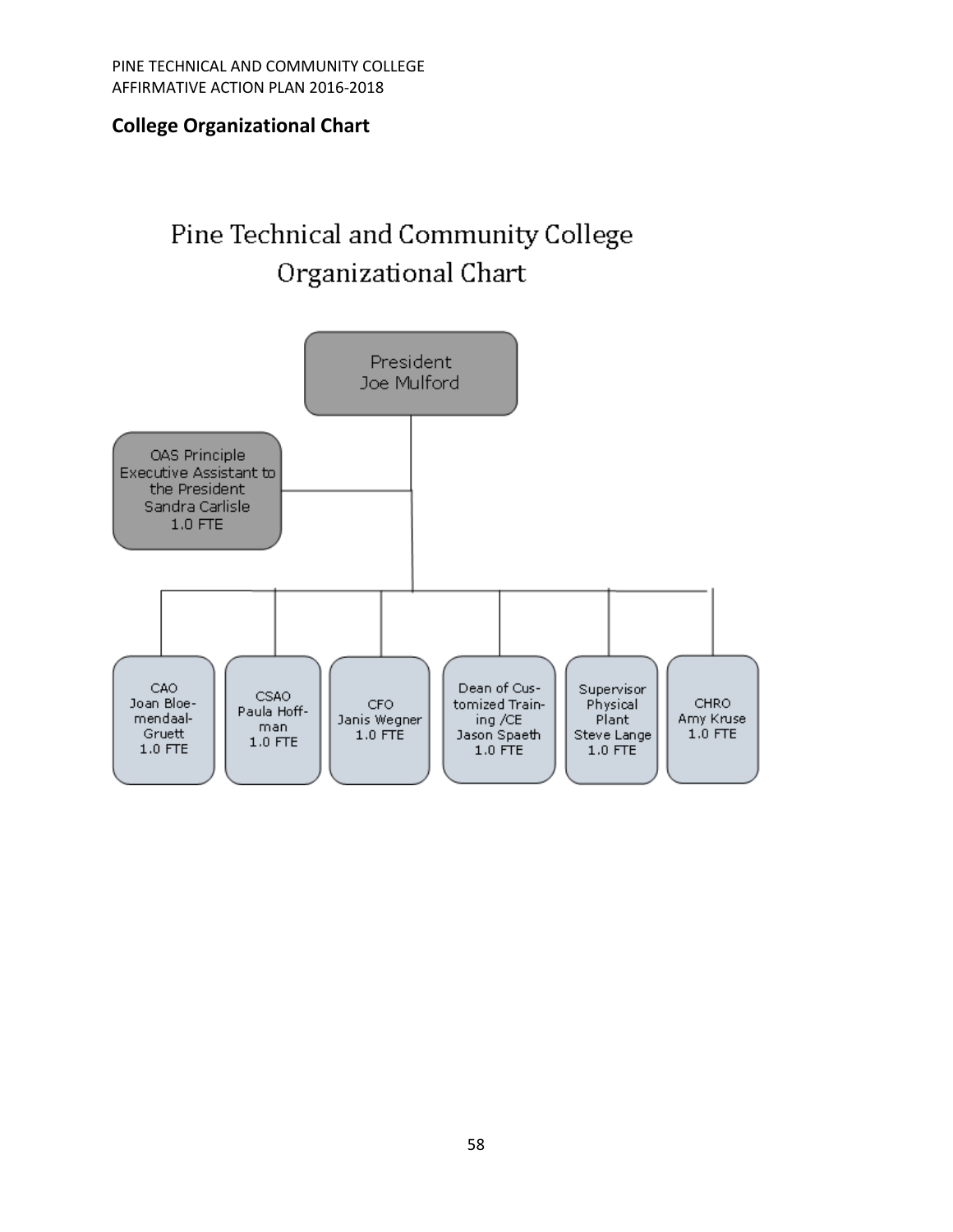# **Underutilization Analysis Worksheets**

<span id="page-58-0"></span>

| <b>Pine Technical and Community College</b>                                                                                                                                                  |                                                         |                                                                  |                                                |                                      |                                      |                                                  |                                           |                                    |                                                    |
|----------------------------------------------------------------------------------------------------------------------------------------------------------------------------------------------|---------------------------------------------------------|------------------------------------------------------------------|------------------------------------------------|--------------------------------------|--------------------------------------|--------------------------------------------------|-------------------------------------------|------------------------------------|----------------------------------------------------|
| JOB CATEGORY AVAILABILITY/UTILIZATION/UNDERUTILIZATION ANALYSIS & ANNUAL GOALS                                                                                                               |                                                         |                                                                  |                                                |                                      |                                      |                                                  |                                           |                                    |                                                    |
| Worksheet for comparing incumbency to availability and setting goals to correct underutilization.                                                                                            |                                                         |                                                                  |                                                |                                      |                                      |                                                  |                                           |                                    |                                                    |
|                                                                                                                                                                                              |                                                         |                                                                  |                                                |                                      |                                      |                                                  |                                           |                                    |                                                    |
|                                                                                                                                                                                              |                                                         |                                                                  |                                                | <b>WOMEN</b>                         |                                      |                                                  |                                           |                                    |                                                    |
| <b>Job Categories</b>                                                                                                                                                                        | Total<br><b>Employees in</b><br><b>Job Group</b>        | <b>Total Number</b><br>of Women in<br>Group                      | % of Women<br>in the Group                     | Availability %                       | <b>Availability</b><br><b>Number</b> | AAP 2016-<br>2018 Number<br>Underutilized        | AAP 2014-<br>2016<br><b>Underutilized</b> | Improved,<br>Not Improved,<br>Same | Numerical<br>Difference in<br>the Two Plans        |
| Officials/Administrators                                                                                                                                                                     | 15                                                      | $10$                                                             | 60.00%                                         | 40.20%                               | 6                                    | $<$ 10                                           | < 10                                      | Same                               | $<$ 10                                             |
| Professionals                                                                                                                                                                                | 38                                                      | 31                                                               | 81.58%                                         | 55.70%                               | 21                                   | < 10                                             | < 10                                      | Same                               | < 10                                               |
| Faculty                                                                                                                                                                                      | 53                                                      | 32                                                               | 60.38%                                         | 46.20%                               | 24                                   | < 10                                             | < 10                                      | Same                               | < 10                                               |
| Office/Clerical                                                                                                                                                                              | 18                                                      | 17                                                               | 94.44%                                         | 63.40%                               | 11                                   | $<$ 10                                           | $<$ 10                                    | Same                               | $<$ 10                                             |
| Technicians                                                                                                                                                                                  | < 10                                                    | < 10                                                             | 75.00%                                         | 57.20%                               | $\overline{2}$                       | < 10                                             | < 10                                      | Same                               | < 10                                               |
| Service Maintenance                                                                                                                                                                          | < 10                                                    | < 10                                                             | 66.67%                                         | 44.40%                               | $\mathbf{1}$                         | < 10                                             | < 10                                      | Same                               | < 10                                               |
| Totals                                                                                                                                                                                       | 131                                                     | 94                                                               | 71.76%                                         |                                      |                                      |                                                  |                                           |                                    |                                                    |
|                                                                                                                                                                                              |                                                         |                                                                  |                                                |                                      |                                      |                                                  |                                           |                                    |                                                    |
|                                                                                                                                                                                              |                                                         |                                                                  |                                                | <b>MINORITIES</b>                    |                                      |                                                  |                                           |                                    |                                                    |
| <b>Job Categories</b>                                                                                                                                                                        | Total<br><b>Employees in</b><br><b>Job Group</b>        | <b>Total Number</b><br>of Minorities<br>in Group                 | % of<br><b>Minorities in</b><br>the Group      | Availability %                       | Availability<br><b>Number</b>        | AAP 2016-<br>2018 Number<br>Underutilized        | AAP 2014-<br>2016<br><b>Underutilized</b> | Improved,<br>Not Improved,<br>Same | Numerical<br>Difference in<br>the Two Plans        |
| Officials/Administrators                                                                                                                                                                     | 15                                                      | < 10                                                             | 0.00%                                          | 7.60%                                | 1                                    | < 10                                             | < 10                                      | Same                               | < 10                                               |
| Professionals                                                                                                                                                                                | 38                                                      | < 10                                                             | 0.00%                                          | 10.60%                               | 4                                    | < 10                                             | < 10                                      | Not Improved                       | < 10                                               |
| Faculty                                                                                                                                                                                      | 53                                                      | < 10                                                             | 9.43%                                          | 24.90%                               | 13                                   | < 10                                             | 11                                        | Improved                           | < 10                                               |
| Office/Clerical                                                                                                                                                                              | 18<br>< 10                                              | < 10<br>< 10                                                     | 0.00%<br>0.00%                                 | 10.50%                               | 2<br>0                               | < 10<br>< 10                                     | <10<br>< 10                               | Same                               | < 10<br>$<$ 10                                     |
| Technicians<br>Service Maintenance                                                                                                                                                           | < 10                                                    | < 10                                                             | 0.00%                                          | 10.60%<br>19.50%                     | $\mathbf{1}$                         | < 10                                             | < 10                                      | Improved<br>Same                   | < 10                                               |
| Totals                                                                                                                                                                                       | 131                                                     | < 10                                                             | 3.82%                                          |                                      |                                      |                                                  |                                           |                                    |                                                    |
|                                                                                                                                                                                              |                                                         |                                                                  |                                                |                                      |                                      |                                                  |                                           |                                    |                                                    |
|                                                                                                                                                                                              |                                                         |                                                                  |                                                |                                      |                                      |                                                  |                                           |                                    |                                                    |
|                                                                                                                                                                                              |                                                         |                                                                  |                                                | <b>INDIVIDUALS WITH DISABILITIES</b> |                                      |                                                  |                                           |                                    |                                                    |
| <b>Job Categories</b>                                                                                                                                                                        | Total<br><b>Employees in</b><br><b>Job Group</b>        | <b>Total Number</b><br>of Indiv./ with<br><b>Disabilities in</b> | % of Indiv. w/<br>Disabilities in<br>the Group | Availability %                       | Availability<br><b>Number</b>        | AAP 2016-<br>2018 Number<br>Underutilized        | AAP 2014-<br>2016<br>Underutilized        | Improved,<br>Not Improved,<br>Same | Numerical<br>Difference in<br>the Two Plans        |
|                                                                                                                                                                                              |                                                         | Group                                                            |                                                |                                      |                                      |                                                  |                                           |                                    |                                                    |
| Officials/Administrators<br>Professionals                                                                                                                                                    | 15<br>38                                                | < 10<br>< 10                                                     | 0.00%<br>10.53%                                | 7.00%<br>7.00%                       | $\mathbf{1}$<br>3                    | < 10<br>< 10                                     | <10<br>$<$ 10                             | Not Improved<br>Improved           | $<$ 10<br>$<$ 10                                   |
| Faculty                                                                                                                                                                                      | 53                                                      | < 10                                                             | 3.77%                                          | 7.00%                                | 4                                    | < 10                                             | < 10                                      | Improved                           | ${}_{<10}$                                         |
| Office/Clerical                                                                                                                                                                              | 18                                                      | < 10                                                             | 5.56%                                          | 7.00%                                | $\mathbf{1}$                         | < 10                                             | < 10                                      | Same                               | $<$ 10                                             |
| Technicians                                                                                                                                                                                  | < 10                                                    | < 10                                                             | 0.00%                                          | 7.00%                                | 0                                    | < 10                                             | $<$ 10                                    | Same                               | ${}_{<10}$                                         |
| Service Maintenance                                                                                                                                                                          | < 10                                                    | < 10                                                             | 0.00%                                          | 7.00%                                | 0                                    | < 10                                             | < 10                                      | Same                               | < 10                                               |
| Totals                                                                                                                                                                                       | 131                                                     | < 10                                                             | 5.34%                                          |                                      |                                      |                                                  |                                           |                                    |                                                    |
|                                                                                                                                                                                              |                                                         |                                                                  |                                                |                                      |                                      |                                                  |                                           |                                    |                                                    |
| <b>Job Categories</b>                                                                                                                                                                        | <b>Total</b><br><b>Employees in</b><br><b>Job Group</b> | <b>Total Number</b><br>of Veterans in<br>Group                   | % of Veterans<br>in the Group                  | <b>Veterans</b><br>Availability %    | Availability<br><b>Number</b>        | AAP 2016-<br>2018 Number<br><b>Underutilized</b> | AAP 2014-<br>2016<br>Underutilized        | Improved,<br>Not Improved,<br>Same | <b>Numerical</b><br>Difference in<br>the Two Plans |
| <b>Officials and Managers</b>                                                                                                                                                                | 15                                                      | < 10                                                             | 6.67%                                          | 8.00%                                | $\mathbf{1}$                         | <10                                              | <10                                       | Improved                           | <10                                                |
| Professionals                                                                                                                                                                                | 38                                                      | < 10                                                             | 7.89%                                          | 8.00%                                | 3                                    | <10                                              | $<$ 10                                    | Same                               | <10                                                |
| Faculty                                                                                                                                                                                      | 53                                                      | $<10$                                                            | 7.55%                                          | 8.00%                                | 4                                    | <10                                              | $<10$                                     | Improved                           | <10                                                |
| Office/Clerical                                                                                                                                                                              | 18                                                      | $<10$                                                            | 0.00%                                          | 8.00%                                | $\mathbf 1$                          | <10                                              | $<10$                                     | Same                               | $<$ 10                                             |
| Technicians                                                                                                                                                                                  | < 10                                                    | ${<}10$                                                          | 0.00%                                          | 8.00%                                | 0                                    | <10                                              | $<10$                                     | Same                               | <10                                                |
| Service Maintenance                                                                                                                                                                          | < 10                                                    | < 10                                                             | 0.00%                                          | 8.00%                                | 0                                    | <10                                              | <10                                       | Same                               | < 10                                               |
| Totals                                                                                                                                                                                       | 131                                                     | < 10                                                             | 6.11%                                          |                                      |                                      |                                                  |                                           |                                    |                                                    |
| Source: American Fact Finder (U.S. Census Bureau, 2010 Census)<br>For Disabilities and Veterans, the Availability % comes from the Office of Federal Contractor Compliance Program ("OFCCP") |                                                         |                                                                  |                                                |                                      |                                      |                                                  |                                           |                                    |                                                    |